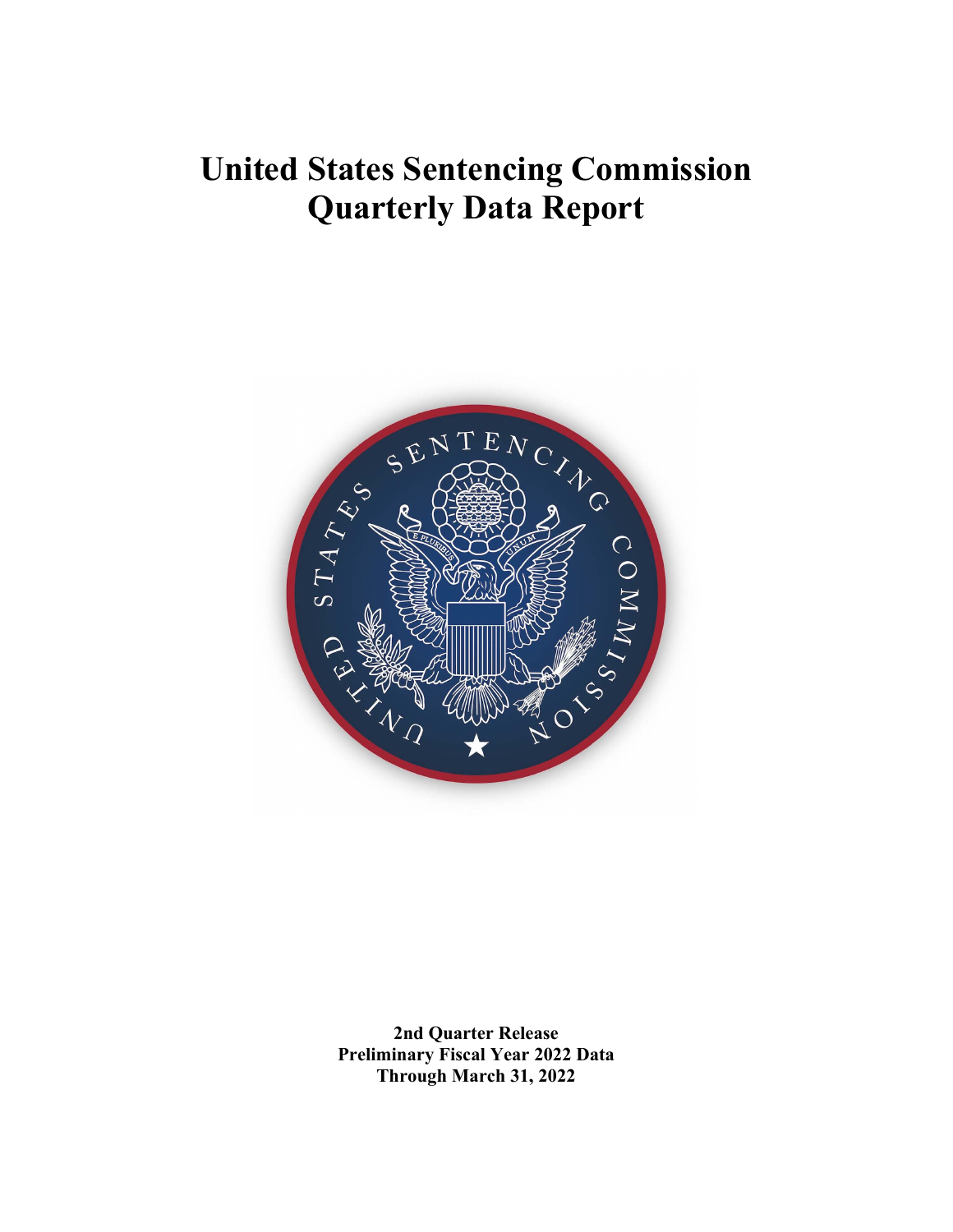### **Introduction**

As part of its ongoing mission, the United States Sentencing Commission provides Congress, the judiciary, the executive branch, and the general public with data extracted and analyzed from sentencing documents submitted to the Commission by the courts.<sup>1</sup> Data is reported on an annual basis in the Commission's *Annual Report* and *Sourcebook of Federal*  Sentencing Statistics.<sup>2</sup> Additional information on Commission data can be found through the Commission's "Interactive Data Analyzer" at https://ida.ussc.gov.

After the Supreme Court's decision in *United States v. Booker* on January 12, 2005, the Commission began reporting data on a quarterly basis in order to provide real-time data concerning the sentences imposed in the federal courts. The types of data reported increased over time to accommodate various requests for additional information. These reports were eventually standardized in a format that was largely unchanged through fiscal year 2015. In fiscal year 2016, the Commission revised the format for its *Quarterly Data Reports*, to include information not previously reported on a quarterly basis, and to make it easier to understand the data that was presented.

Beginning in 2018, the Commission again updated the way it presents quarterly data. Now, all analyses that involve a comparison of the sentence imposed relative to the guideline range that applied in the case are presented in a new way. Sentences are now grouped into two broad categories: Sentences Under the Guidelines Manual and Variances. The former category comprises all cases in which the sentence imposed was within the applicable guideline range or, if outside the range, where the court indicated that one or more of the departure reasons in the Commission's *Guidelines Manual* was a basis for the sentence. Variance cases are those where the sentence was outside the guideline range (either above or below) and where the court did not cite any guideline reason for the sentence. Data for important subgroups within these two categories are also reported.

 This report reflects other methodological changes that began with fiscal year 2018 data. Principal among them is the way cases are assigned to a "type of crime" (previously called offense type). Beginning with fiscal year 2018, the guideline (or guidelines) that the court applied in determining the sentence largely determines the crime type category to which a case is assigned. Previously, the maximum penalty provided under the statute of conviction was used for this categorization. Also, the names of some of the crime type categories have been revised and some outdated categories have been removed from the tables and figures.

 Additionally, cases involving the production of child pornography have been assigned to the sexual abuse crime type. Previously, these cases were assigned to the child pornography offense type in the *Sourcebook*. This change reflects the way in which the production of child

<sup>&</sup>lt;sup>1</sup> In each federal felony or Class A misdemeanor case, sentencing courts are required to submit the following documents to the Commission: the Judgment and Commitment Order, the Statement of Reasons, the plea agreement (if applicable), the indictment or other charging document, and the presentence report. *See* 28 U.S.C. § 994(w).

<sup>2</sup> Electronic copies of the *Annual Report* and *Sourcebook of Federal Sentencing Statistics* for fiscal years 1995 through 2021 are available at the Commission's website, www.ussc.gov.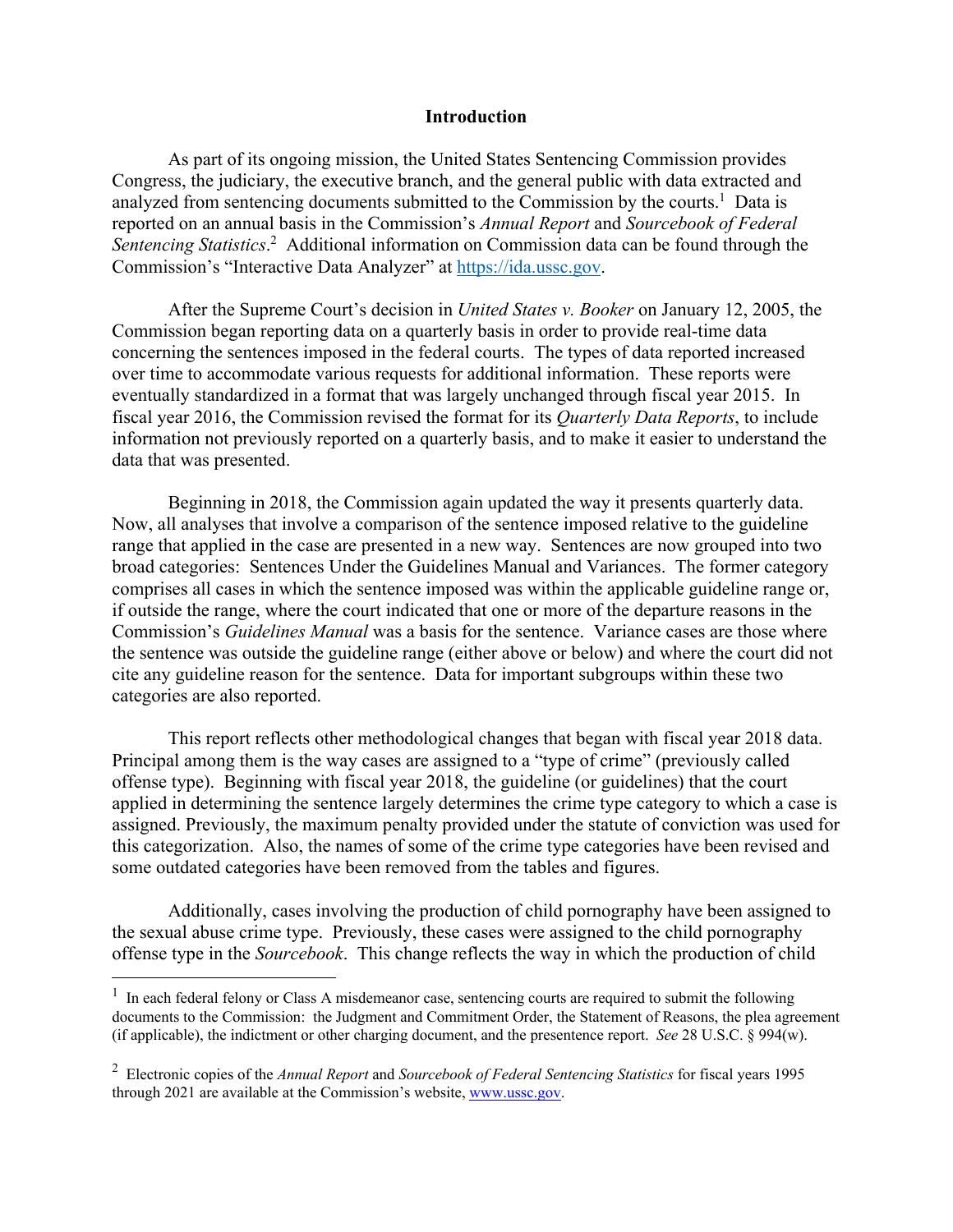pornography is treated under the sentencing guidelines.

 Another important methodological change is that sentences are capped at 470 months for all analyses. This is consistent with the Commission's long-standing practice of assigning a value of 470 months to any life imprisonment sentence.

 Because of these methodological changes, direct comparisons between data for fiscal year 2018 and later years cannot always be made to data reported in the *Quarterly Data Reports* released before the Final Fiscal Year 2018 *Quarterly Data Report*.

The data in this report is preliminary and subject to change as the Commission collects, analyzes, and reports on data from additional cases throughout the fiscal year. When data for each new quarter is made available, the Commission will update the previous preliminary quarterly totals in the most recent release until the release of the final fiscal year data in the Commission's *Sourcebook*. 3

 $3$  Data for previous quarters may change for many reasons. For example, the courts have up to 30 days after the entry of judgment in a case to submit court documents to the Commission. The Commission both extracts information from the documents and screens cases through the quality control procedures and does not include any case in a data release unless it has been fully entered and reviewed.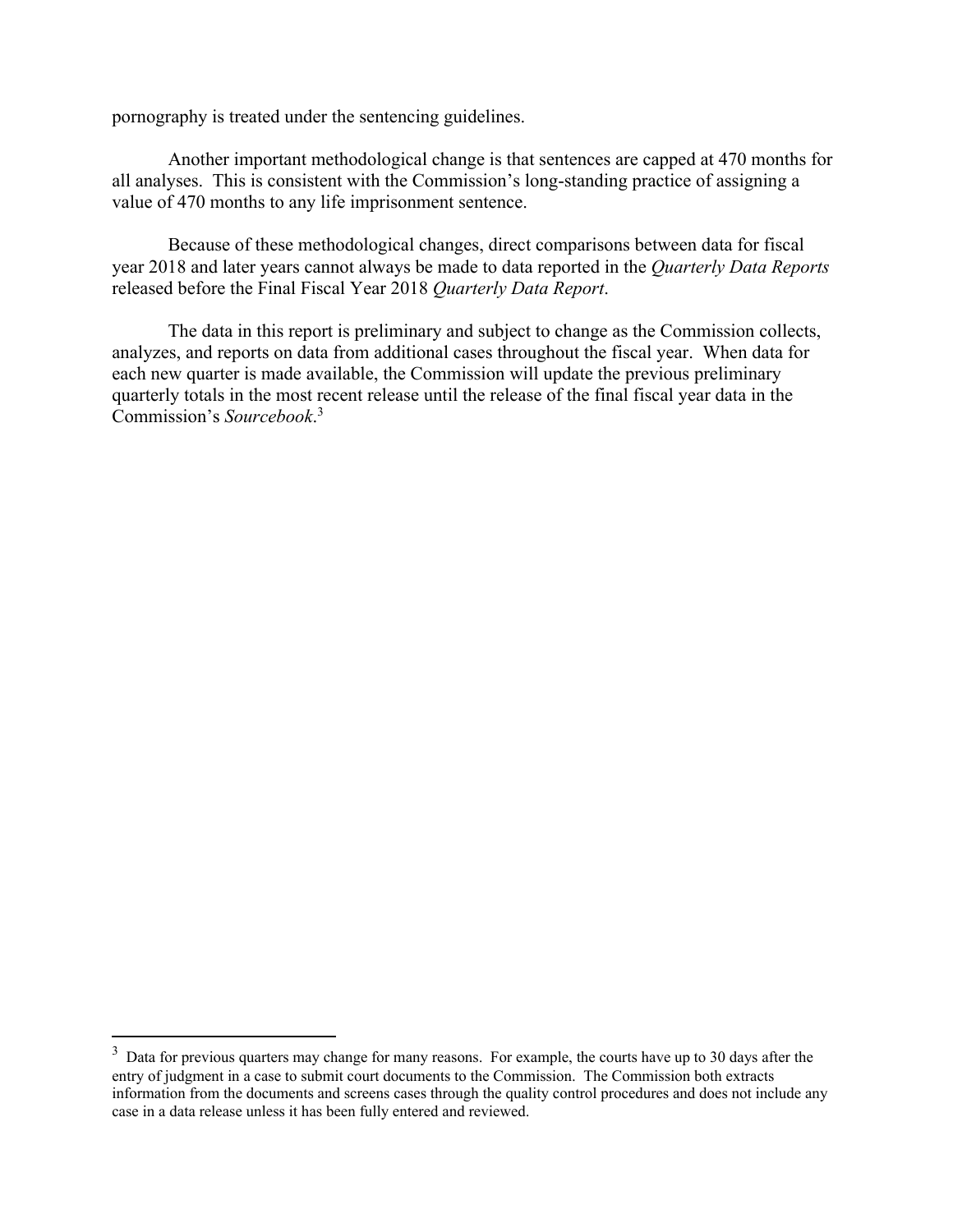# **CONTENTS**

| Figure 3: Sentences Under the Guidelines Manual and Variances Quarterly Data12             |
|--------------------------------------------------------------------------------------------|
| Figure 4: Sentence Imposed Relative to the Guideline Range Quarterly Data13                |
| Table 9: Sentence Imposed Relative to the Guideline Range In Each Circuit and District 14  |
| Table 10: Sentence Imposed Relative to the Guideline Range by Type of Crime 17             |
| Table 11: Sentence Imposed Relative to the Guideline Range by Primary Sentencing Guideline |
| Table 12: Attribution Category for Sentences Outside of the Guideline Range20              |
|                                                                                            |
|                                                                                            |
| Table 15: Extent of §5K1.1 Substantial Assistance Departures by Type of Crime24            |
| Table 16: Extent of §5K3.1 Early Disposition Program Departures by Type of Crime25         |
|                                                                                            |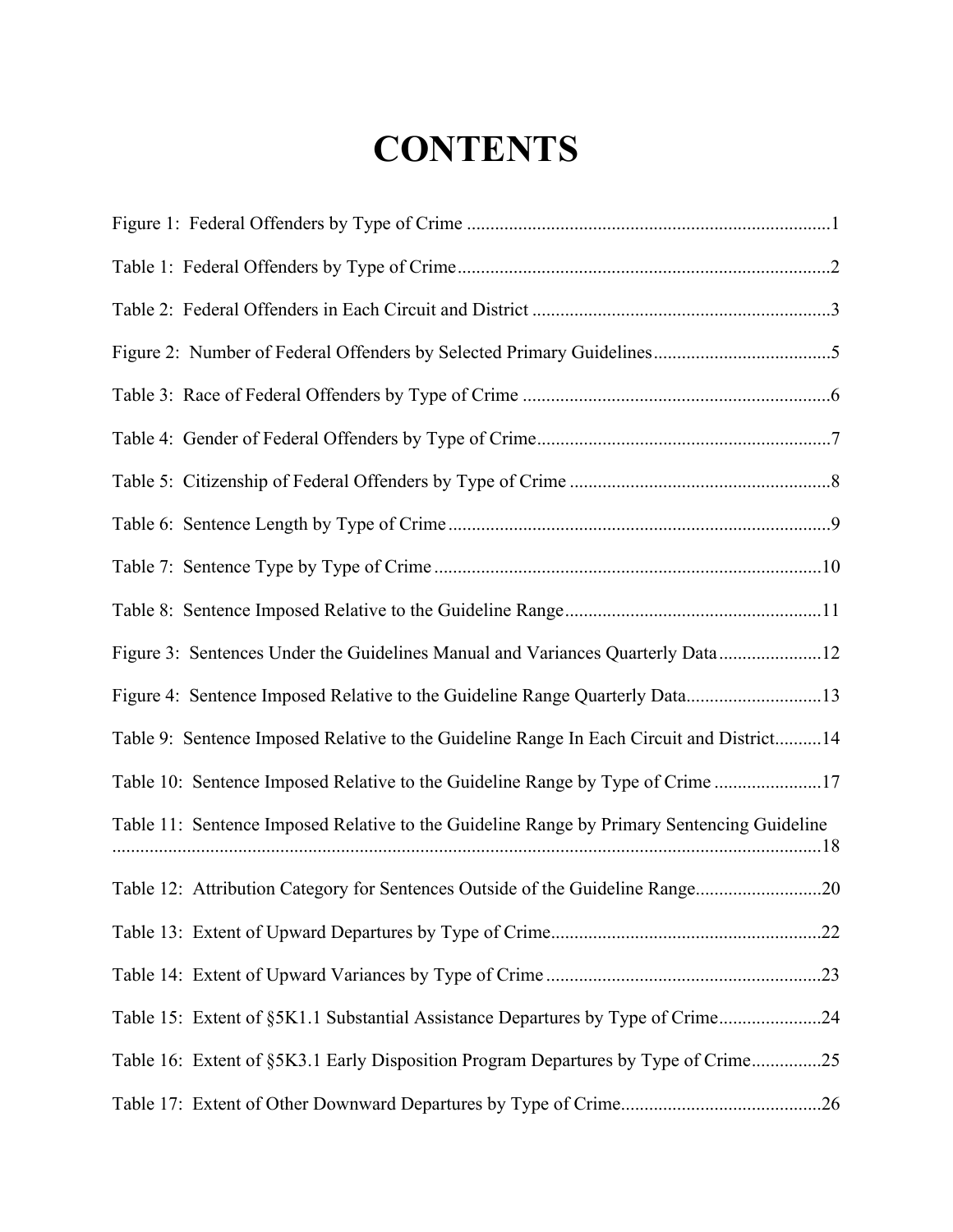| <i><b>Appendix</b></i>                                                                     |
|--------------------------------------------------------------------------------------------|
| Figure 12: Sentence Length of Drug Trafficking Offenders by Major Drug Type Quarterly Data |
|                                                                                            |
| Figure 10: Sentence Length and Guideline Minimum Quarterly Data for §2D1.1 Offenders 33    |
| Figure 9: Sentence Length and Guideline Minimum Quarterly Data for §2L1.2 Offenders32      |
| Figure 8: Sentence Length and Guideline Minimum Quarterly Data for §2L1.1 Offenders31      |
| Figure 7: Sentence Length and Guideline Minimum Quarterly Data for §2K2.1 Offenders 30     |
| Figure 6: Sentence Length and Guideline Minimum Quarterly Data for §2B1.1 Offenders 29     |
| Figure 5: Sentence Length and Guideline Minimum Quarterly Data for All Cases28             |
|                                                                                            |

|--|--|--|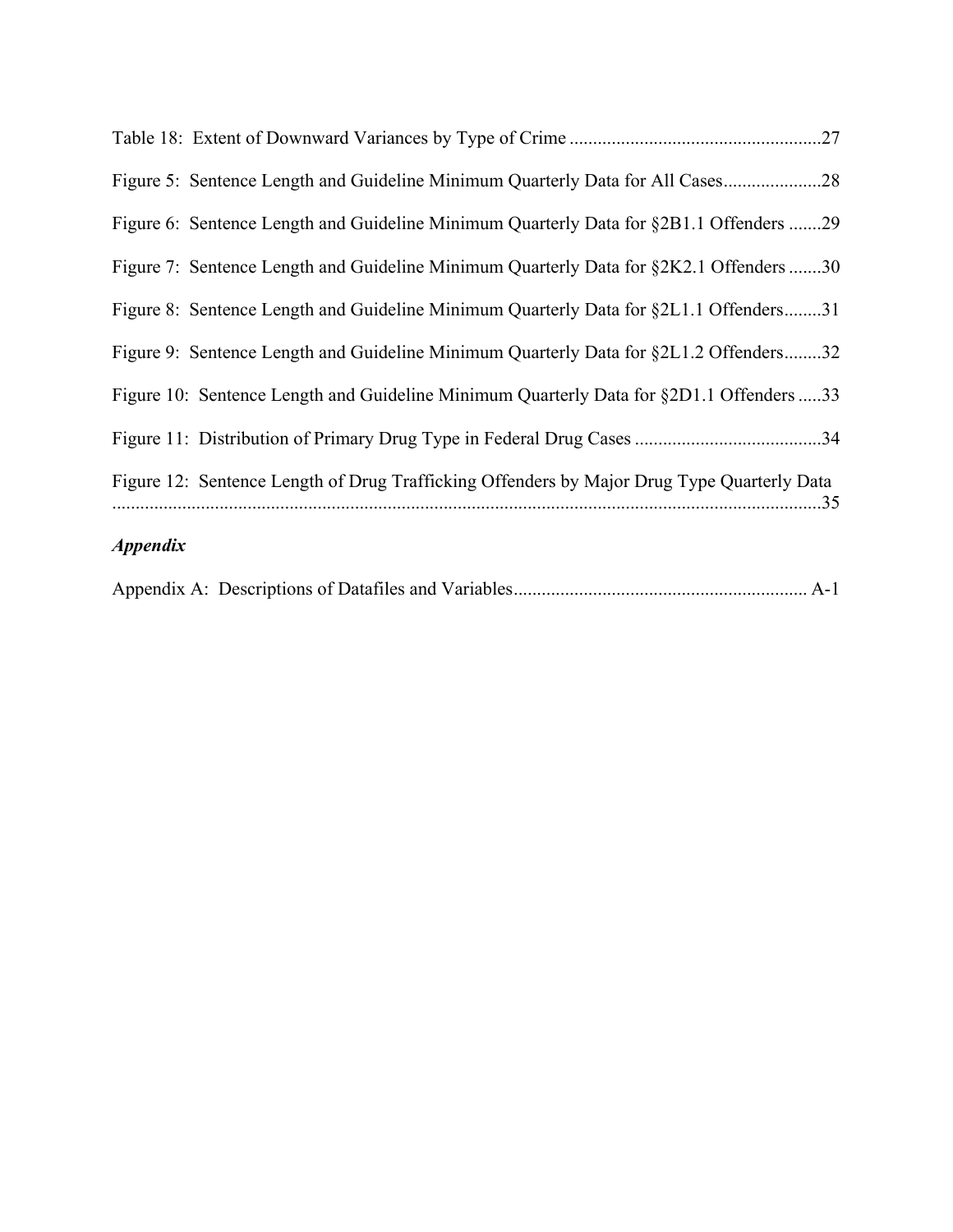

### **FEDERAL OFFENDERS BY TYPE OF CRIME1**





<sup>1</sup> This figure includes the 31,120 cases reported to the Commission. The Drugs category includes trafficking and simple possession. Descriptions of variables used in this figure are provided in Appendix A.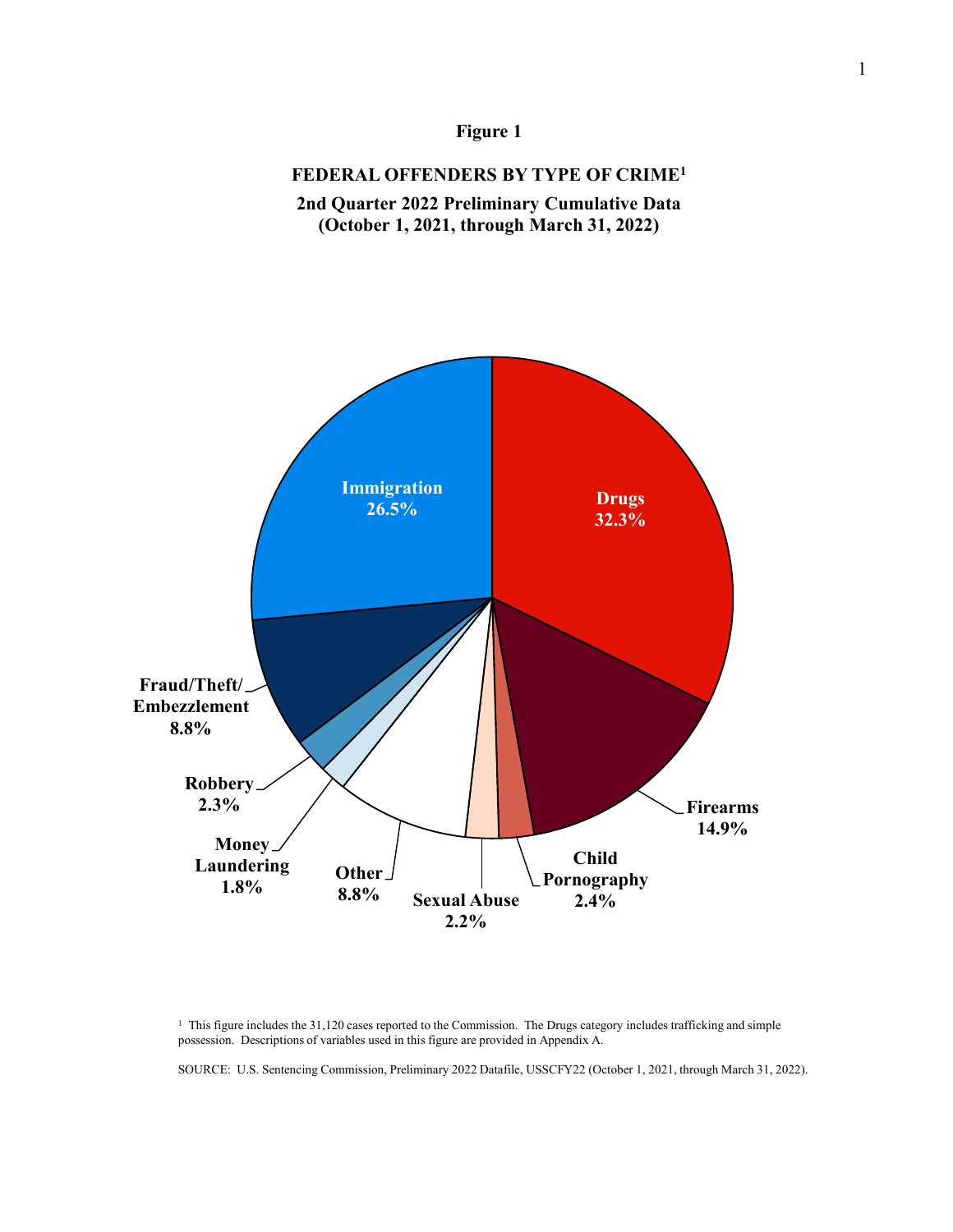| FEDERAL OFFENDERS BY TYPE OF CRIME <sup>1</sup>                                        |
|----------------------------------------------------------------------------------------|
| 2nd Quarter 2022 Preliminary Cumulative Data (October 1, 2021, through March 31, 2022) |

| <b>TYPE OF CRIME</b>                | N      | $\frac{0}{0}$ |
|-------------------------------------|--------|---------------|
| <b>TOTAL</b>                        | 31,120 | 100.0         |
| <b>Administration of Justice</b>    | 287    | 0.9           |
| <b>Antitrust</b>                    | 5      | 0.0           |
| <b>Arson</b>                        | 57     | 0.2           |
| <b>Assault</b>                      | 390    | 1.3           |
| <b>Bribery/Corruption</b>           | 163    | 0.5           |
| <b>Burglary/Trespass</b>            | 59     | 0.2           |
| <b>Child Pornography</b>            | 733    | 2.4           |
| <b>Commercialized Vice</b>          | 34     | 0.1           |
| <b>Drug Possession</b>              | 127    | 0.4           |
| <b>Drug Trafficking</b>             | 9,912  | 31.9          |
| <b>Environmental</b>                | 74     | 0.2           |
| <b>Extortion/Racketeering</b>       | 66     | 0.2           |
| <b>Firearms</b>                     | 4,650  | 14.9          |
| <b>Food and Drug</b>                | 9      | 0.0           |
| Forgery/Counter/Copyright           | 65     | 0.2           |
| Fraud/Theft/Embezzlement            | 2,732  | 8.8           |
| Immigration                         | 8,241  | 26.5          |
| <b>Individual Rights</b>            | 35     | 0.1           |
| Kidnapping                          | 61     | 0.2           |
| Manslaughter                        | 39     | 0.1           |
| <b>Money Laundering</b>             | 556    | 1.8           |
| <b>Murder</b>                       | 169    | 0.5           |
| <b>National Defense</b>             | 85     | 0.3           |
| <b>Obscenity/Other Sex Offenses</b> | 170    | 0.5           |
| <b>Prison Offenses</b>              | 264    | 0.8           |
| <b>Robbery</b>                      | 725    | 2.3           |
| <b>Sexual Abuse</b>                 | 695    | 2.2           |
| <b>Stalking/Harassing</b>           | 131    | 0.4           |
| Tax                                 | 225    | 0.7           |
| Other                               | 361    | 1.2           |

<sup>1</sup> Descriptions of variables used in this table are provided in Appendix A.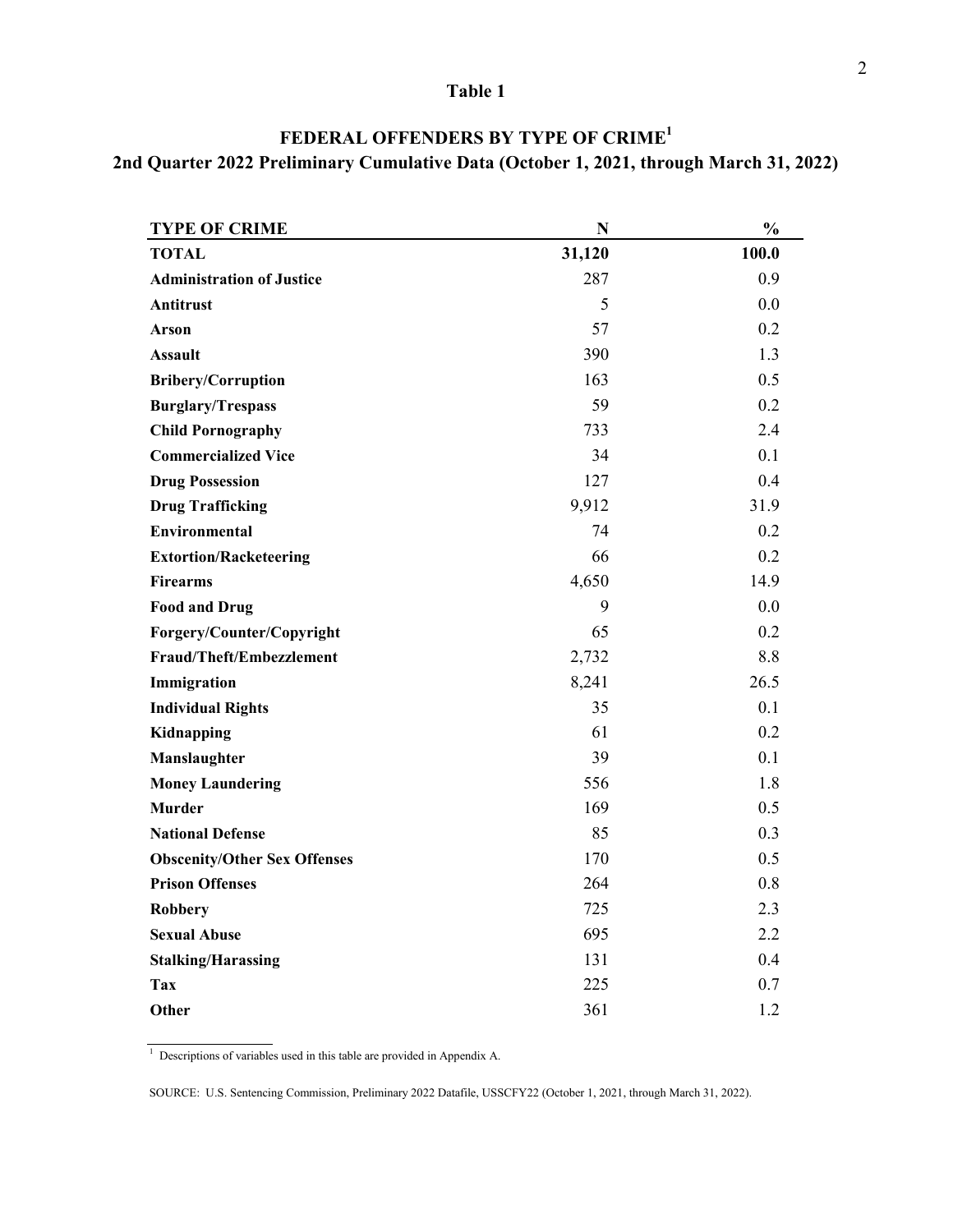## **FEDERAL OFFENDERS IN EACH CIRCUIT AND DISTRICT<sup>1</sup> 2nd Quarter 2022 Preliminary Cumulative Data (October 1, 2021, through March 31, 2022)**

| <b>CIRCUIT</b>        |           |               | <b>CIRCUIT</b>         |           |               |
|-----------------------|-----------|---------------|------------------------|-----------|---------------|
| District              | ${\bf N}$ | $\frac{0}{0}$ | District               | ${\bf N}$ | $\frac{0}{0}$ |
| <b>TOTAL</b>          | 31,120    | 100.0         |                        |           |               |
|                       |           |               | <b>FIFTH CIRCUIT</b>   | 7,992     | 25.7          |
| <b>D.C. CIRCUIT</b>   | 135       | 0.4           | Louisiana              |           |               |
| District of Columbia  | 135       | 0.4           | Eastern                | 138       | 0.4           |
|                       |           |               | Middle                 | 56        | 0.2           |
| <b>FIRST CIRCUIT</b>  | 852       | 2.7           | Western                | 165       | 0.5           |
| Maine                 | 109       | 0.4           | Mississippi            |           |               |
| Massachusetts         | 229       | 0.7           | Northern               | 54        | 0.2           |
| New Hampshire         | 83        | 0.3           | Southern               | 148       | 0.5           |
| Puerto Rico           | 380       | 1.2           | Texas                  |           |               |
| Rhode Island          | 51        | 0.2           | Eastern                | 297       | 1.0           |
|                       |           |               | Northern               | 790       | 2.5           |
| <b>SECOND CIRCUIT</b> | 1,584     | 5.1           | Southern               | 3,711     | 11.9          |
| Connecticut           | 156       | 0.5           | Western                | 2,633     | 8.5           |
| New York              |           |               |                        |           |               |
| Eastern               | 329       | 1.1           | <b>SIXTH CIRCUIT</b>   | 2,531     | 8.1           |
| Northern              | 199       | 0.6           | Kentucky               |           |               |
| Southern              | 636       | 2.0           | Eastern                | 275       | 0.9           |
| Western               | 195       | 0.6           | Western                | 122       | 0.4           |
| Vermont               | 69        | 0.2           | Michigan               |           |               |
|                       |           |               | Eastern                | 354       | 1.1           |
| <b>THIRD CIRCUIT</b>  | 1,189     | 3.8           | Western                | 145       | 0.5           |
| Delaware              | 33        | 0.1           | Ohio                   |           |               |
| New Jersey            | 340       | 1.1           | Northern               | 599       | 1.9           |
| Pennsylvania          |           |               | Southern               | 296       | 1.0           |
| Eastern               | 230       | 0.7           | Tennessee              |           |               |
| Middle                | 216       | 0.7           | Eastern                | 352       | 1.1           |
| Western               | 332       | 1.1           | Middle                 | 158       | 0.5           |
| Virgin Islands        | 38        | 0.1           | Western                | 230       | 0.7           |
| <b>FOURTH CIRCUIT</b> | 2,372     | 7.6           | <b>SEVENTH CIRCUIT</b> | 1,216     | 3.9           |
| Maryland              | 277       | 0.9           | Illinois               |           |               |
| North Carolina        |           |               | Central                | 132       | 0.4           |
| Eastern               | 421       | 1.4           | Northern               | 302       | 1.0           |
| Middle                | 203       | 0.7           | Southern               | 122       | 0.4           |
| Western               | 283       | $0.9\,$       | Indiana                |           |               |
| South Carolina        | 285       | 0.9           | Northern               | 179       | 0.6           |
| Virginia              |           |               | Southern               | 264       | $0.8\,$       |
| Eastern               | 503       | $1.6\,$       | Wisconsin              |           |               |
| Western               | 150       | $0.5\,$       | Eastern                | 153       | $0.5\,$       |
| West Virginia         |           |               | Western                | 64        | $0.2\,$       |
| Northern              | 146       | 0.5           |                        |           |               |
| Southern              | 104       | $0.3\,$       |                        |           |               |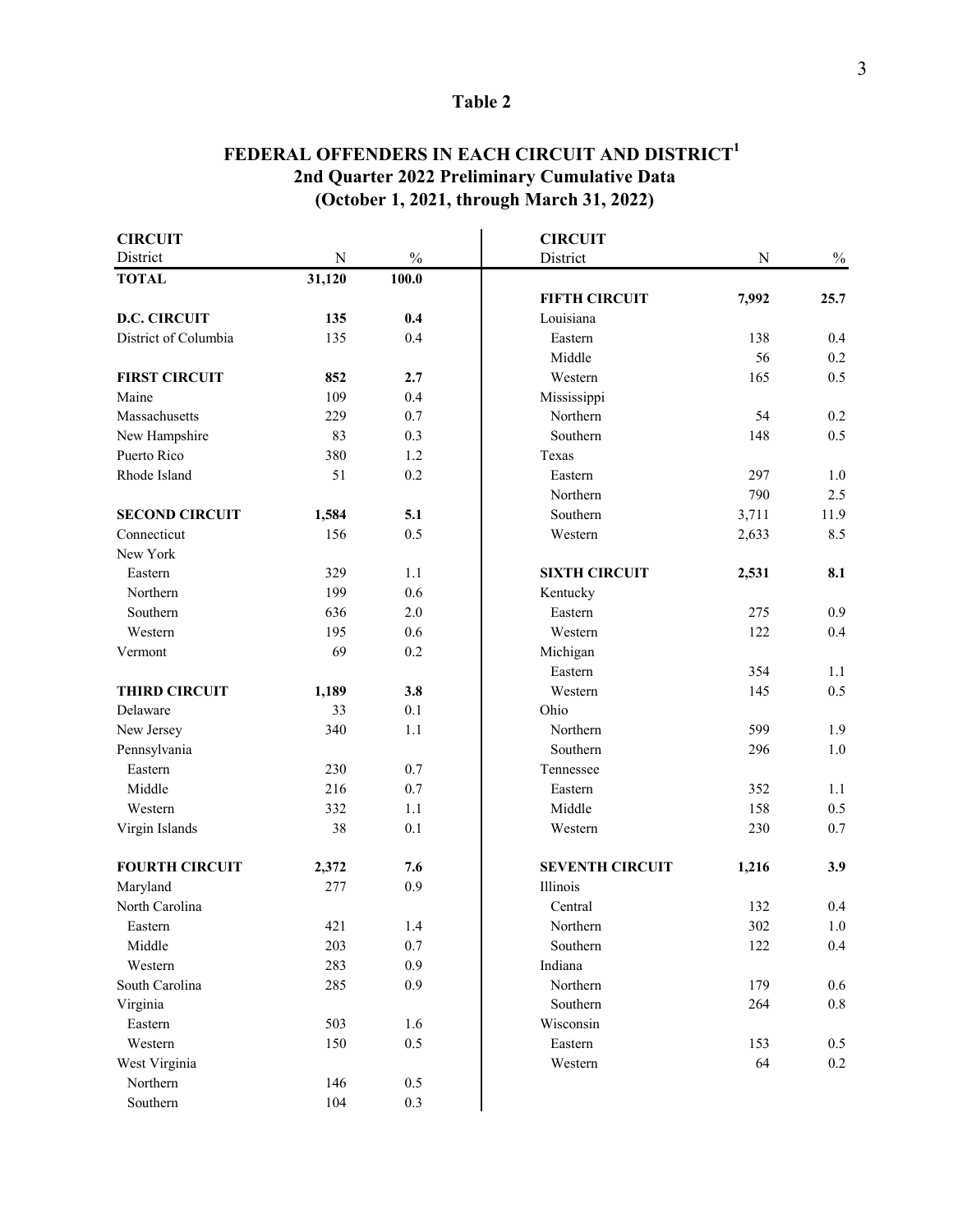| <b>CIRCUIT</b>           |             |               | <b>CIRCUIT</b>          |           |               |
|--------------------------|-------------|---------------|-------------------------|-----------|---------------|
| District                 | $\mathbf N$ | $\frac{0}{0}$ | District                | ${\bf N}$ | $\frac{0}{0}$ |
| <b>EIGHTH CIRCUIT</b>    | 2,501       | 8.0           | <b>TENTH CIRCUIT</b>    | 2,216     | 7.1           |
| Arkansas                 |             |               | Colorado                | 190       | 0.6           |
| Eastern                  | 239         | 0.8           | Kansas                  | 185       | 0.6           |
| Western                  | 144         | 0.5           | New Mexico              | 894       | 2.9           |
| Iowa                     |             |               | Oklahoma                |           |               |
| Northern                 | 165         | 0.5           | Eastern                 | 77        | 0.2           |
| Southern                 | 243         | 0.8           | Northern                | 254       | 0.8           |
| Minnesota                | 167         | 0.5           | Western                 | 188       | 0.6           |
| Missouri                 |             |               | Utah                    | 363       | 1.2           |
| Eastern                  | 511         | 1.6           | Wyoming                 | 65        | 0.2           |
| Western                  | 386         | 1.2           |                         |           |               |
| Nebraska                 | 229         | 0.7           | <b>ELEVENTH CIRCUIT</b> | 2,694     | 8.7           |
| North Dakota             | 167         | 0.5           | Alabama                 |           |               |
| South Dakota             | 250         | $0.8\,$       | Middle                  | 64        | 0.2           |
|                          |             |               | Northern                | 213       | 0.7           |
| <b>NINTH CIRCUIT</b>     | 5,838       | 18.8          | Southern                | 148       | 0.5           |
| Alaska                   | 66          | 0.2           | Florida                 |           |               |
| Arizona                  | 2,019       | 6.5           | Middle                  | 487       | 1.6           |
| California               |             |               | Northern                | 138       | 0.4           |
| Central                  | 519         | 1.7           | Southern                | 901       | 2.9           |
| Eastern                  | 174         | 0.6           | Georgia                 |           |               |
| Northern                 | 188         | 0.6           | Middle                  | 232       | 0.7           |
| Southern                 | 1,832       | 5.9           | Northern                | 246       | 0.8           |
| Guam                     | 10          | $0.0\,$       | Southern                | 265       | 0.9           |
| Hawaii                   | 78          | 0.3           |                         |           |               |
| Idaho                    | 163         | 0.5           |                         |           |               |
| Montana                  | 176         | 0.6           |                         |           |               |
| Nevada                   | 174         | 0.6           |                         |           |               |
| Northern Mariana Islands | 11          | 0.0           |                         |           |               |
| Oregon                   | 149         | 0.5           |                         |           |               |
| Washington               |             |               |                         |           |               |
| Eastern                  | 90          | 0.3           |                         |           |               |
| Western                  | 189         | 0.6           |                         |           |               |

**Table 2 (cont.)**

 $1$  Descriptions of variables used in this table are provided in Appendix A.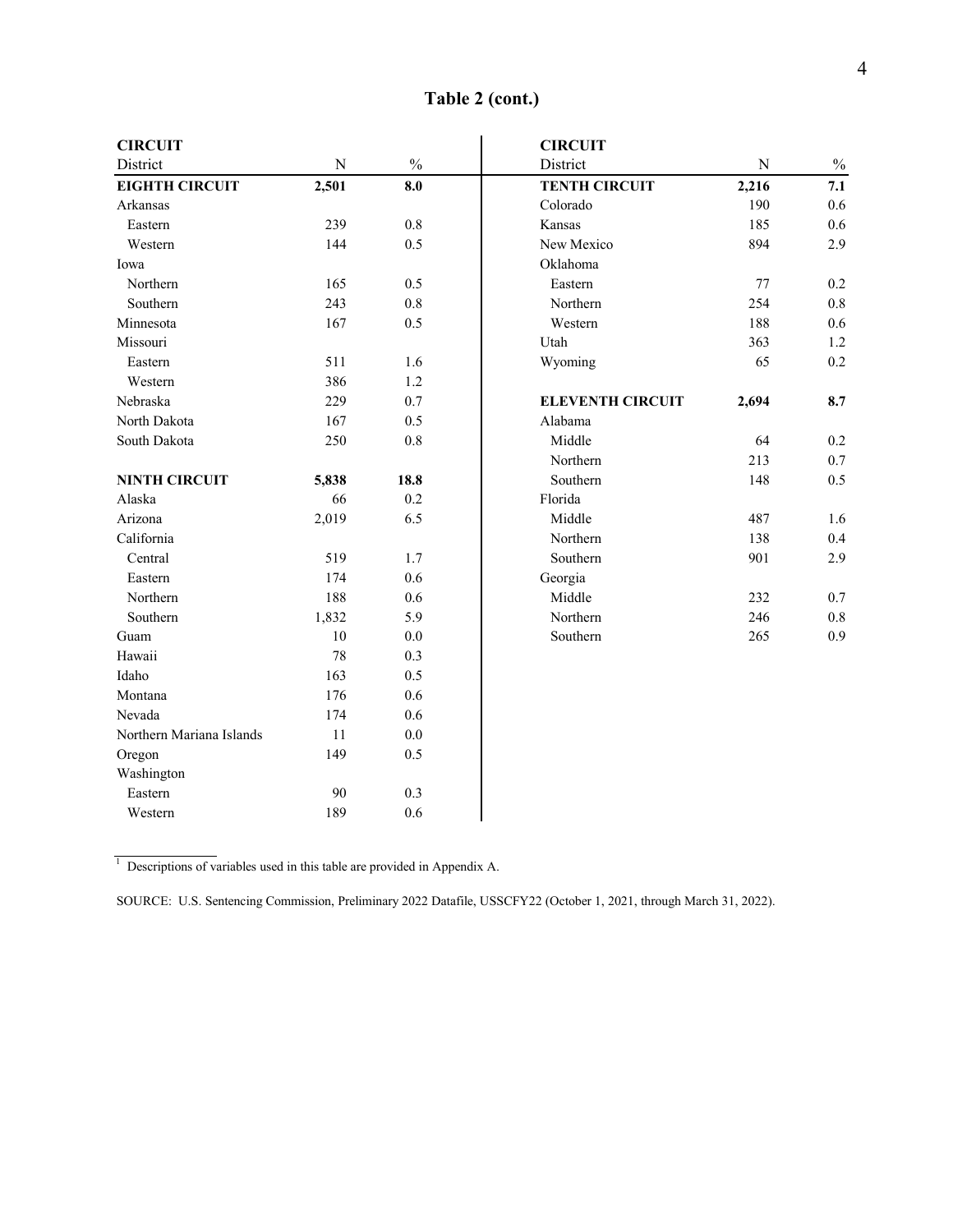

### **NUMBER OF FEDERAL OFFENDERS BY SELECTED PRIMARY GUIDELINES<sup>1</sup> Fiscal Years 2017 - 2021, 2nd Quarter 2022 Preliminary Cumulative Data (October 1, 2021, through March 31, 2022)**



<sup>1</sup> The *Drug Trafficking* category includes offenders sentenced under §§2D1.1, 2D1.2, 2D1.5, 2D1.6, 2D1.8, 2D1.10, or 2D1.14. The *Firearms* category includes offenders sentenced under §§2K1.3, 2K1.4, 2K2.1, 2K2.4, or 2K2.5. The *Economic Offenses* category includes offenders sentenced under §§2B1.1, 2B1.4, 2B1.5, 2B2.1, 2B3.1, 2B3.2, 2B4.1, 2B5.1, or 2B5.3. The *Immigration* category includes offenders sentenced under §§2L1.1, 2L1.2, 2L2.1, or 2L2.2. Descriptions of variables used in this figure are provided in Appendix A.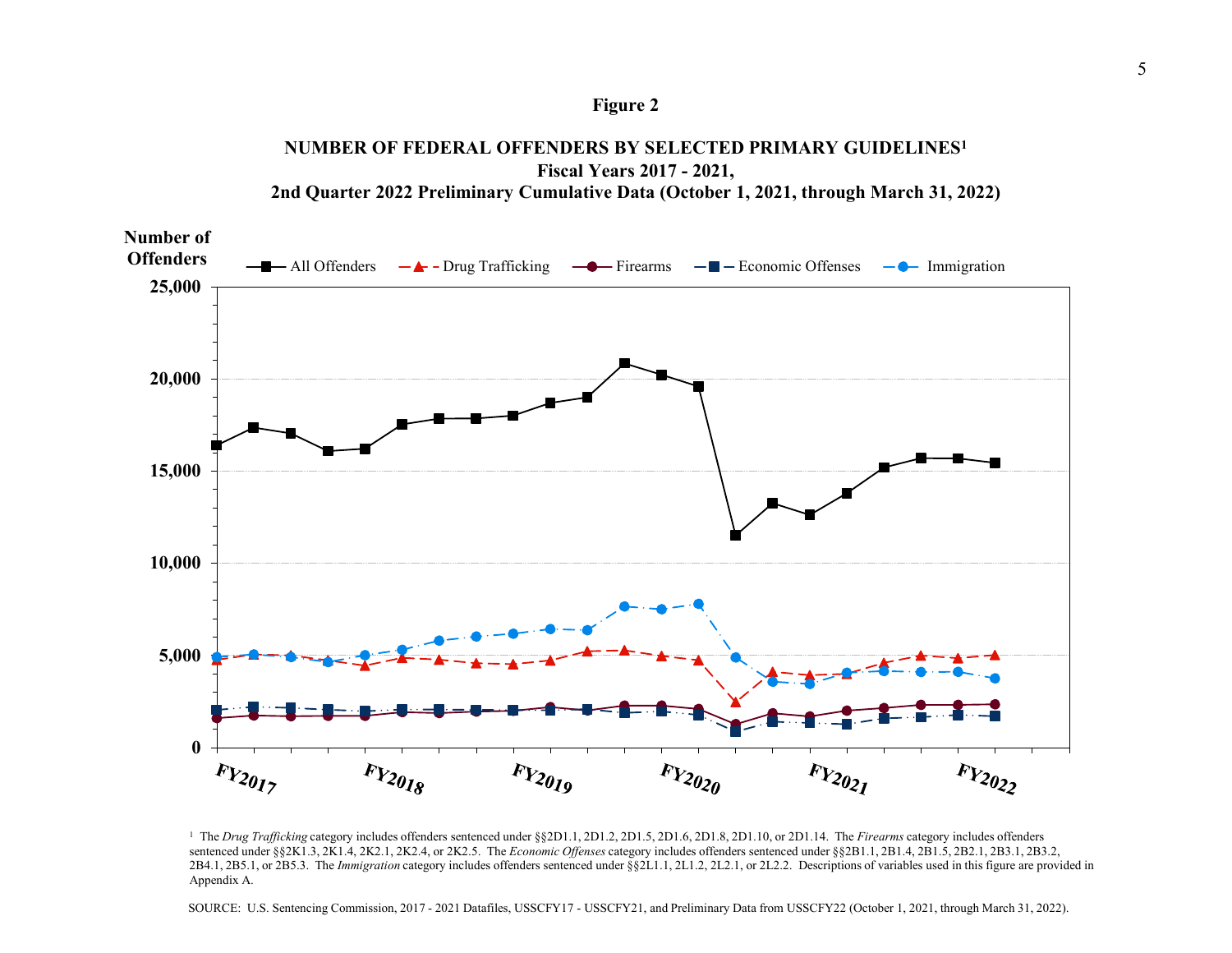|                                     |              |             | <b>WHITE</b>  |                  | <b>BLACK</b>  |                  | <b>HISPANIC</b> |                  | <b>OTHER</b>  |  |
|-------------------------------------|--------------|-------------|---------------|------------------|---------------|------------------|-----------------|------------------|---------------|--|
| <b>TYPE OF CRIME</b>                | <b>TOTAL</b> | $\mathbf N$ | $\frac{0}{0}$ | $\overline{N}$   | $\frac{0}{0}$ | $\mathbf N$      | $\frac{0}{0}$   | $\mathbf N$      | $\frac{0}{0}$ |  |
| <b>TOTAL</b>                        | 30,931       | 7,283       | 23.5          | 7,897            | 25.5          | 14,416           | 46.6            | 1,335            | 4.3           |  |
| <b>Administration of Justice</b>    | 285          | 86          | 30.2          | 66               | 23.2          | 101              | 35.4            | 32               | 11.2          |  |
| Antitrust                           | 5            | 5           | 100.0         | $\boldsymbol{0}$ | 0.0           | $\boldsymbol{0}$ | 0.0             | $\boldsymbol{0}$ | 0.0           |  |
| Arson                               | 57           | 25          | 43.9          | 20               | 35.1          | 8                | 14.0            | $\overline{4}$   | 7.0           |  |
| <b>Assault</b>                      | 388          | 81          | 20.9          | 92               | 23.7          | 69               | 17.8            | 146              | 37.6          |  |
| <b>Bribery/Corruption</b>           | 163          | 57          | 35.0          | 53               | 32.5          | 36               | 22.1            | 17               | 10.4          |  |
| <b>Burglary/Trespass</b>            | 59           | 27          | 45.8          | 16               | 27.1          | 6                | 10.2            | 10               | 16.9          |  |
| <b>Child Pornography</b>            | 733          | 584         | 79.7          | 40               | 5.5           | 88               | 12.0            | 21               | 2.9           |  |
| <b>Commercialized Vice</b>          | 34           | 12          | 35.3          | 13               | 38.2          | $\overline{4}$   | 11.8            | $\mathfrak s$    | 14.7          |  |
| <b>Drug Possession</b>              | 110          | 52          | 47.3          | 37               | 33.6          | 17               | 15.5            | $\overline{4}$   | 3.6           |  |
| <b>Drug Trafficking</b>             | 9,903        | 2,589       | 26.1          | 2,782            | 28.1          | 4,228            | 42.7            | 304              | 3.1           |  |
| Environmental                       | 72           | 46          | 63.9          | $\mathbf{1}$     | 1.4           | 19               | 26.4            | 6                | 8.3           |  |
| <b>Extortion/Racketeering</b>       | 65           | 25          | 38.5          | 18               | 27.7          | 19               | 29.2            | $\mathfrak{Z}$   | 4.6           |  |
| <b>Firearms</b>                     | 4,640        | 1,111       | 23.9          | 2,636            | 56.8          | 740              | 15.9            | 153              | 3.3           |  |
| <b>Food and Drug</b>                | 9            | $\tau$      | 77.8          | $\mathbf{1}$     | 11.1          | $\mathbf{1}$     | 11.1            | $\boldsymbol{0}$ | 0.0           |  |
| Forgery/Counter/Copyright           | 65           | 34          | 52.3          | 20               | 30.8          | 6                | 9.2             | 5                | 7.7           |  |
| Fraud/Theft/Embezzlement            | 2,716        | 1,060       | 39.0          | 856              | 31.5          | 632              | 23.3            | 168              | 6.2           |  |
| Immigration                         | 8,208        | 262         | 3.2           | 166              | 2.0           | 7,692            | 93.7            | 88               | 1.1           |  |
| <b>Individual Rights</b>            | 35           | 24          | 68.6          | 5                | 14.3          | 5                | 14.3            | $\mathbf{1}$     | 2.9           |  |
| Kidnapping                          | 61           | 22          | 36.1          | 21               | 34.4          | 15               | 24.6            | $\mathfrak{Z}$   | 4.9           |  |
| Manslaughter                        | 39           | 6           | 15.4          | $\overline{4}$   | 10.3          | $\overline{2}$   | 5.1             | 27               | 69.2          |  |
| <b>Money Laundering</b>             | 556          | 174         | 31.3          | 123              | 22.1          | 203              | 36.5            | 56               | 10.1          |  |
| <b>Murder</b>                       | 167          | 15          | 9.0           | 54               | 32.3          | 66               | 39.5            | 32               | 19.2          |  |
| <b>National Defense</b>             | 85           | 19          | 22.4          | 10               | 11.8          | 47               | 55.3            | 9                | 10.6          |  |
| <b>Obscenity/Other Sex Offenses</b> | 170          | 79          | 46.5          | 25               | 14.7          | 19               | 11.2            | 47               | 27.6          |  |
| <b>Prison Offenses</b>              | 260          | 65          | 25.0          | 101              | 38.8          | 80               | 30.8            | 14               | 5.4           |  |
| <b>Robbery</b>                      | 725          | 109         | 15.0          | 463              | 63.9          | 110              | 15.2            | 43               | 5.9           |  |
| <b>Sexual Abuse</b>                 | 694          | 384         | 55.3          | 135              | 19.5          | 95               | 13.7            | 80               | 11.5          |  |
| <b>Stalking/Harassing</b>           | 130          | 82          | 63.1          | 20               | 15.4          | 11               | 8.5             | 17               | 13.1          |  |
| Tax                                 | 225          | 111         | 49.3          | 57               | 25.3          | 43               | 19.1            | 14               | 6.2           |  |
| Other                               | 272          | 130         | 47.8          | 62               | 22.8          | 54               | 19.9            | 26               | 9.6           |  |

# **RACE OF FEDERAL OFFENDERS BY TYPE OF CRIME<sup>1</sup> 2nd Quarter 2022 Preliminary Cumulative Data (October 1, 2021, through March 31, 2022)**

 $1$  Of the 31,120 cases, 189 were excluded due to missing information on offender's race. Descriptions of variables used in this table are provided in Appendix A.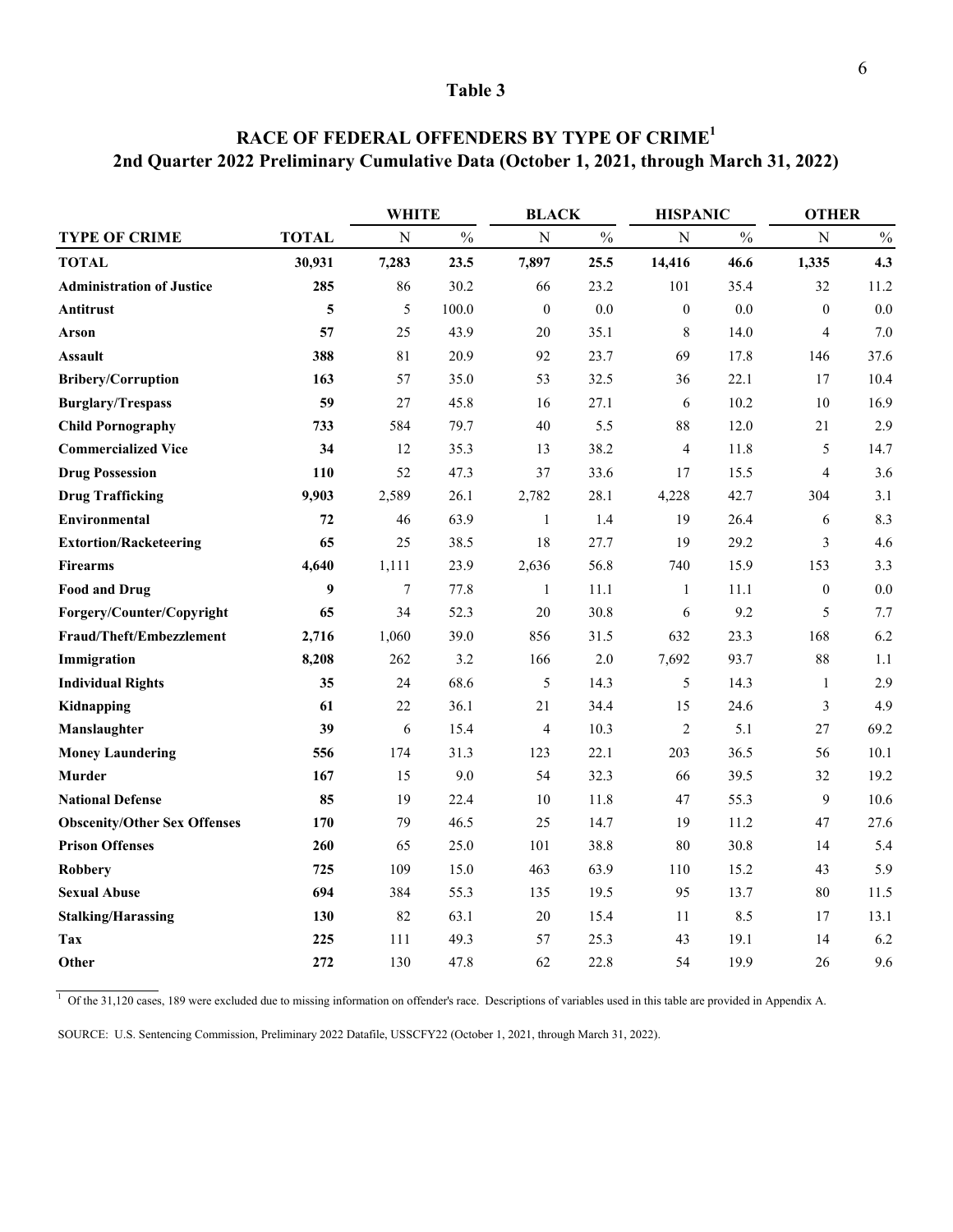|                                     |              | <b>MALE</b> |               | <b>FEMALE</b>           |               |  |
|-------------------------------------|--------------|-------------|---------------|-------------------------|---------------|--|
| <b>TYPE OF CRIME</b>                | <b>TOTAL</b> | ${\bf N}$   | $\frac{0}{0}$ | ${\bf N}$               | $\frac{0}{0}$ |  |
| <b>TOTAL</b>                        | 31,099       | 26,931      | 86.6          | 4,168                   | 13.4          |  |
| <b>Administration of Justice</b>    | 287          | 218         | 76.0          | 69                      | 24.0          |  |
| Antitrust                           | 5            | 5           | 100.0         | $\boldsymbol{0}$        | 0.0           |  |
| <b>Arson</b>                        | 57           | 49          | 86.0          | 8                       | 14.0          |  |
| <b>Assault</b>                      | 390          | 354         | 90.8          | 36                      | 9.2           |  |
| <b>Bribery/Corruption</b>           | 163          | 122         | 74.8          | 41                      | 25.2          |  |
| <b>Burglary/Trespass</b>            | 59           | 48          | 81.4          | 11                      | 18.6          |  |
| <b>Child Pornography</b>            | 733          | 724         | 98.8          | $\boldsymbol{9}$        | 1.2           |  |
| <b>Commercialized Vice</b>          | 34           | 26          | 76.5          | 8                       | 23.5          |  |
| <b>Drug Possession</b>              | 125          | 86          | 68.8          | 39                      | 31.2          |  |
| <b>Drug Trafficking</b>             | 9,912        | 8,154       | 82.3          | 1,758                   | 17.7          |  |
| Environmental                       | 73           | 60          | 82.2          | 13                      | 17.8          |  |
| <b>Extortion/Racketeering</b>       | 66           | 58          | 87.9          | 8                       | 12.1          |  |
| <b>Firearms</b>                     | 4,650        | 4,471       | 96.2          | 179                     | 3.8           |  |
| <b>Food and Drug</b>                | 9            | 7           | 77.8          | $\overline{2}$          | 22.2          |  |
| Forgery/Counter/Copyright           | 65           | 45          | 69.2          | 20                      | 30.8          |  |
| Fraud/Theft/Embezzlement            | 2,732        | 1,926       | 70.5          | 806                     | 29.5          |  |
| Immigration                         | 8,236        | 7,500       | 91.1          | 736                     | 8.9           |  |
| <b>Individual Rights</b>            | 35           | 31          | 88.6          | $\overline{\mathbf{4}}$ | 11.4          |  |
| Kidnapping                          | 61           | 51          | 83.6          | 10                      | 16.4          |  |
| Manslaughter                        | 39           | 33          | 84.6          | 6                       | 15.4          |  |
| <b>Money Laundering</b>             | 556          | 427         | 76.8          | 129                     | 23.2          |  |
| <b>Murder</b>                       | 169          | 162         | 95.9          | 7                       | 4.1           |  |
| <b>National Defense</b>             | 85           | 76          | 89.4          | 9                       | 10.6          |  |
| <b>Obscenity/Other Sex Offenses</b> | 170          | 168         | 98.8          | 2                       | 1.2           |  |
| <b>Prison Offenses</b>              | 263          | 244         | 92.8          | 19                      | 7.2           |  |
| Robbery                             | 725          | 677         | 93.4          | 48                      | 6.6           |  |
| <b>Sexual Abuse</b>                 | 695          | 651         | 93.7          | 44                      | 6.3           |  |
| <b>Stalking/Harassing</b>           | 131          | 123         | 93.9          | 8                       | 6.1           |  |
| <b>Tax</b>                          | 225          | 170         | 75.6          | 55                      | 24.4          |  |
| Other                               | 349          | 265         | 75.9          | 84                      | 24.1          |  |

# **GENDER OF FEDERAL OFFENDERS BY TYPE OF CRIME<sup>1</sup> 2nd Quarter 2022 Preliminary Cumulative Data (October 1, 2021, through March 31, 2022)**

 $1$  Of the 31,120 cases, 21 were excluded due to missing information on offender's gender. Descriptions of variables used in this table are provided in Appendix A.

SOURCE: U.S. Sentencing Commission, Preliminary 2022 Datafile, USSCFY22 (October 1, 2021, through March 31, 2022).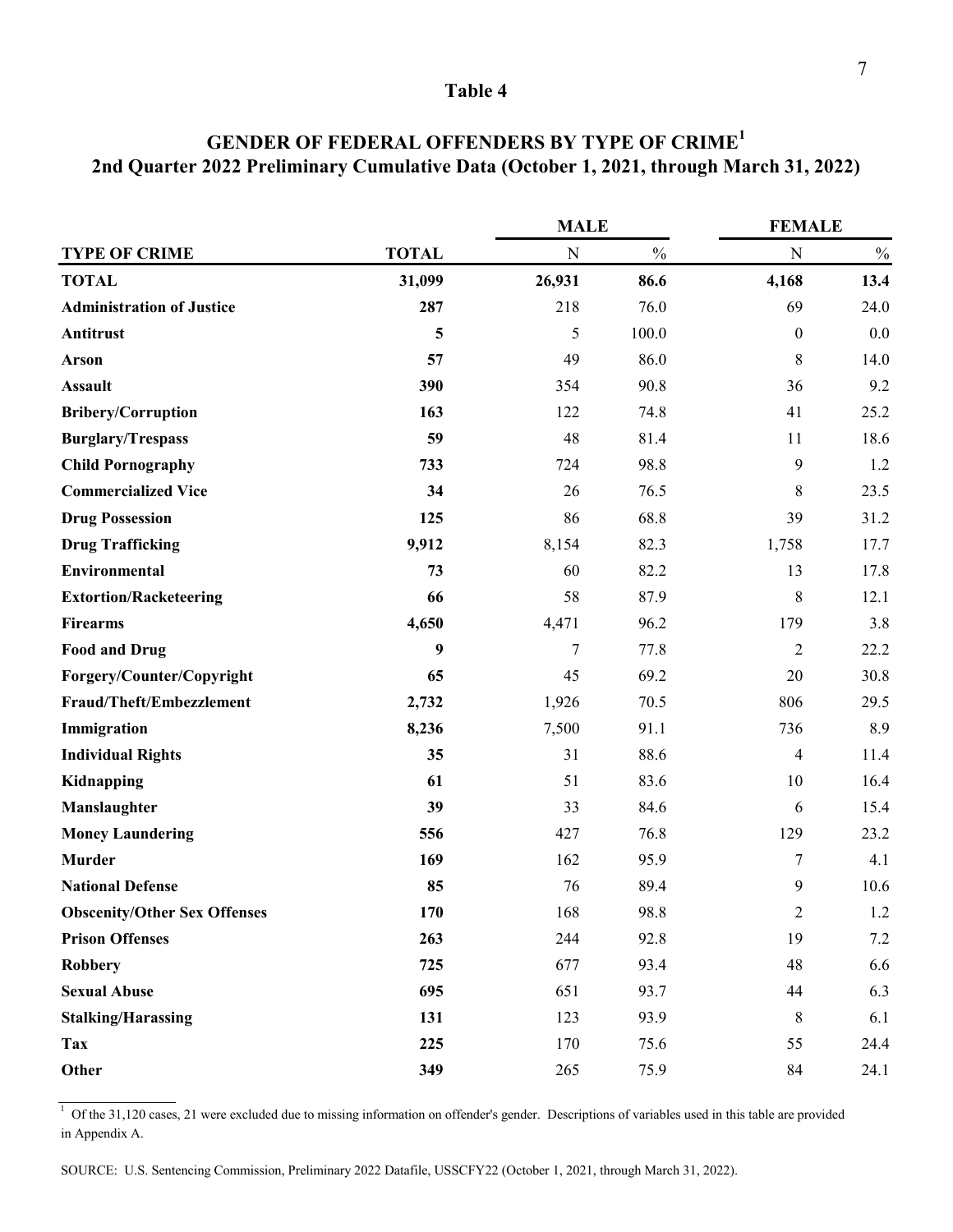|                                     |              | <b>U.S. CITIZEN</b> |               | <b>NON-U.S. CITIZEN</b> |               |  |
|-------------------------------------|--------------|---------------------|---------------|-------------------------|---------------|--|
| <b>TYPE OF CRIME</b>                | <b>TOTAL</b> | $\mathbf N$         | $\frac{0}{0}$ | ${\bf N}$               | $\frac{0}{0}$ |  |
| <b>TOTAL</b>                        | 30,998       | 21,699              | 70.0          | 9,299                   | 30.0          |  |
| <b>Administration of Justice</b>    | 285          | 232                 | 81.4          | 53                      | 18.6          |  |
| Antitrust                           | 5            | 5                   | 100.0         | $\boldsymbol{0}$        | 0.0           |  |
| <b>Arson</b>                        | 57           | 54                  | 94.7          | 3                       | 5.3           |  |
| <b>Assault</b>                      | 387          | 360                 | 93.0          | 27                      | 7.0           |  |
| <b>Bribery/Corruption</b>           | 163          | 149                 | 91.4          | 14                      | 8.6           |  |
| <b>Burglary/Trespass</b>            | 58           | 53                  | 91.4          | 5                       | 8.6           |  |
| <b>Child Pornography</b>            | 732          | 715                 | 97.7          | 17                      | 2.3           |  |
| <b>Commercialized Vice</b>          | 34           | 31                  | 91.2          | $\mathfrak{Z}$          | 8.8           |  |
| <b>Drug Possession</b>              | 123          | 118                 | 95.9          | 5                       | 4.1           |  |
| <b>Drug Trafficking</b>             | 9,907        | 8,374               | 84.5          | 1,533                   | 15.5          |  |
| <b>Environmental</b>                | 73           | 64                  | 87.7          | 9                       | 12.3          |  |
| <b>Extortion/Racketeering</b>       | 63           | 54                  | 85.7          | 9                       | 14.3          |  |
| <b>Firearms</b>                     | 4,647        | 4,498               | 96.8          | 149                     | 3.2           |  |
| <b>Food and Drug</b>                | 8            | $\boldsymbol{7}$    | 87.5          | $\mathbf{1}$            | 12.5          |  |
| Forgery/Counter/Copyright           | 65           | 61                  | 93.8          | $\overline{4}$          | 6.2           |  |
| Fraud/Theft/Embezzlement            | 2,718        | 2,296               | 84.5          | 422                     | 15.5          |  |
| Immigration                         | 8,239        | 1,521               | 18.5          | 6,718                   | 81.5          |  |
| <b>Individual Rights</b>            | 35           | 32                  | 91.4          | 3                       | 8.6           |  |
| Kidnapping                          | 61           | 55                  | 90.2          | 6                       | 9.8           |  |
| Manslaughter                        | 39           | 38                  | 97.4          | $\mathbf{1}$            | 2.6           |  |
| <b>Money Laundering</b>             | 556          | 417                 | 75.0          | 139                     | 25.0          |  |
| <b>Murder</b>                       | 168          | 142                 | 84.5          | 26                      | 15.5          |  |
| <b>National Defense</b>             | 84           | 61                  | 72.6          | 23                      | 27.4          |  |
| <b>Obscenity/Other Sex Offenses</b> | 170          | 165                 | 97.1          | 5                       | 2.9           |  |
| <b>Prison Offenses</b>              | 256          | 253                 | 98.8          | $\mathfrak{Z}$          | 1.2           |  |
| <b>Robbery</b>                      | 725          | 707                 | 97.5          | 18                      | 2.5           |  |
| <b>Sexual Abuse</b>                 | 695          | 660                 | 95.0          | 35                      | 5.0           |  |
| <b>Stalking/Harassing</b>           | 131          | 127                 | 96.9          | 4                       | 3.1           |  |
| <b>Tax</b>                          | 225          | 201                 | 89.3          | 24                      | 10.7          |  |
| Other                               | 289          | 249                 | 86.2          | 40                      | 13.8          |  |

# **CITIZENSHIP OF FEDERAL OFFENDERS BY TYPE OF CRIME<sup>1</sup> 2nd Quarter 2022 Preliminary Cumulative Data (October 1, 2021, through March 31, 2022)**

 $1$  Of the 31,120 cases, 122 were excluded due to missing information on offender's citizenship status. Descriptions of variables used in this table are provided in Appendix A.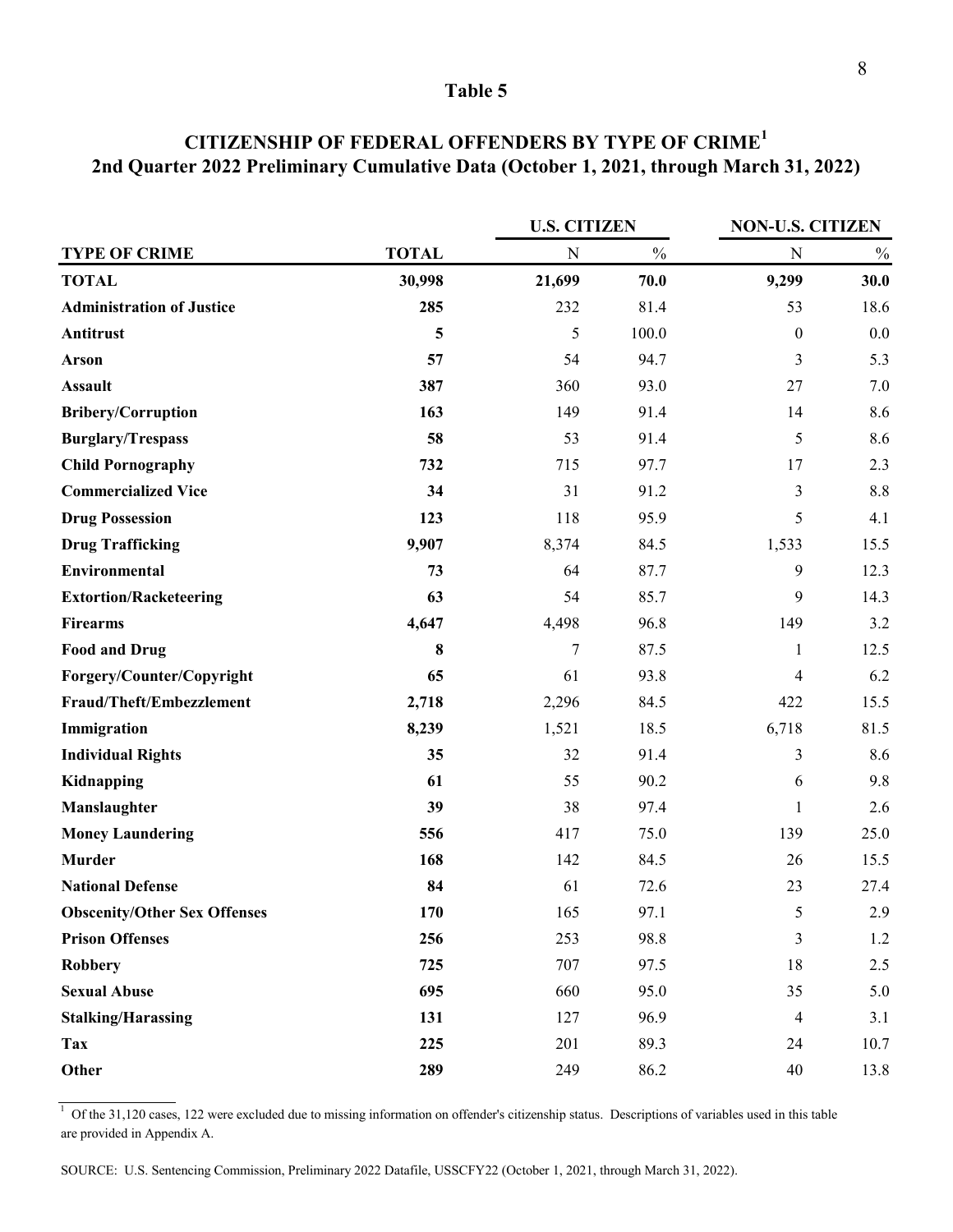| <b>TYPE OF CRIME</b>                | Mean<br><b>Months</b> | Median<br><b>Months</b> | N      |
|-------------------------------------|-----------------------|-------------------------|--------|
| <b>TOTAL</b>                        | 51                    | 27                      | 31,120 |
| <b>Administration of Justice</b>    | 11                    | 8                       | 287    |
| Antitrust                           | $\mathbf{1}$          | $\theta$                | 5      |
| Arson                               | 40                    | 30                      | 57     |
| <b>Assault</b>                      | 62                    | 41                      | 390    |
| <b>Bribery/Corruption</b>           | 18                    | 12                      | 163    |
| <b>Burglary/Trespass</b>            | 15                    | 7                       | 59     |
| <b>Child Pornography</b>            | 108                   | 90                      | 733    |
| <b>Commercialized Vice</b>          | 22                    | 16                      | 34     |
| <b>Drug Possession</b>              | 3                     | $\boldsymbol{0}$        | 127    |
| <b>Drug Trafficking</b>             | 76                    | 60                      | 9,912  |
| Environmental                       | $\mathfrak{Z}$        | $\boldsymbol{0}$        | 74     |
| <b>Extortion/Racketeering</b>       | 72                    | 28                      | 66     |
| <b>Firearms</b>                     | 49                    | 37                      | 4,650  |
| <b>Food and Drug</b>                | 10                    | $\mathbf{0}$            | 9      |
| Forgery/Counter/Copyright           | 18                    | 12                      | 65     |
| Fraud/Theft/Embezzlement            | 22                    | 12                      | 2,732  |
| Immigration                         | 13                    | 9                       | 8,241  |
| <b>Individual Rights</b>            | 48                    | 12                      | 35     |
| Kidnapping                          | 168                   | 121                     | 61     |
| Manslaughter                        | 85                    | 70                      | 39     |
| <b>Money Laundering</b>             | 61                    | 34                      | 556    |
| <b>Murder</b>                       | 259                   | 240                     | 169    |
| <b>National Defense</b>             | 33                    | 14                      | 85     |
| <b>Obscenity/Other Sex Offenses</b> | 23                    | 20                      | 170    |
| <b>Prison Offenses</b>              | 10                    | 7                       | 264    |
| <b>Robbery</b>                      | 107                   | 97                      | 725    |
| <b>Sexual Abuse</b>                 | 207                   | 180                     | 695    |

# **SENTENCE LENGTH BY TYPE OF CRIME1 2nd Quarter 2022 Preliminary Cumulative Data (October 1, 2021, through March 31, 2022)**

1 Sentences greater than 470 months (including life) and probation were included in the sentence average computations as 470 months and zero months, respectively. In addition, the information presented in this table includes conditions of confinement as described in USSG §5C1.1. Descriptions of variables used in this table are provided in Appendix A.

**Stalking/Harassing** 28 19 131 **Tax** 14 9 225 **Other** 2 0 361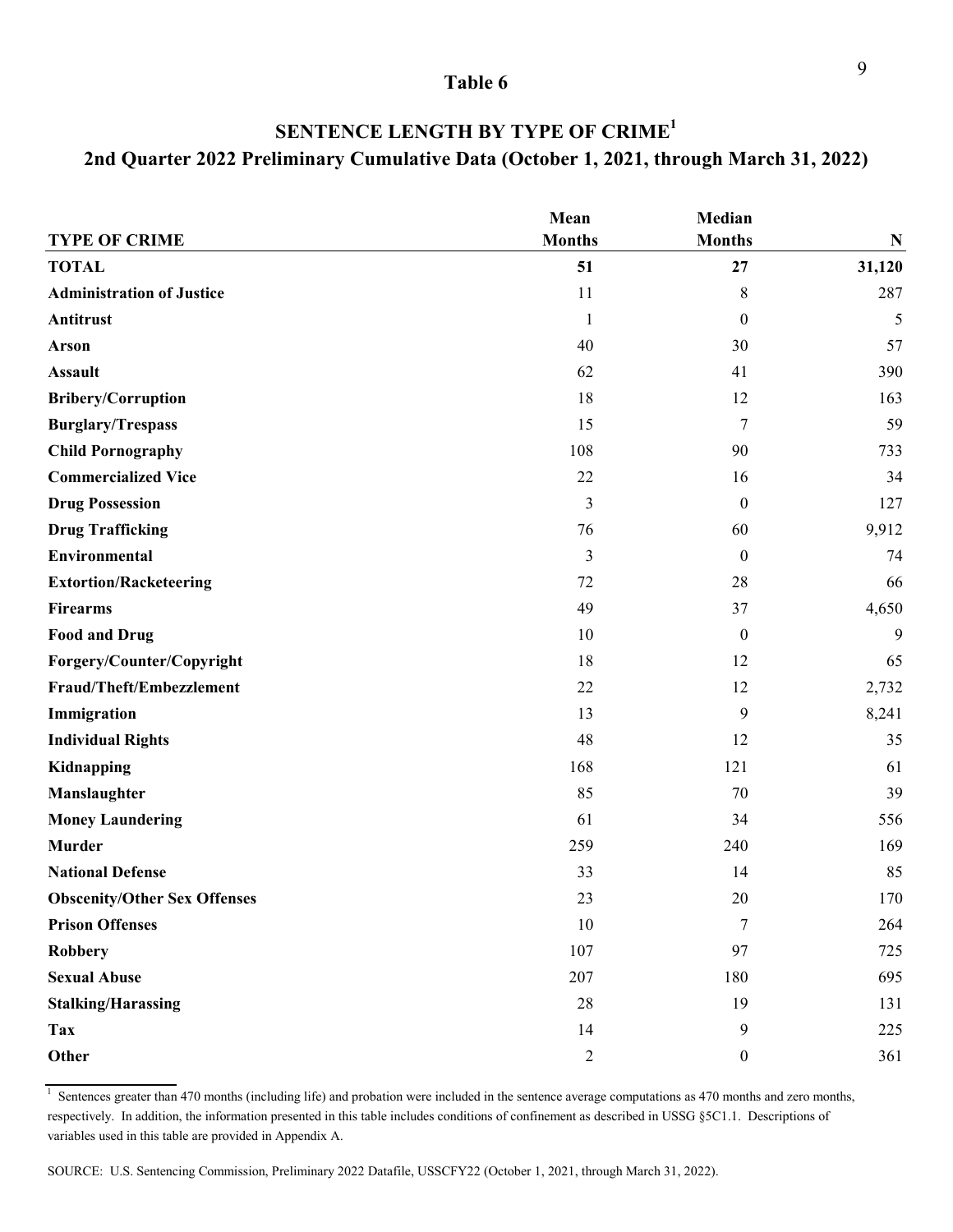### **SENTENCE TYPE BY TYPE OF CRIME<sup>1</sup> 2nd Quarter 2022 Preliminary Cumulative Data (October 1, 2021, through March 31, 2022)**

|                                     | <b>TOTAL</b><br><b>RECEIVING</b><br><b>IMPRISONMENT</b> |        | <b>Prison Only</b> |        | <b>Prison and</b><br>Alternatives <sup>2</sup> |                          | <b>TOTAL</b><br><b>RECEIVING</b><br><b>PROBATION</b> |                | <b>Probation and</b><br>Alternatives <sup>2</sup> |                | <b>Probation</b><br>Only |                 | <b>TOTAL</b><br><b>RECEIVING</b><br><b>FINE ONLY</b> |              |               |
|-------------------------------------|---------------------------------------------------------|--------|--------------------|--------|------------------------------------------------|--------------------------|------------------------------------------------------|----------------|---------------------------------------------------|----------------|--------------------------|-----------------|------------------------------------------------------|--------------|---------------|
| <b>TYPE OF CRIME</b>                | <b>TOTAL</b>                                            | N      | $\frac{0}{0}$      | N      | $\frac{0}{0}$                                  | Ñ                        | $\frac{0}{0}$                                        | N              | $\frac{0}{0}$                                     | N              | $\frac{0}{0}$            | N               | $\frac{0}{0}$                                        | N            | $\frac{0}{0}$ |
| <b>TOTAL</b>                        | 31,120                                                  | 28,687 | 92.2               | 27,782 | 89.3                                           | 905                      | 2.9                                                  | 2,303          | 7.4                                               | 510            | 1.6                      | 1,793           | 5.8                                                  | 130          | 0.4           |
| <b>Administration of Justice</b>    | 287                                                     | 210    | 73.2               | 196    | 68.3                                           | 14                       | 4.9                                                  | 77             | 26.8                                              | 14             | 4.9                      | 63              | 22.0                                                 | $\theta$     | 0.0           |
| Antitrust                           | 5                                                       |        | 20.0               |        | 20.0                                           | $\mathbf{0}$             | 0.0                                                  | $\overline{4}$ | 80.0                                              | $\mathbf{0}$   | 0.0                      | $\overline{4}$  | 80.0                                                 | $\mathbf{0}$ | 0.0           |
| Arson                               | 57                                                      | 53     | 93.0               | 52     | 91.2                                           | 1                        | 1.8                                                  | $\overline{4}$ | 7.0                                               |                | 1.8                      | 3               | 5.3                                                  | $\mathbf{0}$ | 0.0           |
| <b>Assault</b>                      | 390                                                     | 362    | 92.8               | 351    | 90.0                                           | 11                       | 2.8                                                  | 27             | 6.9                                               | 4              | 1.0                      | 23              | 5.9                                                  |              | 0.3           |
| <b>Bribery/Corruption</b>           | 163                                                     | 123    | 75.5               | 113    | 69.3                                           | 10                       | 6.1                                                  | 40             | 24.5                                              | 14             | 8.6                      | 26              | 16.0                                                 | $\theta$     | 0.0           |
| <b>Burglary/Trespass</b>            | 59                                                      | 39     | 66.1               | 39     | 66.1                                           | $\mathbf{0}$             | 0.0                                                  | 20             | 33.9                                              | 6              | 10.2                     | 14              | 23.7                                                 | $\mathbf{0}$ | 0.0           |
| <b>Child Pornography</b>            | 733                                                     | 727    | 99.2               | 715    | 97.5                                           | 12                       | 1.6                                                  | 6              | 0.8                                               | $\overline{c}$ | 0.3                      | $\overline{4}$  | 0.5                                                  | $\theta$     | 0.0           |
| <b>Commercialized Vice</b>          | 34                                                      | 22     | 64.7               | 22     | 64.7                                           | $\mathbf{0}$             | 0.0                                                  | 12             | 35.3                                              | $\overline{2}$ | 5.9                      | 10              | 29.4                                                 | $\theta$     | 0.0           |
| <b>Drug Possession</b>              | 127                                                     | 55     | 43.3               | 55     | 43.3                                           | $\mathbf{0}$             | 0.0                                                  | 51             | 40.2                                              | 3              | 2.4                      | 48              | 37.8                                                 | 21           | 16.5          |
| <b>Drug Trafficking</b>             | 9,912                                                   | 9,558  | 96.4               | 9,184  | 92.7                                           | 374                      | 3.8                                                  | 353            | 3.6                                               | 64             | 0.6                      | 289             | 2.9                                                  |              | 0.0           |
| <b>Environmental</b>                | 74                                                      | 23     | 31.1               | 20     | 27.0                                           | 3                        | 4.1                                                  | 48             | 64.9                                              | 10             | 13.5                     | 38              | 51.4                                                 | 3            | 4.1           |
| <b>Extortion/Racketeering</b>       | 66                                                      | 54     | 81.8               | 52     | 78.8                                           | $\overline{c}$           | 3.0                                                  | 11             | 16.7                                              | 4              | 6.1                      | $7\phantom{.0}$ | 10.6                                                 |              | 1.5           |
| Firearms                            | 4,650                                                   | 4,391  | 94.4               | 4,295  | 92.4                                           | 96                       | 2.1                                                  | 259            | 5.6                                               | 68             | 1.5                      | 191             | 4.1                                                  | $\mathbf{0}$ | 0.0           |
| <b>Food and Drug</b>                | 9                                                       | 5      | 55.6               | 5      | 55.6                                           | $\mathbf{0}$             | 0.0                                                  | $\overline{4}$ | 44.4                                              | $\mathbf{0}$   | 0.0                      | $\overline{4}$  | 44.4                                                 | $\mathbf{0}$ | 0.0           |
| Forgery/Counter/Copyright           | 65                                                      | 50     | 76.9               | 44     | 67.7                                           | 6                        | 9.2                                                  | 15             | 23.1                                              | 5              | 7.7                      | 10              | 15.4                                                 | $\theta$     | 0.0           |
| Fraud/Theft/Embezzlement            | 2,732                                                   | 2,085  | 76.3               | 1,945  | 71.2                                           | 140                      | 5.1                                                  | 628            | 23.0                                              | 147            | 5.4                      | 481             | 17.6                                                 | 19           | 0.7           |
| Immigration                         | 8,241                                                   | 7,882  | 95.6               | 7,740  | 93.9                                           | 142                      | 1.7                                                  | 358            | 4.3                                               | 101            | 1.2                      | 257             | 3.1                                                  |              | 0.0           |
| <b>Individual Rights</b>            | 35                                                      | 20     | 57.1               | 19     | 54.3                                           | $\overline{\phantom{a}}$ | 2.9                                                  | 14             | 40.0                                              |                | 2.9                      | 13              | 37.1                                                 |              | 2.9           |
| Kidnapping                          | 61                                                      | 59     | 96.7               | 58     | 95.1                                           |                          | 1.6                                                  | $\overline{2}$ | 3.3                                               | $\Omega$       | 0.0                      | $\overline{2}$  | 3.3                                                  | $\theta$     | 0.0           |
| Manslaughter                        | 39                                                      | 38     | 97.4               | 36     | 92.3                                           | $\overline{2}$           | 5.1                                                  |                | 2.6                                               | $\Omega$       | 0.0                      |                 | 2.6                                                  | $\theta$     | 0.0           |
| <b>Money Laundering</b>             | 556                                                     | 486    | 87.4               | 475    | 85.4                                           | 11                       | 2.0                                                  | 70             | 12.6                                              | 24             | 4.3                      | 46              | 8.3                                                  | $\theta$     | 0.0           |
| Murder                              | 169                                                     | 168    | 99.4               | 165    | 97.6                                           | 3                        | 1.8                                                  | -1             | 0.6                                               | $\mathbf{0}$   | 0.0                      |                 | 0.6                                                  | $\mathbf{0}$ | 0.0           |
| <b>National Defense</b>             | 85                                                      | 63     | 74.1               | 60     | 70.6                                           | 3                        | 3.5                                                  | 14             | 16.5                                              | 5              | 5.9                      | 9               | 10.6                                                 | 8            | 9.4           |
| <b>Obscenity/Other Sex Offenses</b> | 170                                                     | 162    | 95.3               | 151    | 88.8                                           | 11                       | 6.5                                                  | 8              | 4.7                                               | $\overline{2}$ | 1.2                      | 6               | 3.5                                                  | $\theta$     | 0.0           |
| <b>Prison Offenses</b>              | 264                                                     | 255    | 96.6               | 246    | 93.2                                           | 9                        | 3.4                                                  | 9              | 3.4                                               |                | 0.4                      | 8               | 3.0                                                  | $\theta$     | 0.0           |
| Robbery                             | 725                                                     | 714    | 98.5               | 699    | 96.4                                           | 15                       | 2.1                                                  | 11             | 1.5                                               | $\overline{2}$ | 0.3                      | 9               | 1.2                                                  | $\Omega$     | 0.0           |
| <b>Sexual Abuse</b>                 | 695                                                     | 691    | 99.4               | 677    | 97.4                                           | 14                       | 2.0                                                  | $\overline{4}$ | 0.6                                               |                | 0.1                      | 3               | 0.4                                                  | $\theta$     | 0.0           |
| <b>Stalking/Harassing</b>           | 131                                                     | 120    | 91.6               | 113    | 86.3                                           | $\overline{7}$           | 5.3                                                  | 11             | 8.4                                               | $\overline{4}$ | 3.1                      |                 | 5.3                                                  | $\theta$     | 0.0           |
| Tax                                 | 225                                                     | 134    | 59.6               | 124    | 55.1                                           | 10                       | 4.4                                                  | 90             | 40.0                                              | 17             | 7.6                      | 73              | 32.4                                                 |              | 0.4           |
| Other                               | 361                                                     | 137    | 38.0               | 130    | 36.0                                           | $\tau$                   | 1.9                                                  | 151            | 41.8                                              | 8              | 2.2                      | 143             | 39.6                                                 | 73           | 20.2          |

<sup>1</sup> Descriptions of variables used in this table are provided in Appendix A.

<sup>2</sup> Alternatives include all cases in which offenders received conditions of confinement as described in USSG §5C1.1.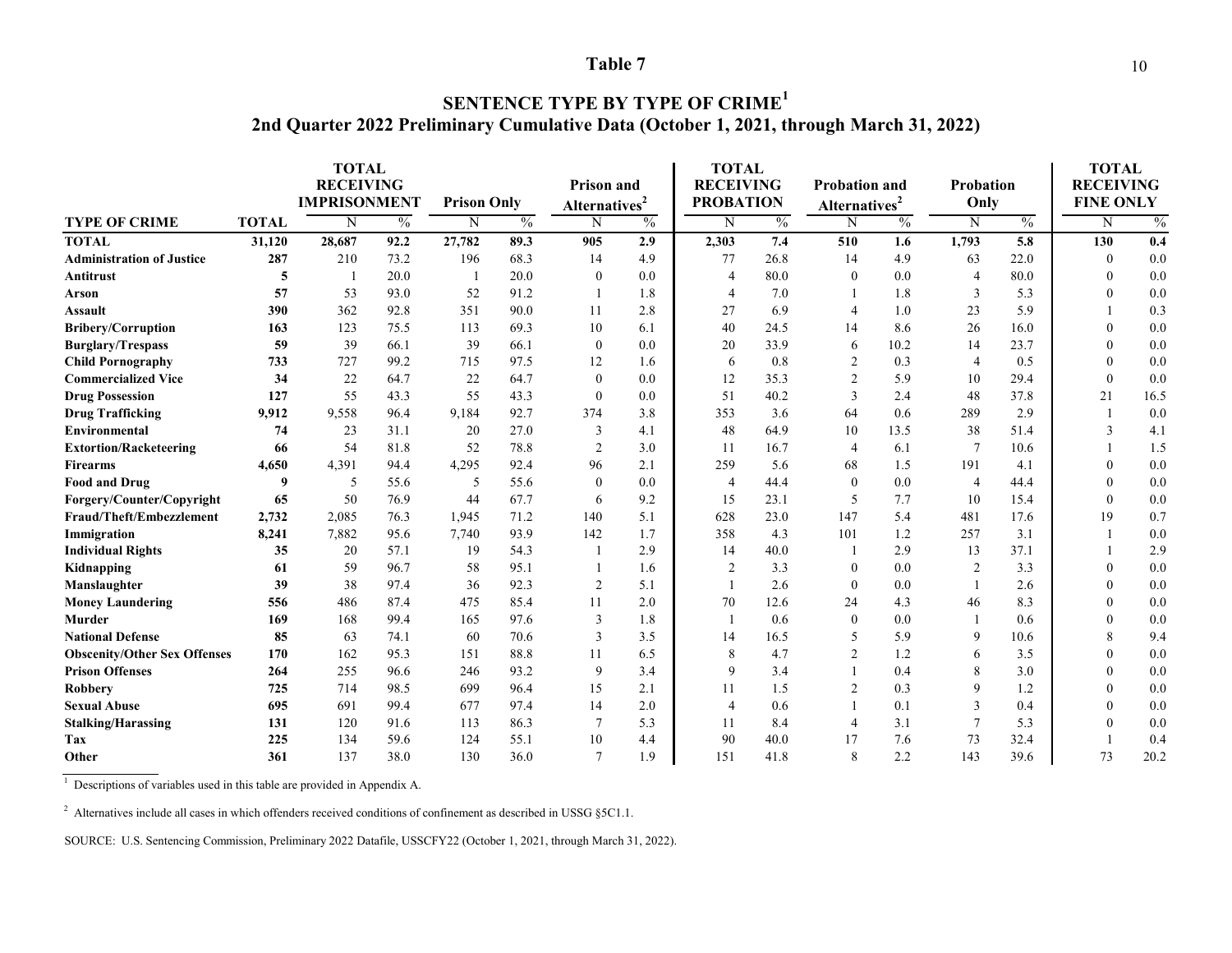|                                       | N      | $\frac{0}{0}$ |
|---------------------------------------|--------|---------------|
| <b>TOTAL CASES</b>                    | 30,986 | 100.0         |
| SENTENCES UNDER THE GUIDELINES MANUAL | 20,897 | 67.4          |
| Within Guideline Range                | 12,799 | 41.3          |
| Upward Departure <sup>2</sup>         | 179    | 0.6           |
| Downward Departure                    |        |               |
| §5K1.1 Substantial Assistance         | 3,169  | 10.2          |
| §5K3.1 Early Disposition Program      | 3,261  | 10.5          |
| Other Government Motion <sup>3</sup>  | 740    | 2.4           |
| Non-Government Departure <sup>4</sup> | 749    | 2.4           |
| <b>VARIANCES</b>                      | 10,089 | 32.6          |
| Upward Variance <sup>5</sup>          | 673    | 2.2           |
| Downward Variance                     |        |               |
| Government Motion <sup>6</sup>        | 2,985  | 9.6           |
| Non-Government Variance <sup>7</sup>  | 6,431  | 20.8          |

# **2nd Quarter 2022 Preliminary Cumulative Data (October 1, 2021, through March 31, 2022) SENTENCE IMPOSED RELATIVE TO THE GUIDELINE RANGE<sup>1</sup>**

 $1$  This table reflects the 31,120 cases sentenced on or after October 1, 2021, with court documentation cumulatively received, coded, and edited at the U.S. Sentencing Commission by June 2, 2022. Of these, 134 cases were excluded because information was missing from the submitted documents that prevented the comparison of the sentence and the guideline range. Descriptions of variables used in this table are provided in Appendix A.

<sup>2</sup> Cases in which the sentence imposed was above the applicable guideline range and for which the court cited a reason on Part V of the Statement of Reasons form, other than §5K1.1 or §5K3.1.

 $3$  Cases in which the sentence imposed was below the applicable guideline range and for which the court cited a reason on Part V of the Statement of Reasons form, other than §5K1.1 or §5K3.1, and where the prosecution initiated, proposed, or stipulated to the sentence.

<sup>4</sup> Cases in which the sentence imposed was below the applicable guideline range and for which the court cited a reason on Part V of the Statement of Reasons form, other than §5K1.1 or §5K3.1, and where the prosecution did not initiate, propose, or stipulate to the sentence.

 $5$  Cases in which the sentence imposed was above the applicable guideline range and for which the court cited a reason on Part VI of the Statement of Reasons form.

<sup>6</sup> Cases in which the sentence imposed was below the applicable guideline range and for which the court cited a reason on Part VI of the Statement of Reasons form, and where the prosecution initiated, proposed, or stipulated to the sentence.

 $^7$  Cases in which the sentence imposed was below the applicable guideline range and for which the court cited a reason on Part VI of the Statement of Reasons form, or where no reason was given, and where the prosecution did not initiate, propose, or stipulate to the sentence.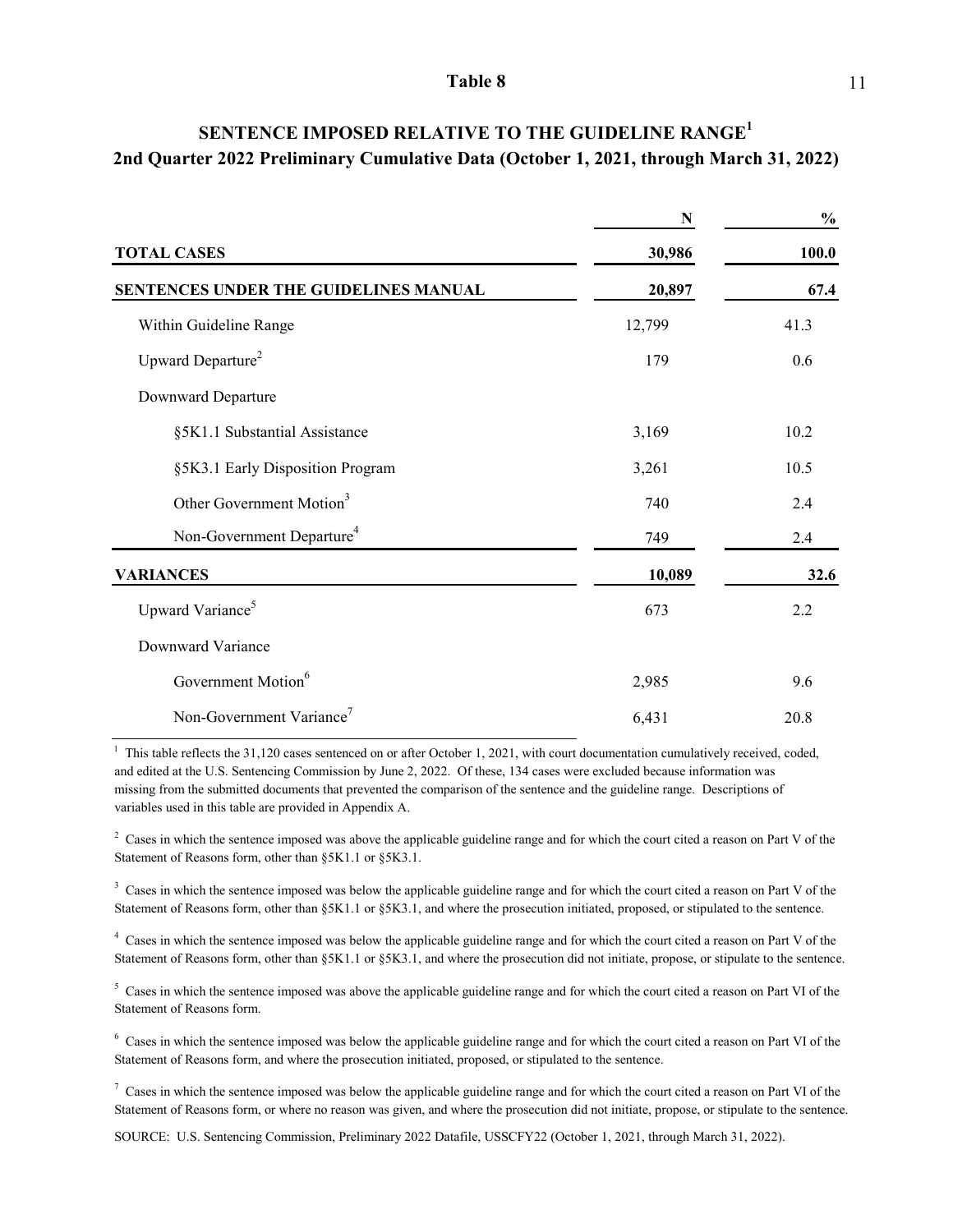

# **SENTENCES UNDER THE GUIDELINES MANUAL AND VARIANCES QUARTERLY DATA1**



**Fiscal Years 2017 - 2021, 2nd Quarter 2022 Preliminary Cumulative Data (October 1, 2021, through March 31, 2022)**

<sup>1</sup> Descriptions of variables used in this figure are provided in Appendix A.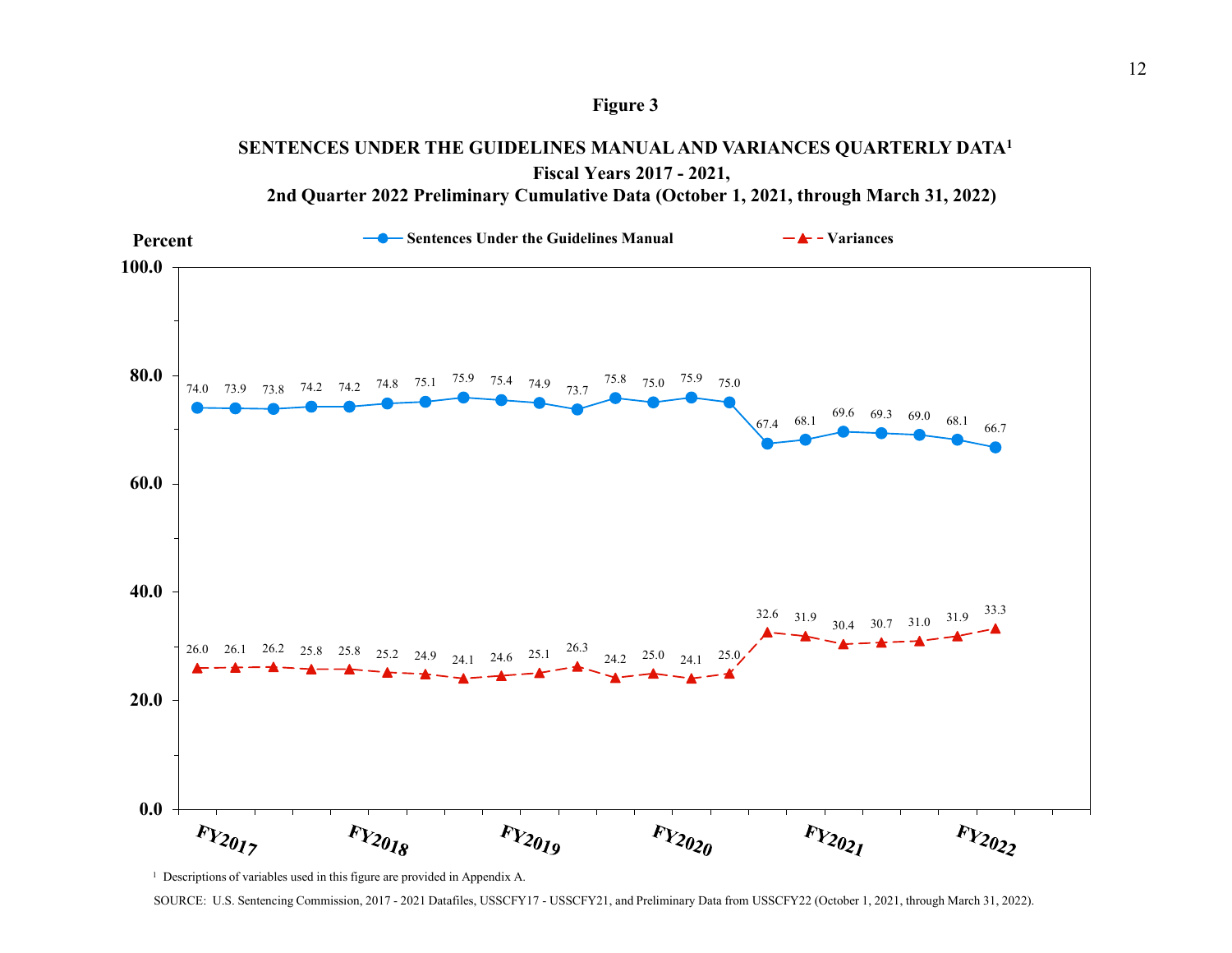



<sup>&</sup>lt;sup>1</sup> Descriptions of variables used in this figure are provided in Appendix A.

SOURCE: U.S. Sentencing Commission, 2017 - 2021 Datafiles, USSCFY17 - USSCFY21, and Preliminary Data from USSCFY22 (October 1, 2021, through March 31, 2022).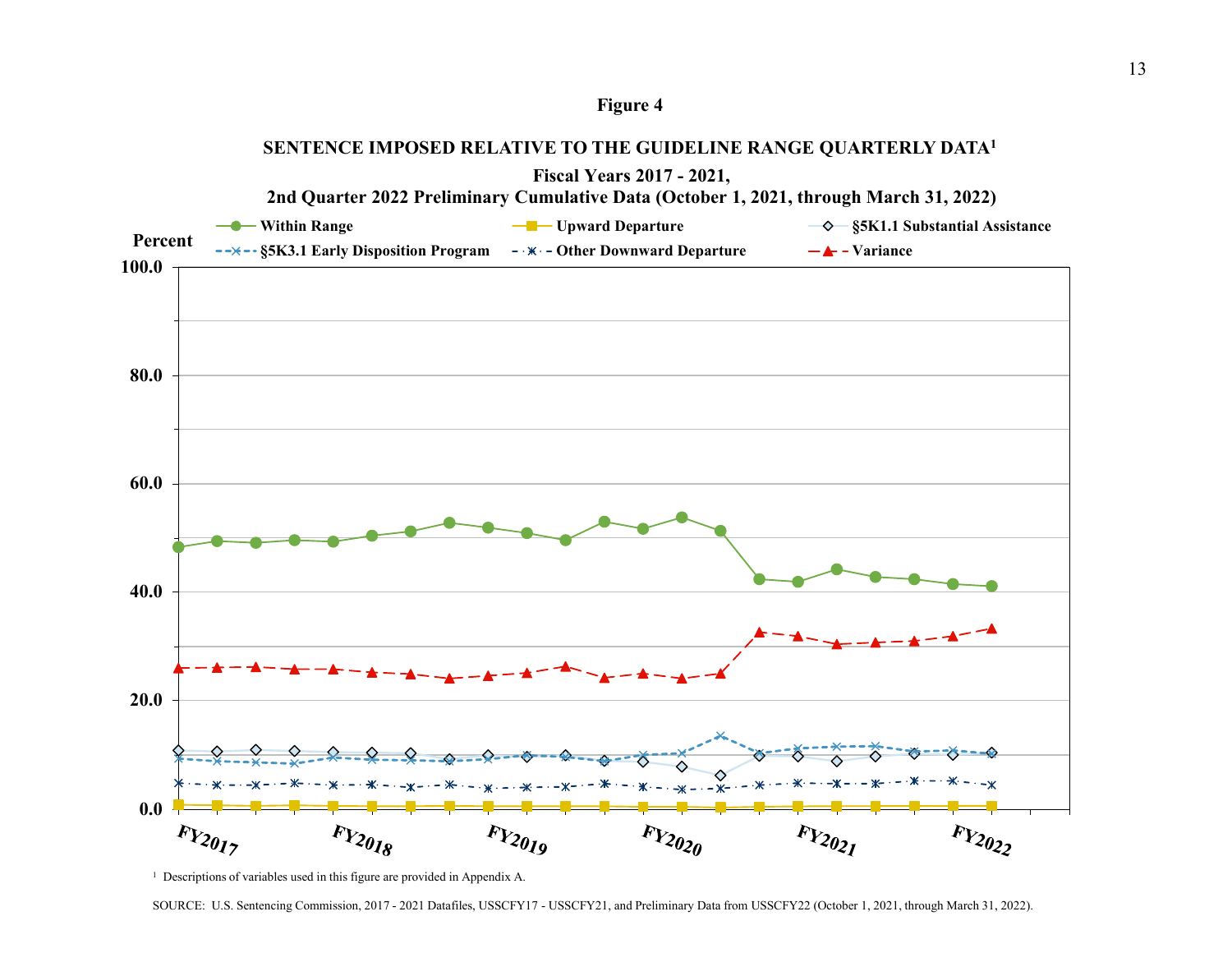## **SENTENCE IMPOSED RELATIVE TO THE GUIDELINE RANGE IN EACH CIRCUIT AND DISTRICT<sup>1</sup> 2nd Quarter 2022 Preliminary Cumulative Data (October 1, 2021, through March 31, 2022)**

|                       |              | <b>WITHIN</b><br><b>GUIDELINE</b> |                          |                  |         |             | <b>DEPARTURE</b>         |                  |               |                  |               |                  |      |
|-----------------------|--------------|-----------------------------------|--------------------------|------------------|---------|-------------|--------------------------|------------------|---------------|------------------|---------------|------------------|------|
| <b>CIRCUIT</b>        |              | <b>RANGE</b>                      |                          | <b>UPWARD</b>    |         | §5K1.1      |                          | §5K3.1           |               | <b>DOWNWARD</b>  |               | <b>VARIANCE</b>  |      |
| District              | <b>TOTAL</b> | $\overline{N}$                    | $\overline{\frac{0}{0}}$ | $\mathbf N$      | $\%$    | $\mathbf N$ | $\overline{\frac{0}{0}}$ | $\mathbf N$      | $\frac{0}{6}$ | ${\bf N}$        | $\frac{0}{0}$ | N                | $\%$ |
| <b>TOTAL</b>          | 30,986       | 12,799                            | 41.3                     | 179              | 0.6     | 3,169       | 10.2                     | 3,261            | 10.5          | 1,489            | 4.8           | 10,089           | 32.6 |
| <b>D.C. CIRCUIT</b>   | 135          | 65                                | 48.1                     | $\bf{0}$         | 0.0     | 17          | 12.6                     | 1                | 0.7           | 8                | 5.9           | 44               | 32.6 |
| District of Columbia  | 135          | 65                                | 48.1                     | $\boldsymbol{0}$ | 0.0     | 17          | 12.6                     | $\mathbf{1}$     | 0.7           | 8                | 5.9           | 44               | 32.6 |
| <b>FIRST CIRCUIT</b>  | 852          | 263                               | 30.9                     | 3                | 0.4     | 92          | 10.8                     | $\bf{0}$         | 0.0           | 44               | 5.2           | 450              | 52.8 |
| Maine                 | 109          | 18                                | 16.5                     | 1                | 0.9     | 27          | 24.8                     | $\boldsymbol{0}$ | 0.0           | 1                | 0.9           | 62               | 56.9 |
| Massachusetts         | 229          | 58                                | 25.3                     | 1                | 0.4     | 37          | 16.2                     | $\boldsymbol{0}$ | 0.0           | 21               | 9.2           | 112              | 48.9 |
| New Hampshire         | 83           | 16                                | 19.3                     | $\boldsymbol{0}$ | 0.0     | 6           | 7.2                      | $\boldsymbol{0}$ | 0.0           | 3                | 3.6           | 58               | 69.9 |
| Puerto Rico           | 380          | 159                               | 41.8                     | 1                | 0.3     | 17          | 4.5                      | $\boldsymbol{0}$ | 0.0           | 19               | 5.0           | 184              | 48.4 |
| Rhode Island          | 51           | 12                                | 23.5                     | $\mathbf{0}$     | 0.0     | 5           | 9.8                      | $\boldsymbol{0}$ | 0.0           | $\mathbf{0}$     | 0.0           | 34               | 66.7 |
| <b>SECOND CIRCUIT</b> | 1,581        | 403                               | 25.5                     | 11               | 0.7     | 210         | 13.3                     | 1                | 0.1           | 70               | 4.4           | 886              | 56.0 |
| Connecticut           | 155          | 50                                | 32.3                     | $\boldsymbol{0}$ | 0.0     | 11          | 7.1                      | $\mathbf{0}$     | 0.0           | 21               | 13.5          | 73               | 47.1 |
| New York              |              |                                   |                          |                  |         |             |                          |                  |               |                  |               |                  |      |
| Eastern               | 328          | 77                                | 23.5                     | 1                | 0.3     | 57          | 17.4                     | $\boldsymbol{0}$ | 0.0           | 27               | 8.2           | 166              | 50.6 |
| Northern              | 199          | 96                                | 48.2                     | 2                | 1.0     | 45          | 22.6                     | $\mathbf{1}$     | 0.5           | $\overline{4}$   | 2.0           | 51               | 25.6 |
| Southern              | 636          | 116                               | 18.2                     | $\mathbf{0}$     | 0.0     | 52          | 8.2                      | $\boldsymbol{0}$ | 0.0           | 16               | 2.5           | 452              | 71.1 |
| Western               | 194          | 53                                | 27.3                     | 8                | 4.1     | 33          | 17.0                     | $\boldsymbol{0}$ | 0.0           | $\mathbf{1}$     | 0.5           | 99               | 51.0 |
| Vermont               | 69           | 11                                | 15.9                     | $\mathbf{0}$     | 0.0     | 12          | 17.4                     | $\boldsymbol{0}$ | 0.0           | 1                | 1.4           | 45               | 65.2 |
| <b>THIRD CIRCUIT</b>  | 1,186        | 479                               | 40.4                     | 6                | 0.5     | 183         | 15.4                     | $\boldsymbol{2}$ | 0.2           | 31               | 2.6           | 485              | 40.9 |
| Delaware              | 33           | 11                                | 33.3                     | $\boldsymbol{0}$ | 0.0     | 3           | 9.1                      | $\boldsymbol{0}$ | 0.0           | 3                | 9.1           | 16               | 48.5 |
| New Jersey            | 339          | 132                               | 38.9                     | $\boldsymbol{0}$ | 0.0     | 48          | 14.2                     | $\boldsymbol{0}$ | 0.0           | 1                | 0.3           | 158              | 46.6 |
| Pennsylvania          |              |                                   |                          |                  |         |             |                          |                  |               |                  |               |                  |      |
| Eastern               | 230          | 60                                | 26.1                     | 1                | 0.4     | 61          | 26.5                     | $\boldsymbol{0}$ | 0.0           | 9                | 3.9           | 99               | 43.0 |
| Middle                | 214          | 105                               | 49.1                     | 1                | 0.5     | 33          | 15.4                     | $\sqrt{2}$       | 0.9           | 12               | 5.6           | 61               | 28.5 |
| Western               | 332          | 142                               | 42.8                     | 4                | 1.2     | 36          | 10.8                     | $\boldsymbol{0}$ | 0.0           | 6                | 1.8           | 144              | 43.4 |
| Virgin Islands        | 38           | 29                                | 76.3                     | $\mathbf{0}$     | 0.0     | 2           | 5.3                      | $\boldsymbol{0}$ | 0.0           | $\boldsymbol{0}$ | 0.0           | $\boldsymbol{7}$ | 18.4 |
| <b>FOURTH CIRCUIT</b> | 2,346        | 1,096                             | 46.7                     | 22               | 0.9     | 359         | 15.3                     | 1                | 0.0           | 73               | 3.1           | 795              | 33.9 |
| Maryland              | 274          | 75                                | 27.4                     | 5                | 1.8     | 44          | 16.1                     | $\boldsymbol{0}$ | 0.0           | 17               | 6.2           | 133              | 48.5 |
| North Carolina        |              |                                   |                          |                  |         |             |                          |                  |               |                  |               |                  |      |
| Eastern               | 405          | 200                               | 49.4                     | 4                | 1.0     | 107         | 26.4                     | $\boldsymbol{0}$ | 0.0           | 5                | 1.2           | 89               | 22.0 |
| Middle                | 203          | 101                               | 49.8                     | 3                | 1.5     | $22\,$      | 10.8                     | $\boldsymbol{0}$ | $0.0\,$       | $\sqrt{2}$       | 1.0           | 75               | 36.9 |
| Western               | 282          | 152                               | 53.9                     | $\boldsymbol{0}$ | $0.0\,$ | 33          | 11.7                     | $\boldsymbol{0}$ | $0.0\,$       | $\mathfrak{Z}$   | 1.1           | 94               | 33.3 |
| South Carolina        | 284          | 102                               | 35.9                     | 3                | 1.1     | 81          | 28.5                     | $\boldsymbol{0}$ | $0.0\,$       | 10               | 3.5           | $88\,$           | 31.0 |
| Virginia              |              |                                   |                          |                  |         |             |                          |                  |               |                  |               |                  |      |
| Eastern               | 498          | 273                               | 54.8                     | 6                | 1.2     | 29          | 5.8                      | $\boldsymbol{0}$ | $0.0\,$       | 26               | 5.2           | 164              | 32.9 |
| Western               | 150          | 66                                | 44.0                     | $\boldsymbol{0}$ | $0.0\,$ | 16          | 10.7                     | $\boldsymbol{0}$ | 0.0           | 9                | 6.0           | 59               | 39.3 |
| West Virginia         |              |                                   |                          |                  |         |             |                          |                  |               |                  |               |                  |      |
| Northern              | 146          | 85                                | 58.2                     | $\boldsymbol{0}$ | $0.0\,$ | 17          | 11.6                     | $\mathbf{1}$     | 0.7           | $\mathbf{1}$     | 0.7           | 42               | 28.8 |
| Southern              |              |                                   |                          |                  |         | $10\,$      |                          |                  |               |                  |               |                  | 49.0 |
|                       | 104          | 42                                | 40.4                     | $\mathbf{1}$     | 1.0     |             | 9.6                      | $\boldsymbol{0}$ | $0.0\,$       | $\boldsymbol{0}$ | $0.0\,$       | 51               |      |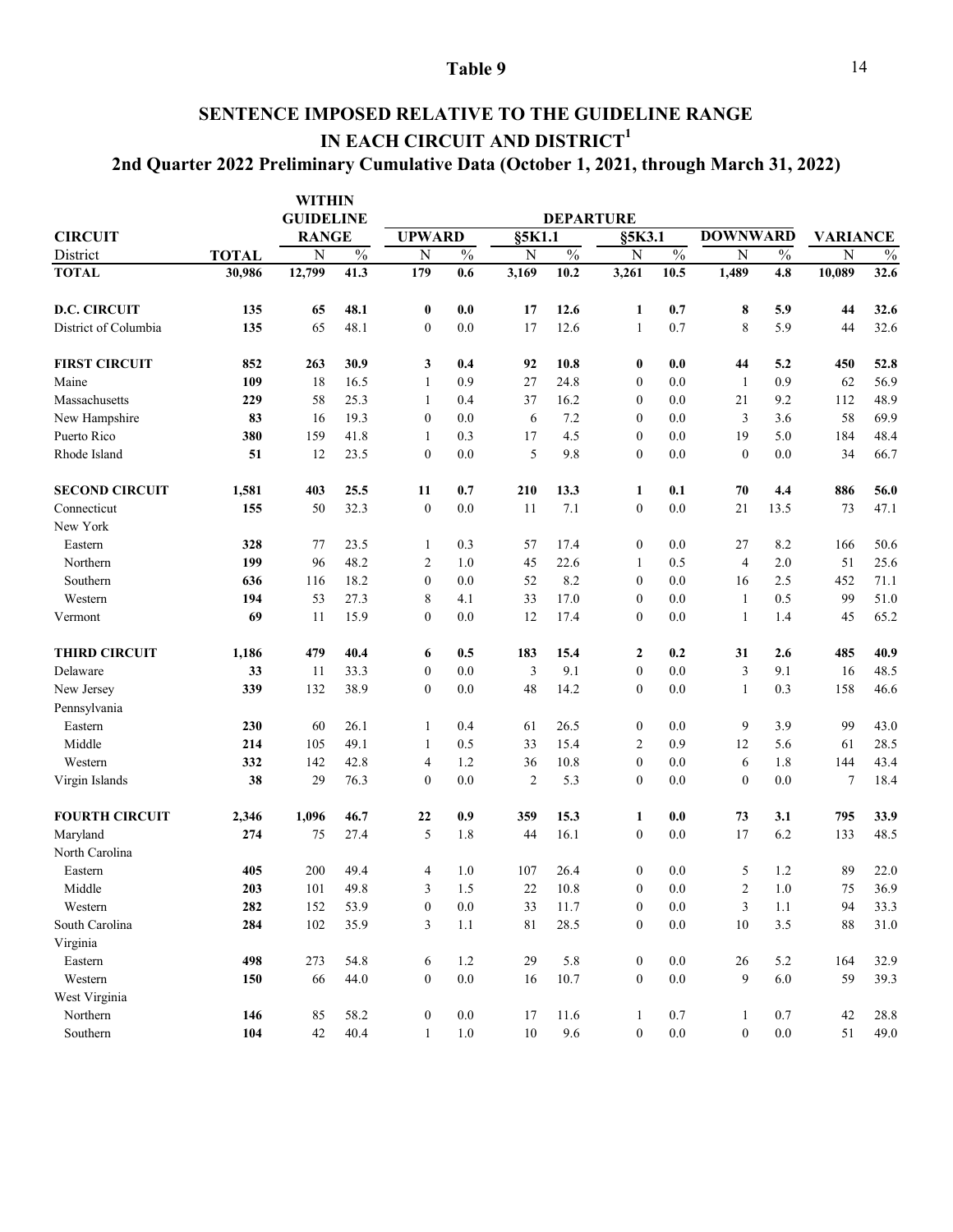|                                  |              | <b>WITHIN</b><br><b>GUIDELINE</b> |               |                  |               |                | <b>DEPARTURE</b> |                          |               |                  |               |                                   |               |
|----------------------------------|--------------|-----------------------------------|---------------|------------------|---------------|----------------|------------------|--------------------------|---------------|------------------|---------------|-----------------------------------|---------------|
| <b>CIRCUIT</b>                   |              | <b>RANGE</b>                      |               | <b>UPWARD</b>    |               | §5K1.1         |                  |                          |               | <b>DOWNWARD</b>  |               |                                   |               |
| District                         | <b>TOTAL</b> | $\overline{N}$                    | $\frac{0}{0}$ | N                | $\frac{0}{0}$ | ${\bf N}$      | $\frac{0}{0}$    | §5K3.1<br>$\overline{N}$ | $\frac{0}{0}$ | $\mathbf N$      | $\frac{0}{0}$ | <b>VARIANCE</b><br>$\overline{N}$ | $\frac{0}{0}$ |
| <b>FIFTH CIRCUIT</b>             | 7,972        | 4,713                             | 59.1          | 22               | 0.3           | 483            | 6.1              | 650                      | 8.2           | 471              | 5.9           | 1,633                             | 20.5          |
| Louisiana                        |              |                                   |               |                  |               |                |                  |                          |               |                  |               |                                   |               |
| Eastern                          | 137          | 83                                | 60.6          | $\boldsymbol{0}$ | 0.0           | 15             | 10.9             | $\boldsymbol{0}$         | 0.0           | $\mathbf{1}$     | 0.7           | 38                                | 27.7          |
| Middle                           | 56           | 26                                | 46.4          | $\boldsymbol{0}$ | 0.0           | 10             | 17.9             | $\boldsymbol{0}$         | 0.0           | $\boldsymbol{0}$ | 0.0           | 20                                | 35.7          |
| Western                          | 159          | 95                                | 59.7          | $\overline{c}$   | 1.3           | 23             | 14.5             | $\boldsymbol{0}$         | 0.0           | $\overline{4}$   | 2.5           | 35                                | 22.0          |
| Mississippi                      |              |                                   |               |                  |               |                |                  |                          |               |                  |               |                                   |               |
| Northern                         | 52           | 20                                | 38.5          | $\boldsymbol{0}$ | 0.0           | 9              | 17.3             | $\boldsymbol{0}$         | 0.0           | $\boldsymbol{0}$ | 0.0           | 23                                | 44.2          |
| Southern                         | 147          | 102                               | 69.4          | $\boldsymbol{0}$ | 0.0           | 14             | 9.5              | $\boldsymbol{0}$         | 0.0           | $\mathbf{0}$     | $0.0\,$       | 31                                | 21.1          |
| Texas                            |              |                                   |               |                  |               |                |                  |                          |               |                  |               |                                   |               |
| Eastern                          | 297          | 177                               | 59.6          | $\boldsymbol{0}$ | 0.0           | 16             | 5.4              | $\boldsymbol{0}$         | 0.0           | 1                | 0.3           | 103                               | 34.7          |
| Northern                         | 788          | 497                               | 63.1          | 7                | 0.9           | 64             | 8.1              | $\boldsymbol{0}$         | 0.0           | 15               | 1.9           | 205                               | 26.0          |
| Southern                         | 3,704        | 1,712                             | 46.2          | 11               | 0.3           | 214            | 5.8              | 610                      | 16.5          | 375              | 10.1          | 782                               | 21.1          |
| Western                          | 2,632        | 2,001                             | 76.0          | $\overline{2}$   | 0.1           | 118            | 4.5              | 40                       | 1.5           | 75               | 2.8           | 396                               | 15.0          |
|                                  |              |                                   |               |                  |               |                |                  |                          |               |                  |               |                                   |               |
| <b>SIXTH CIRCUIT</b><br>Kentucky | 2,527        | 980                               | 38.8          | 5                | 0.2           | 493            | 19.5             | $\boldsymbol{2}$         | 0.1           | 91               | 3.6           | 956                               | 37.8          |
| Eastern                          | 275          | 130                               | 47.3          | $\boldsymbol{0}$ | 0.0           | 50             | 18.2             | $\boldsymbol{0}$         | 0.0           | $\overline{c}$   | 0.7           | 93                                | 33.8          |
| Western                          | 121          | 39                                | 32.2          | $\mathbf{1}$     | 0.8           | 39             | 32.2             | $\mathbf{1}$             | 0.8           | 6                | 5.0           | 35                                | 28.9          |
| Michigan                         |              |                                   |               |                  |               |                |                  |                          |               |                  |               |                                   |               |
| Eastern                          | 353          | 114                               | 32.3          | $\boldsymbol{0}$ | 0.0           | 54             | 15.3             | $\boldsymbol{0}$         | 0.0           | 8                | 2.3           | 177                               | 50.1          |
| Western                          | 145          | 77                                | 53.1          | $\boldsymbol{0}$ | 0.0           | 27             | 18.6             | $\mathbf{1}$             | 0.7           | 3                | 2.1           | 37                                | 25.5          |
| Ohio                             |              |                                   |               |                  |               |                |                  |                          |               |                  |               |                                   |               |
| Northern                         | 597          | 256                               | 42.9          | 3                | 0.5           | 123            | 20.6             | $\boldsymbol{0}$         | 0.0           | 18               | 3.0           | 197                               | 33.0          |
| Southern                         | 296          | 74                                | 25.0          | $\boldsymbol{0}$ | 0.0           | 76             | 25.7             | $\boldsymbol{0}$         | 0.0           | 40               | 13.5          | 106                               | 35.8          |
| Tennessee                        |              |                                   |               |                  |               |                |                  |                          |               |                  |               |                                   |               |
| Eastern                          | 352          | 166                               | 47.2          | 1                | 0.3           | 81             | 23.0             | $\boldsymbol{0}$         | 0.0           | 8                | 2.3           | 96                                | 27.3          |
| Middle                           | 158          | 27                                | 17.1          | $\boldsymbol{0}$ | 0.0           | 13             | 8.2              | $\boldsymbol{0}$         | 0.0           | $\overline{4}$   | 2.5           | 114                               | 72.2          |
| Western                          | 230          | 97                                | 42.2          | $\boldsymbol{0}$ | 0.0           | 30             | 13.0             | $\boldsymbol{0}$         | 0.0           | $\overline{2}$   | 0.9           | 101                               | 43.9          |
|                                  |              |                                   |               |                  |               |                |                  |                          |               |                  |               |                                   |               |
| <b>SEVENTH CIRCUIT</b>           | 1,214        | 471                               | 38.8          | 4                | 0.3           | 114            | 9.4              | $\mathbf{1}$             | 0.1           | 56               | 4.6           | 568                               | 46.8          |
| Illinois                         |              |                                   |               |                  |               |                |                  |                          |               |                  |               |                                   |               |
| Central                          | 132          | 46                                | 34.8          | $\boldsymbol{0}$ | 0.0           | 21             | 15.9             | 1                        | 0.8           | $\mathbf{1}$     | $0.8\,$       | 63                                | 47.7          |
| Northern                         | 301          | 88                                | 29.2          | $\overline{c}$   | 0.7           | 29             | 9.6              | $\boldsymbol{0}$         | 0.0           | 24               | 8.0           | 158                               | 52.5          |
| Southern                         | 122          | 67                                | 54.9          | $\overline{c}$   | 1.6           | 13             | 10.7             | $\mathbf{0}$             | 0.0           | $\mathbf{1}$     | 0.8           | 39                                | 32.0          |
| Indiana                          |              |                                   |               |                  |               |                |                  |                          |               |                  |               |                                   |               |
| Northern                         | 179          | 88                                | 49.2          | $\boldsymbol{0}$ | 0.0           | 16             | 8.9              | $\boldsymbol{0}$         | 0.0           | $\overline{c}$   | 1.1           | 73                                | 40.8          |
| Southern                         | 264          | 124                               | 47.0          | $\boldsymbol{0}$ | 0.0           | 25             | 9.5              | $\boldsymbol{0}$         | 0.0           | $\mathbf{1}$     | 0.4           | 114                               | 43.2          |
| Wisconsin                        |              |                                   |               |                  |               |                |                  |                          |               |                  |               |                                   |               |
| Eastern                          | 152          | 40                                | 26.3          | $\boldsymbol{0}$ | $0.0\,$       | 7              | 4.6              | $\boldsymbol{0}$         | 0.0           | 5                | 3.3           | 100                               | 65.8          |
| Western                          | 64           | 18                                | 28.1          | $\boldsymbol{0}$ | 0.0           | $\mathfrak{Z}$ | 4.7              | $\boldsymbol{0}$         | 0.0           | 22               | 34.4          | 21                                | 32.8          |
| <b>EIGHTH CIRCUIT</b>            | 2,497        | 1,078                             | 43.2          | 19               | 0.8           | 262            | 10.5             | 7                        | 0.3           | 44               | 1.8           | 1,087                             | 43.5          |
| Arkansas                         |              |                                   |               |                  |               |                |                  |                          |               |                  |               |                                   |               |
| Eastern                          | 239          | 156                               | 65.3          | $\boldsymbol{0}$ | 0.0           | 14             | 5.9              | $\boldsymbol{0}$         | 0.0           | 3                | 1.3           | 66                                | 27.6          |
| Western                          | 144          | 57                                | 39.6          | $\boldsymbol{0}$ | 0.0           | 16             | 11.1             | $\boldsymbol{0}$         | 0.0           | $\overline{0}$   | 0.0           | 71                                | 49.3          |
| Iowa                             |              |                                   |               |                  |               |                |                  |                          |               |                  |               |                                   |               |
| Northern                         | 165          | 82                                | 49.7          | 6                | 3.6           | 27             | 16.4             | $\boldsymbol{0}$         | 0.0           | 5                | 3.0           | 45                                | 27.3          |
| Southern                         | 243          | 84                                | 34.6          | $\boldsymbol{0}$ | 0.0           | 30             | 12.3             | $\boldsymbol{0}$         | 0.0           | $\mathbf{1}$     | 0.4           | 128                               | 52.7          |
| Minnesota                        | 167          | 48                                | 28.7          | 3                | 1.8           | 14             | 8.4              | $\overline{2}$           | 1.2           | 5                | 3.0           | 95                                | 56.9          |
| Missouri                         |              |                                   |               |                  |               |                |                  |                          |               |                  |               |                                   |               |
| Eastern                          | 509          | 200                               | 39.3          | 2                | 0.4           | 36             | 7.1              | $\boldsymbol{0}$         | 0.0           | $\mathbf{0}$     | 0.0           | 271                               | 53.2          |
| Western                          | 385          | 149                               | 38.7          | $\boldsymbol{0}$ | 0.0           | 48             | 12.5             | $\boldsymbol{0}$         | 0.0           | 7                | 1.8           | 181                               | 47.0          |
| Nebraska                         | 229          | 106                               | 46.3          | $\boldsymbol{0}$ | 0.0           | 7              | 3.1              | 5                        | 2.2           | 7                | 3.1           | 104                               | 45.4          |
| North Dakota                     | 166          | 53                                | 31.9          | 3                | 1.8           | 69             | 41.6             | $\boldsymbol{0}$         | 0.0           | 2                | 1.2           | 39                                | 23.5          |
| South Dakota                     | 250          | 143                               | 57.2          | 5                | 2.0           | $\mathbf{1}$   | 0.4              | $\mathbf{0}$             | 0.0           | 14               | 5.6           | 87                                | 34.8          |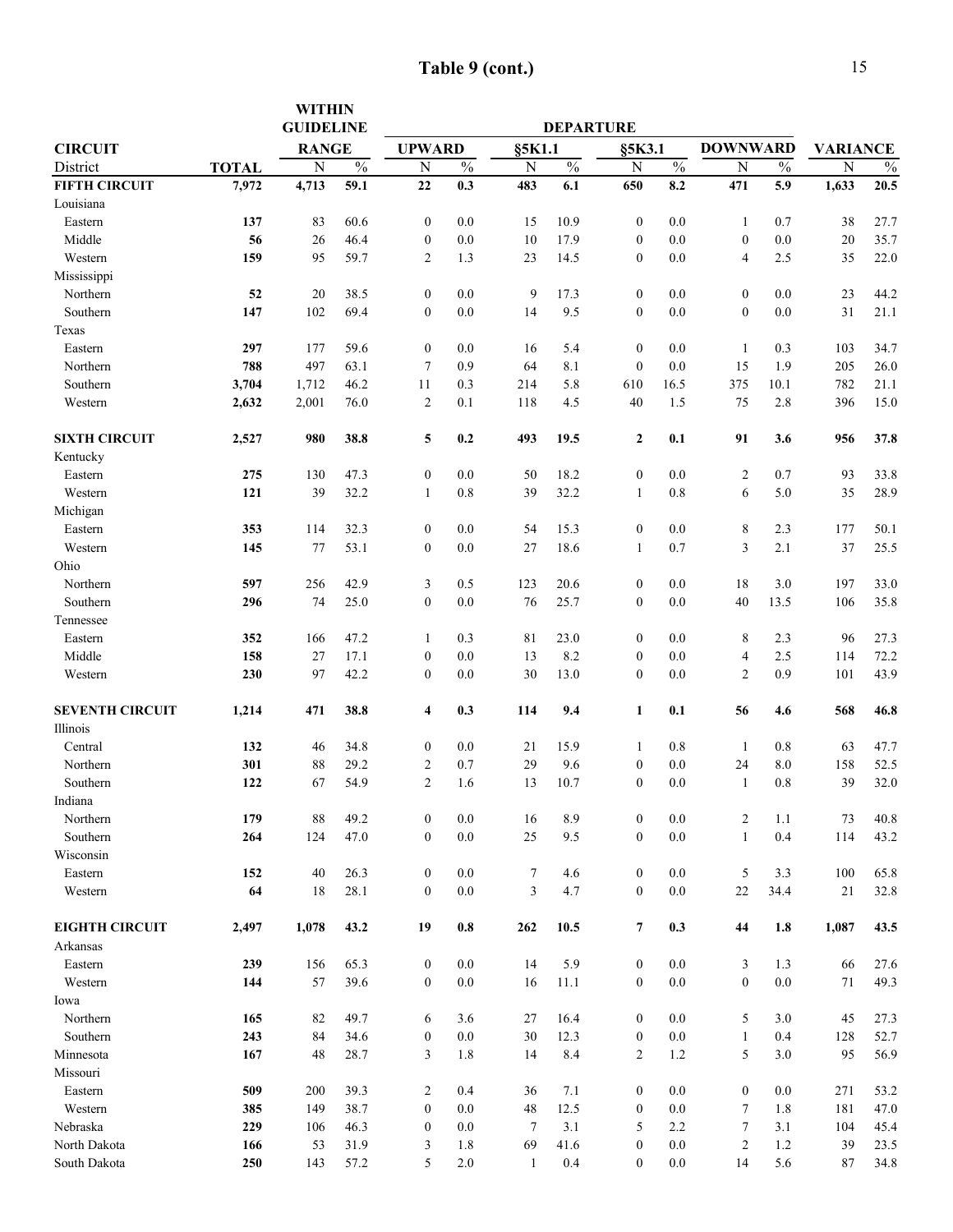| <b>Table 9 (cont.)</b> |  |  |  |  |
|------------------------|--|--|--|--|
|------------------------|--|--|--|--|

|                          |              | <b>WITHIN</b>    |               |                  |               |        |                  |                  |               |                  |               |                 |               |
|--------------------------|--------------|------------------|---------------|------------------|---------------|--------|------------------|------------------|---------------|------------------|---------------|-----------------|---------------|
|                          |              | <b>GUIDELINE</b> |               |                  |               |        | <b>DEPARTURE</b> |                  |               |                  |               |                 |               |
| <b>CIRCUIT</b>           |              | <b>RANGE</b>     |               | <b>UPWARD</b>    |               | §5K1.1 |                  | §5K3.1           |               | <b>DOWNWARD</b>  |               | <b>VARIANCE</b> |               |
| District                 | <b>TOTAL</b> | N                | $\frac{0}{0}$ | N                | $\frac{0}{0}$ | N      | $\frac{0}{0}$    | N                | $\frac{0}{0}$ | N                | $\frac{0}{0}$ | $\mathbf N$     | $\frac{0}{0}$ |
| <b>NINTH CIRCUIT</b>     | 5,792        | 1,169            | 20.2          | 51               | 0.9           | 432    | 7.5              | 2,391            | 41.3          | 250              | 4.3           | 1,499           | 25.9          |
| Alaska                   | 66           | 19               | 28.8          | $\boldsymbol{0}$ | 0.0           | 8      | 12.1             | $\mathbf{0}$     | 0.0           | $\boldsymbol{0}$ | 0.0           | 39              | 59.1          |
| Arizona                  | 2,012        | 470              | 23.4          | 7                | 0.3           | 37     | 1.8              | 1,247            | 62.0          | 18               | 0.9           | 233             | 11.6          |
| California               |              |                  |               |                  |               |        |                  |                  |               |                  |               |                 |               |
| Central                  | 507          | 108              | 21.3          | 2                | 0.4           | 71     | 14.0             | 10               | 2.0           | 35               | 6.9           | 281             | 55.4          |
| Eastern                  | 174          | 64               | 36.8          | $\mathbf{1}$     | 0.6           | 23     | 13.2             | 7                | 4.0           | 4                | 2.3           | 75              | 43.1          |
| Northern                 | 186          | 24               | 12.9          | $\boldsymbol{0}$ | 0.0           | 16     | 8.6              | $\mathbf{0}$     | 0.0           | 9                | 4.8           | 137             | 73.7          |
| Southern                 | 1,810        | 197              | 10.9          | 38               | 2.1           | 87     | 4.8              | 1,110            | 61.3          | 173              | 9.6           | 205             | 11.3          |
| Guam                     | 10           | 6                | 60.0          | $\boldsymbol{0}$ | 0.0           | 3      | 30.0             | $\boldsymbol{0}$ | 0.0           | $\boldsymbol{0}$ | 0.0           | $\mathbf{1}$    | 10.0          |
| Hawaii                   | 78           | 21               | 26.9          | $\boldsymbol{0}$ | 0.0           | 23     | 29.5             | $\boldsymbol{0}$ | 0.0           | $\boldsymbol{0}$ | 0.0           | 34              | 43.6          |
| Idaho                    | 163          | 55               | 33.7          | 0                | 0.0           | 44     | 27.0             | 3                | 1.8           | 3                | 1.8           | 58              | 35.6          |
| Montana                  | 176          | 51               | 29.0          | $\mathbf{1}$     | 0.6           | 50     | 28.4             | $\boldsymbol{0}$ | 0.0           | 4                | 2.3           | 70              | 39.8          |
| Nevada                   | 174          | 41               | 23.6          | $\mathbf{0}$     | 0.0           | 10     | 5.7              | 13               | 7.5           | 1                | 0.6           | 109             | 62.6          |
| Northern Mariana Islands | 11           | 5                | 45.5          | $\boldsymbol{0}$ | 0.0           | 5      | 45.5             | $\boldsymbol{0}$ | 0.0           | $\boldsymbol{0}$ | 0.0           | $\mathbf{1}$    | 9.1           |
| Oregon                   | 149          | 19               | 12.8          | $\mathbf{1}$     | 0.7           | 29     | 19.5             | $\mathbf{0}$     | 0.0           | $\overline{2}$   | 1.3           | 98              | 65.8          |
| Washington               |              |                  |               |                  |               |        |                  |                  |               |                  |               |                 |               |
| Eastern                  | 90           | 32               | 35.6          | 1                | 1.1           | 21     | 23.3             | 1                | 1.1           | 1                | 1.1           | 34              | 37.8          |
| Western                  | 186          | 57               | 30.6          | $\mathbf{0}$     | 0.0           | 5      | 2.7              | $\mathbf{0}$     | 0.0           | $\mathbf{0}$     | 0.0           | 124             | 66.7          |
| <b>TENTH CIRCUIT</b>     | 2,205        | 754              | 34.2          | 25               | 1.1           | 216    | 9.8              | 204              | 9.3           | 277              | 12.6          | 729             | 33.1          |
| Colorado                 | 190          | 55               | 28.9          | $\boldsymbol{0}$ | 0.0           | 45     | 23.7             | 5                | 2.6           | 3                | 1.6           | 82              | 43.2          |
| Kansas                   | 183          | 70               | 38.3          | 1                | 0.5           | 33     | 18.0             | $\overline{2}$   | 1.1           | 5                | 2.7           | 72              | 39.3          |
| New Mexico               | 892          | 353              | 39.6          | 3                | 0.3           | 21     | 2.4              | 166              | 18.6          | 158              | 17.7          | 191             | 21.4          |
| Oklahoma                 |              |                  |               |                  |               |        |                  |                  |               |                  |               |                 |               |
| Eastern                  | 77           | 38               | 49.4          | $\boldsymbol{0}$ | 0.0           | 21     | 27.3             | $\boldsymbol{0}$ | 0.0           | 2                | 2.6           | 16              | 20.8          |
| Northern                 | 250          | 99               | 39.6          | 19               | 7.6           | 35     | 14.0             | $\boldsymbol{0}$ | 0.0           | 68               | 27.2          | 29              | 11.6          |
| Western                  | 185          | 73               | 39.5          | $\boldsymbol{0}$ | 0.0           | 19     | 10.3             | $\boldsymbol{0}$ | 0.0           | 3                | 1.6           | 90              | 48.6          |
| Utah                     | 363          | 60               | 16.5          | $\boldsymbol{0}$ | 0.0           | 26     | 7.2              | 29               | 8.0           | 35               | 9.6           | 213             | 58.7          |
| Wyoming                  | 65           | 6                | 9.2           | $\overline{c}$   | 3.1           | 16     | 24.6             | $\sqrt{2}$       | 3.1           | 3                | 4.6           | 36              | 55.4          |
| <b>ELEVENTH CIRCUIT</b>  | 2,679        | 1,328            | 49.6          | 11               | 0.4           | 308    | 11.5             | 1                | 0.0           | 74               | 2.8           | 957             | 35.7          |
| Alabama                  |              |                  |               |                  |               |        |                  |                  |               |                  |               |                 |               |
| Middle                   | 64           | 32               | 50.0          | $\boldsymbol{0}$ | 0.0           | 15     | 23.4             | $\boldsymbol{0}$ | 0.0           | $\boldsymbol{0}$ | 0.0           | 17              | 26.6          |
| Northern                 | 213          | 122              | 57.3          | 2                | 0.9           | 35     | 16.4             | $\mathbf{0}$     | 0.0           | $\overline{c}$   | 0.9           | 52              | 24.4          |
| Southern                 | 148          | $80\,$           | 54.1          | 2                | 1.4           | 25     | 16.9             | $\boldsymbol{0}$ | $0.0\,$       | 3                | $2.0\,$       | $38\,$          | 25.7          |
| Florida                  |              |                  |               |                  |               |        |                  |                  |               |                  |               |                 |               |
| Middle                   | 487          | 196              | 40.2          | $\mathbf{1}$     | 0.2           | 80     | 16.4             | $\boldsymbol{0}$ | $0.0\,$       | 8                | 1.6           | 202             | 41.5          |
| Northern                 | 137          | 50               | 36.5          | 2                | 1.5           | 35     | 25.5             | $\mathbf{1}$     | 0.7           | $\mathbf{1}$     | 0.7           | $48\,$          | 35.0          |
| Southern                 | 889          | 461              | 51.9          | $\boldsymbol{0}$ | $0.0\,$       | 43     | 4.8              | $\boldsymbol{0}$ | $0.0\,$       | 12               | 1.3           | 373             | 42.0          |
| Georgia                  |              |                  |               |                  |               |        |                  |                  |               |                  |               |                 |               |
| Middle                   | 232          | 133              | 57.3          | 2                | 0.9           | 17     | 7.3              | $\bf{0}$         | 0.0           | 39               | 16.8          | 41              | 17.7          |
| Northern                 | 244          | 83               | 34.0          | $\boldsymbol{0}$ | $0.0\,$       | 22     | 9.0              | $\boldsymbol{0}$ | $0.0\,$       | 3                | 1.2           | 136             | 55.7          |
| Southern                 | 265          | 171              | 64.5          | $\overline{c}$   | $0.8\,$       | 36     | 13.6             | $\boldsymbol{0}$ | 0.0           | 6                | 2.3           | 50              | 18.9          |

 $1$  Of the 31,120 cases, 134 were excluded because information was missing from the submitted documents that prevented the comparison of the sentence and the guideline range. Descriptions of variables used in this table are provided in Appendix A.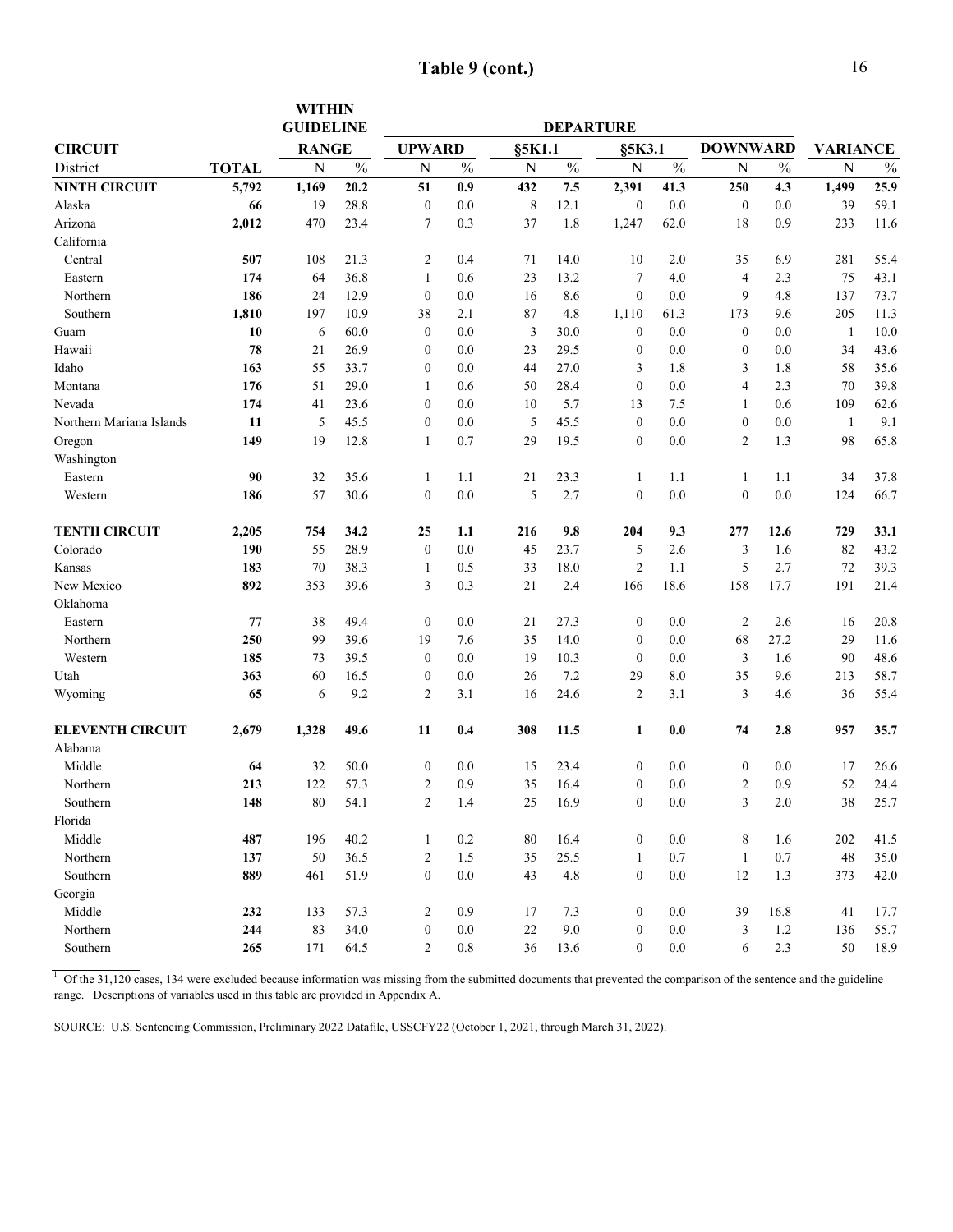### **SENTENCE IMPOSED RELATIVE TO THE GUIDELINE RANGE BY TYPE OF CRIME1 2nd Quarter 2022 Preliminary Cumulative Data (October 1, 2021, through March 31, 2022)**

|                                     | <b>WITHIN</b><br><b>GUIDELINE</b> |              |               |                  |               | <b>DEPARTURE</b> |               |                  |               |                  |               |                 |               |
|-------------------------------------|-----------------------------------|--------------|---------------|------------------|---------------|------------------|---------------|------------------|---------------|------------------|---------------|-----------------|---------------|
|                                     |                                   | <b>RANGE</b> |               | <b>UPWARD</b>    |               | §5K1.1           |               | §5K3.1           |               | <b>DOWNWARD</b>  |               | <b>VARIANCE</b> |               |
| <b>TYPE OF CRIME</b>                | <b>TOTAL</b>                      | N            | $\frac{0}{0}$ | $\mathbf N$      | $\frac{0}{0}$ | N                | $\frac{0}{0}$ | N                | $\frac{0}{0}$ | $\overline{N}$   | $\frac{0}{0}$ | N               | $\frac{0}{0}$ |
| <b>TOTAL</b>                        | 30,986                            | 12,799       | 41.3          | 179              | 0.6           | 3,169            | 10.2          | 3,261            | 10.5          | 1,489            | 4.8           | 10,089          | 32.6          |
| <b>Administration of Justice</b>    | 286                               | 144          | 50.3          | 1                | 0.3           | 10               | 3.5           | $\overline{4}$   | 1.4           | 9                | 3.1           | 118             | 41.3          |
| Antitrust                           | 5                                 | $\mathbf{0}$ | 0.0           | $\boldsymbol{0}$ | 0.0           | 3                | 60.0          | $\mathbf{0}$     | 0.0           | $\boldsymbol{0}$ | 0.0           | $\overline{2}$  | 40.0          |
| Arson                               | 57                                | 23           | 40.4          | 1                | 1.8           | 11               | 19.3          | $\mathbf{0}$     | 0.0           | 2                | 3.5           | 20              | 35.1          |
| Assault                             | 379                               | 165          | 43.5          | 12               | 3.2           | 15               | 4.0           | $\overline{2}$   | 0.5           | 37               | 9.8           | 148             | 39.1          |
| <b>Bribery/Corruption</b>           | 163                               | 32           | 19.6          | $\boldsymbol{0}$ | 0.0           | 41               | 25.2          | $\mathbf{0}$     | 0.0           | 11               | 6.7           | 79              | 48.5          |
| <b>Burglary/Trespass</b>            | 58                                | 42           | 72.4          | $\mathbf{1}$     | 1.7           | $\overline{4}$   | 6.9           | $\mathbf{0}$     | 0.0           | $\overline{4}$   | 6.9           | $\tau$          | 12.1          |
| <b>Child Pornography</b>            | 731                               | 249          | 34.1          | 5                | 0.7           | 10               | 1.4           | $\mathbf{1}$     | 0.1           | 42               | 5.7           | 424             | 58.0          |
| <b>Commercialized Vice</b>          | 34                                | 12           | 35.3          | 3                | 8.8           | 5                | 14.7          | $\boldsymbol{0}$ | 0.0           | $\boldsymbol{0}$ | 0.0           | 14              | 41.2          |
| <b>Drug Possession</b>              | 119                               | 103          | 86.6          | 1                | 0.8           | 1                | 0.8           | $\mathbf{0}$     | 0.0           | $\mathbf{0}$     | 0.0           | 14              | 11.8          |
| <b>Drug Trafficking</b>             | 9,896                             | 2,683        | 27.1          | 36               | 0.4           | 2,029            | 20.5          | 938              | 9.5           | 486              | 4.9           | 3,724           | 37.6          |
| <b>Environmental</b>                | 68                                | 38           | 55.9          | $\boldsymbol{0}$ | 0.0           | 7                | 10.3          | 1                | 1.5           | 3                | 4.4           | 19              | 27.9          |
| <b>Extortion/Racketeering</b>       | 60                                | 19           | 31.7          | $\boldsymbol{0}$ | 0.0           | $\overline{4}$   | 6.7           | $\mathbf{0}$     | 0.0           | 8                | 13.3          | 29              | 48.3          |
| <b>Firearms</b>                     | 4,641                             | 2,439        | 52.6          | 37               | 0.8           | 216              | 4.7           | 6                | 0.1           | 168              | 3.6           | 1,775           | 38.2          |
| <b>Food and Drug</b>                | 9                                 | 7            | 77.8          | $\boldsymbol{0}$ | 0.0           | $\mathbf{0}$     | 0.0           | $\mathbf{0}$     | 0.0           | $\boldsymbol{0}$ | 0.0           | $\overline{2}$  | 22.2          |
| Forgery/Counter/Copyright           | 65                                | 34           | 52.3          | $\boldsymbol{0}$ | 0.0           | 7                | 10.8          | $\mathbf{0}$     | 0.0           | 1                | 1.5           | 23              | 35.4          |
| Fraud/Theft/Embezzlement            | 2,717                             | 1,143        | 42.1          | 38               | 1.4           | 345              | 12.7          | 6                | 0.2           | 80               | 2.9           | 1,105           | 40.7          |
| Immigration                         | 8,209                             | 4,134        | 50.4          | 11               | 0.1           | 90               | 1.1           | 2,295            | 28.0          | 486              | 5.9           | 1,193           | 14.5          |
| <b>Individual Rights</b>            | 35                                | 19           | 54.3          | $\boldsymbol{0}$ | 0.0           | 1                | 2.9           | $\boldsymbol{0}$ | 0.0           | 1                | 2.9           | 14              | 40.0          |
| Kidnapping                          | 61                                | 16           | 26.2          | $\boldsymbol{0}$ | 0.0           | 12               | 19.7          | $\mathbf{0}$     | 0.0           | 3                | 4.9           | 30              | 49.2          |
| Manslaughter                        | 39                                | 16           | 41.0          | 3                | 7.7           | 1                | 2.6           | $\boldsymbol{0}$ | 0.0           | $\overline{c}$   | 5.1           | 17              | 43.6          |
| <b>Money Laundering</b>             | 556                               | 163          | 29.3          | 9                | 1.6           | 134              | 24.1          | 4                | 0.7           | 17               | 3.1           | 229             | 41.2          |
| Murder                              | 169                               | 49           | 29.0          | 3                | 1.8           | 44               | 26.0          | $\boldsymbol{0}$ | 0.0           | 12               | 7.1           | 61              | 36.1          |
| <b>National Defense</b>             | 85                                | 34           | 40.0          | $\boldsymbol{0}$ | 0.0           | 16               | 18.8          | 1                | 1.2           | 7                | 8.2           | 27              | 31.8          |
| <b>Obscenity/Other Sex Offenses</b> | 170                               | 89           | 52.4          | 3                | 1.8           | $\boldsymbol{0}$ | 0.0           | $\boldsymbol{0}$ | 0.0           | $\tau$           | 4.1           | 71              | 41.8          |
| <b>Prison Offenses</b>              | 262                               | 181          | 69.1          | $\boldsymbol{0}$ | 0.0           | 2                | 0.8           | $\overline{2}$   | 0.8           | 15               | 5.7           | 62              | 23.7          |
| Robbery                             | 724                               | 276          | 38.1          | 4                | 0.6           | 94               | 13.0          | $\boldsymbol{0}$ | 0.0           | 35               | 4.8           | 315             | 43.5          |
| <b>Sexual Abuse</b>                 | 695                               | 282          | 40.6          | 8                | 1.2           | 35               | 5.0           | $\mathbf{0}$     | 0.0           | 35               | 5.0           | 335             | 48.2          |
| <b>Stalking/Harassing</b>           | 130                               | 61           | 46.9          | 2                | 1.5           | $\boldsymbol{0}$ | 0.0           | $\boldsymbol{0}$ | 0.0           | 10               | 7.7           | 57              | 43.8          |
| Tax                                 | 225                               | 52           | 23.1          | 1                | 0.4           | 31               | 13.8          | 1                | 0.4           | 6                | 2.7           | 134             | 59.6          |
| Other                               | 338                               | 294          | 87.0          | $\theta$         | 0.0           | $\mathbf{1}$     | 0.3           | $\theta$         | 0.0           | $\overline{2}$   | 0.6           | 41              | 12.1          |

 $1$  Of the 31,120 cases, 134 were excluded because information was missing from the submitted documents that prevented the comparison of the sentence and the guideline range. Descriptions of variables used in this table are provided in Appendix A.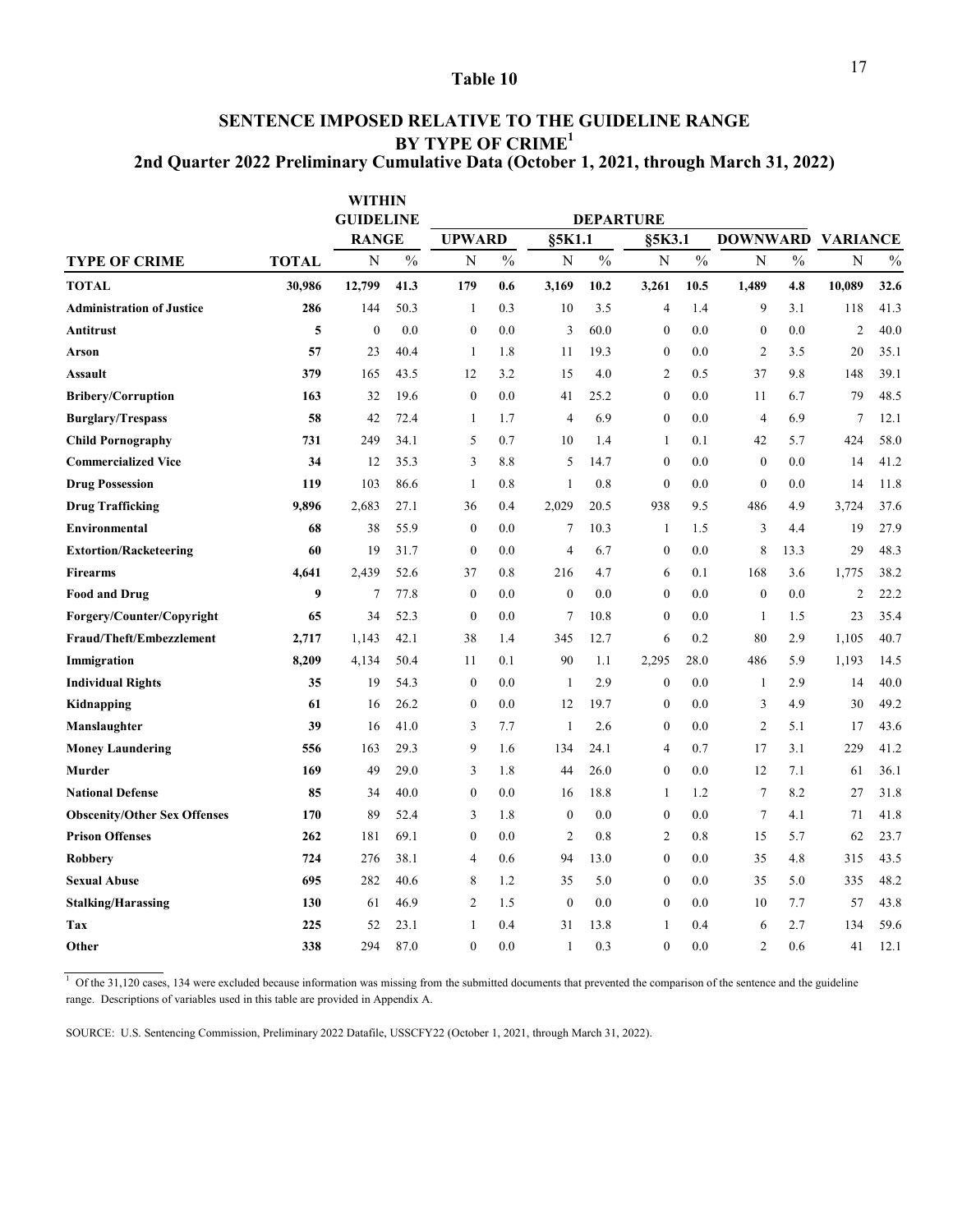### **2nd Quarter 2022 Preliminary Cumulative Data (October 1, 2021, through March 31, 2022) SENTENCE IMPOSED RELATIVE TO THE GUIDELINE RANGE BY PRIMARY SENTENCING GUIDELINE<sup>1</sup>**

|                         |                  | Within           |                                      |                  |                      |                  |                             |                  |                      | Within                |                                  |                       |                                      |                   |                             |
|-------------------------|------------------|------------------|--------------------------------------|------------------|----------------------|------------------|-----------------------------|------------------|----------------------|-----------------------|----------------------------------|-----------------------|--------------------------------------|-------------------|-----------------------------|
|                         |                  | Guideline        |                                      |                  | Departure            |                  |                             |                  |                      | Guideline             |                                  |                       | <b>Departure</b>                     |                   |                             |
| Guideline               | <b>Total</b>     | Range            | Up                                   |                  |                      |                  | §5K1.1 §5K3.1 Down Variance | Guideline        | <b>Total</b>         | Range                 | Up                               |                       |                                      |                   | §5K1.1 §5K3.1 Down Variance |
| §2A1.1                  | 122              | 31               | 1                                    | 38               | $\mathbf{0}$         | 9                | 43                          | §2D1.8           | 9                    | $\overline{2}$        | $\mathbf{0}$                     | 2                     | $\theta$                             | $\Omega$          | 5                           |
| §2A1.2                  | 35               | 16               | 2                                    | $\overline{2}$   | $\boldsymbol{0}$     | 3                | 12                          | §2D1.9           | $\boldsymbol{0}$     | $\boldsymbol{0}$      | $\boldsymbol{0}$                 | $\boldsymbol{0}$      | $\boldsymbol{0}$                     | $\boldsymbol{0}$  | $\boldsymbol{0}$            |
| §2A1.3                  | 20               | 9                | $\overline{c}$                       | $\theta$         | $\theta$             | $\boldsymbol{0}$ | 9                           | §2D1.10          | $\bf{0}$             | $\boldsymbol{0}$      | $\mathbf{0}$                     | $\mathbf{0}$          | $\boldsymbol{0}$                     | $\boldsymbol{0}$  | $\theta$                    |
| §2A1.4                  | 19               | 7                | 1                                    | 1                | $\boldsymbol{0}$     | 2                | 8                           | §2D1.11          | $\bf{0}$             | $\boldsymbol{0}$      | $\mathbf{0}$                     | $\mathbf{0}$          | $\boldsymbol{0}$                     | $\theta$          | $\theta$                    |
| §2A1.5                  | 6                | $\mathbf{1}$     | $\boldsymbol{0}$                     | $\mathbf{1}$     | $\theta$             | $\boldsymbol{0}$ | 4                           | §2D1.12          | 1                    | $\mathbf{0}$          | $\mathbf{0}$                     | $\theta$              | $\theta$                             | $\theta$          |                             |
| §2A2.1                  | 77               | 27               | $\boldsymbol{0}$                     | 11               | 0                    | 3                | 36                          | §2D1.13          | $\bf{0}$             | $\mathbf{0}$          | $\mathbf{0}$                     | $\mathbf{0}$          | $\boldsymbol{0}$                     | $\theta$          | $\theta$                    |
| §2A2.2                  | 245              | 99               | 12                                   | 3                | 2                    | 31               | 98                          | §2D1.14          | $\bf{0}$             | $\boldsymbol{0}$      | $\mathbf{0}$                     | $\mathbf{0}$          | $\boldsymbol{0}$                     | 0                 | $\boldsymbol{0}$            |
| §2A2.3                  | 34               | 28               | $\boldsymbol{0}$                     | $\boldsymbol{0}$ | $\mathbf{0}$         | 3                | 3                           | §2D2.1           | 74                   | 58                    | 1                                | 1                     | $\boldsymbol{0}$                     | 0                 | 14                          |
| §2A2.4                  | 110              | 61               | $\boldsymbol{0}$                     | $\boldsymbol{0}$ | 1                    | 7                | 41                          | §2D2.2           | 22                   | 18                    | $\boldsymbol{0}$                 | 1                     | $\boldsymbol{0}$                     | 0                 | 3                           |
| §2A3.1                  | 66               | 32               | $\mathbf{1}$                         | $\boldsymbol{0}$ | $\boldsymbol{0}$     | 10               | 23                          | §2D2.3           | $\bf{0}$             | $\boldsymbol{0}$      | $\mathbf{0}$                     | $\boldsymbol{0}$      | $\boldsymbol{0}$                     | $\boldsymbol{0}$  | $\boldsymbol{0}$            |
| §2A3.2                  | 18               | 13               | $\boldsymbol{0}$                     | $\boldsymbol{0}$ | 0                    | 1                | 4                           | §2D3.1           | 1                    | $\mathbf{1}$          | $\boldsymbol{0}$                 | $\boldsymbol{0}$      | 0                                    | 0                 | $\theta$                    |
| §2A3.3                  | $\boldsymbol{2}$ | $\mathbf{1}$     | 1                                    | $\boldsymbol{0}$ | $\boldsymbol{0}$     | 0                | $\boldsymbol{0}$            | §2D3.2           | 0                    | $\boldsymbol{0}$      | $\boldsymbol{0}$                 | $\mathbf{0}$          | $\boldsymbol{0}$                     | 0                 | $\boldsymbol{0}$            |
| §2A3.4                  | 19               | 13               | $\boldsymbol{0}$                     | $\boldsymbol{0}$ | $\theta$             | 0                | 6                           | §2D3.3           | 0                    | $\boldsymbol{0}$      | $\mathbf{0}$                     | $\mathbf{0}$          | $\boldsymbol{0}$                     | $\theta$          | $\theta$                    |
| §2A3.5                  | 155              | 84               | 2                                    | $\mathbf{0}$     | $\theta$             | 7                | 62                          | §2D3.4           | 0                    | $\boldsymbol{0}$      | $\theta$                         | $\boldsymbol{0}$      | $\boldsymbol{0}$                     | $\theta$          | $\theta$                    |
| §2A4.1                  | 58               | 15               | $\boldsymbol{0}$                     | 12               | $\boldsymbol{0}$     | 2                | 29                          | §2D3.5           | $\bf{0}$             | $\boldsymbol{0}$      | $\mathbf{0}$                     | $\boldsymbol{0}$      | $\theta$                             | $\theta$          | $\theta$                    |
| §2A4.2                  | $\bf{0}$         | $\boldsymbol{0}$ | $\mathbf{0}$                         | $\mathbf{0}$     | $\theta$             | $\mathbf{0}$     | $\boldsymbol{0}$            | §2E1.1           | 24                   | 9                     | $\theta$                         | 3                     | $\boldsymbol{0}$                     | 6                 | 6                           |
| §2A5.1                  | $\bf{0}$         | $\boldsymbol{0}$ | $\boldsymbol{0}$                     | $\boldsymbol{0}$ | $\theta$             | 0                | $\boldsymbol{0}$            | §2E1.2           | 0                    | $\boldsymbol{0}$      | $\theta$                         | $\mathbf{0}$          | $\boldsymbol{0}$                     | $\boldsymbol{0}$  | $\theta$                    |
| §2A5.2                  | 11               | 5                | $\boldsymbol{0}$                     | $\boldsymbol{0}$ | $\overline{0}$       | $\boldsymbol{0}$ | 6                           | §2E1.3           | 0                    | $\boldsymbol{0}$      | $\mathbf{0}$                     | $\mathbf{0}$          | $\boldsymbol{0}$                     | $\theta$          | $\mathbf{0}$                |
| §2A5.3                  | $\bf{0}$         | $\boldsymbol{0}$ | $\boldsymbol{0}$                     | $\boldsymbol{0}$ | $\boldsymbol{0}$     | $\boldsymbol{0}$ | $\boldsymbol{0}$            | §2E1.4           | 4                    | 2                     | $\boldsymbol{0}$                 | $\boldsymbol{0}$      | $\boldsymbol{0}$                     | $\boldsymbol{0}$  | 2                           |
| §2A6.1                  | 89               | 43               | 2                                    | $\boldsymbol{0}$ | $\boldsymbol{0}$     | 5                | 39                          | §2E1.5           | 0                    | $\boldsymbol{0}$      | $\boldsymbol{0}$                 | $\boldsymbol{0}$      | 0                                    | $\theta$          | $\boldsymbol{0}$            |
| §2A6.2                  | 40               | 17               | $\boldsymbol{0}$                     | $\theta$         | $\overline{0}$       | 5                | 18                          | §2E2.1           | 4                    | $\boldsymbol{0}$      | $\boldsymbol{0}$                 | $\theta$              | 0                                    | 1                 | 3                           |
| §2B1.1                  | 2,586            | 1,044            | 37                                   | 343              | 4                    | 78               | 1,080                       | §2E3.1           | 20                   | 7                     | $\overline{2}$                   | 3                     | 0                                    | $\boldsymbol{0}$  | 8                           |
| §2B1.2                  | 0                | $\boldsymbol{0}$ | $\boldsymbol{0}$                     | $\boldsymbol{0}$ | $\theta$             | 0                | $\boldsymbol{0}$            | §2E3.2           | 0                    | $\mathbf{0}$          | $\mathbf{0}$                     | $\theta$              | $\theta$                             | $\theta$          | 0                           |
| §2B1.3                  | 0                | $\boldsymbol{0}$ | $\boldsymbol{0}$                     | $\boldsymbol{0}$ | 0                    | 0                | $\boldsymbol{0}$            | §2E3.3           | 0                    | $\boldsymbol{0}$      | $\mathbf{0}$                     | $\mathbf{0}$          | $\boldsymbol{0}$                     | $\theta$          | $\boldsymbol{0}$            |
| §2B1.4                  | 9                | $\boldsymbol{0}$ | $\boldsymbol{0}$                     | $\theta$         | $\overline{0}$       | $\boldsymbol{0}$ | 9                           | §2E4.1           | 8                    | 1                     | $\mathbf{0}$                     | 1                     | $\theta$                             | $\theta$          | 6                           |
| §2B1.5                  | 4                | $\mathbf{1}$     | $\mathbf{0}$                         | $\mathbf{0}$     | 0                    | 1                | 2                           | §2E5.1           | 1                    | $\mathbf{0}$          | $\mathbf{0}$                     | $\mathbf{0}$          | $\boldsymbol{0}$                     | $\theta$          | 1                           |
| $\S$ 2B1.6 <sup>2</sup> | 43               | 41               | $\mathbf{0}$                         | $\overline{c}$   | 0                    | $\mathbf{0}$     | $\boldsymbol{0}$            | §2E5.2           | 0                    | $\mathbf{0}$          | $\theta$                         | $\mathbf{0}$          | $\boldsymbol{0}$                     | $\theta$          | $\theta$                    |
| §2B2.1                  | 35               | 20               | 1                                    | 4                | $\boldsymbol{0}$     | 4                | 6                           | §2E5.3           | 0                    | $\boldsymbol{0}$      | $\boldsymbol{0}$                 | $\boldsymbol{0}$      | $\boldsymbol{0}$                     | $\boldsymbol{0}$  | $\theta$                    |
| §2B2.2                  | $\bf{0}$         | $\boldsymbol{0}$ | $\boldsymbol{0}$                     | $\boldsymbol{0}$ | $\boldsymbol{0}$     | $\boldsymbol{0}$ | $\boldsymbol{0}$            | §2E5.4           | 0                    | 0                     | $\theta$                         | $\boldsymbol{0}$      | $\boldsymbol{0}$                     | $\boldsymbol{0}$  | $\theta$                    |
| §2B2.3                  | 20               | 20               | $\boldsymbol{0}$                     | $\boldsymbol{0}$ | $\boldsymbol{0}$     | $\boldsymbol{0}$ | $\boldsymbol{0}$            | §2E5.5           | 0                    | $\boldsymbol{0}$      | $\boldsymbol{0}$                 | $\boldsymbol{0}$      | $\mathbf{0}$                         | $\boldsymbol{0}$  | $\boldsymbol{0}$            |
| §2B3.1                  | 712              | 274              | 4                                    | 93               | $\boldsymbol{0}$     | 35               | 306                         | §2E5.6           | 0                    | $\boldsymbol{0}$      | $\boldsymbol{0}$                 | $\boldsymbol{0}$      | 0                                    | $\boldsymbol{0}$  | $\boldsymbol{0}$            |
| §2B3.2                  | 8                | 1                | $\boldsymbol{0}$                     | $\boldsymbol{0}$ | $\boldsymbol{0}$     | 0                | 7                           | §2F1.1           | $\bf{0}$<br>$\bf{0}$ | 0                     | $\boldsymbol{0}$<br>$\mathbf{0}$ | $\theta$              | $\boldsymbol{0}$                     | 0                 | $\theta$                    |
| §2B3.3                  | 4                | 1                | $\boldsymbol{0}$                     | $\boldsymbol{0}$ | $\boldsymbol{0}$     | 0                | 3                           | §2F1.2           | 29                   | $\boldsymbol{0}$      |                                  | $\boldsymbol{0}$<br>5 | $\boldsymbol{0}$                     | 0                 | $\boldsymbol{0}$            |
| §2B4.1<br>§2B5.1        | 48<br>53         | 7<br>34          | $\boldsymbol{0}$<br>$\boldsymbol{0}$ | 21<br>3          | $\theta$<br>$\theta$ | 2<br>1           | 18<br>15                    | §2G1.1<br>§2G1.2 | $\bf{0}$             | 8<br>$\boldsymbol{0}$ | 2<br>$\boldsymbol{0}$            | $\boldsymbol{0}$      | $\boldsymbol{0}$<br>$\boldsymbol{0}$ | 2<br>$\mathbf{0}$ | 12<br>$\boldsymbol{0}$      |
|                         | $\bf{0}$         | $\boldsymbol{0}$ | $\boldsymbol{0}$                     | $\theta$         | $\boldsymbol{0}$     | $\boldsymbol{0}$ | $\mathbf{0}$                | §2G1.3           |                      | 114                   | 4                                | 12                    | $\mathbf{0}$                         |                   |                             |
| §2B5.2                  |                  | $\boldsymbol{0}$ | $\boldsymbol{0}$                     | 4                | $\boldsymbol{0}$     | 0                | 7                           |                  | 244                  |                       |                                  |                       | $\bf{0}$                             | 11                | 103                         |
| §2B5.3<br>§2B5.4        | 11<br>$\pmb{0}$  | $\boldsymbol{0}$ | $\boldsymbol{0}$                     | $\boldsymbol{0}$ | $\boldsymbol{0}$     | $\boldsymbol{0}$ | $\boldsymbol{0}$            | §2G2.1<br>§2G2.2 | 326<br>728           | 106<br>248            | $\mathbf{1}$<br>5                | 20<br>$10\,$          | 1                                    | 10<br>42          | 189<br>422                  |
| §2B6.1                  | $\pmb{0}$        | $\boldsymbol{0}$ | $\boldsymbol{0}$                     | $\boldsymbol{0}$ | $\boldsymbol{0}$     | $\boldsymbol{0}$ | $\boldsymbol{0}$            | §2G2.3           | $\bf{0}$             | $\boldsymbol{0}$      | $\boldsymbol{0}$                 | $\boldsymbol{0}$      | $\boldsymbol{0}$                     | $\boldsymbol{0}$  | $\boldsymbol{0}$            |
| §2C1.1                  | 106              | 23               | $\boldsymbol{0}$                     | 20               | $\boldsymbol{0}$     | 9                | 54                          | §2G2.4           | $\bf{0}$             | $\boldsymbol{0}$      | $\boldsymbol{0}$                 | $\boldsymbol{0}$      | $\boldsymbol{0}$                     | $\boldsymbol{0}$  | $\boldsymbol{0}$            |
| §2C1.2                  | 4                | $\mathbf{1}$     | $\boldsymbol{0}$                     | $\boldsymbol{0}$ | $\boldsymbol{0}$     | $\boldsymbol{0}$ | 3                           | §2G2.5           | $\bf{0}$             | $\boldsymbol{0}$      | $\boldsymbol{0}$                 | $\boldsymbol{0}$      | $\boldsymbol{0}$                     | $\mathbf{0}$      | $\boldsymbol{0}$            |
| §2C1.3                  | $\boldsymbol{2}$ | $\mathbf{1}$     | $\boldsymbol{0}$                     | $\boldsymbol{0}$ | $\boldsymbol{0}$     | 0                | 1                           | §2G2.6           | $\mathbf{1}$         | $\boldsymbol{0}$      | $\boldsymbol{0}$                 | $\boldsymbol{0}$      | 0                                    | 0                 | 1                           |
| §2C1.4                  | $\bf{0}$         | $\boldsymbol{0}$ | $\boldsymbol{0}$                     | $\boldsymbol{0}$ | $\boldsymbol{0}$     | 0                | $\boldsymbol{0}$            | §2G3.1           | 15                   | 5                     | 1                                | $\boldsymbol{0}$      | $\boldsymbol{0}$                     | 0                 | 9                           |
| §2C1.5                  | 0                | $\boldsymbol{0}$ | $\boldsymbol{0}$                     | $\boldsymbol{0}$ | $\boldsymbol{0}$     | 0                | $\boldsymbol{0}$            | §2G3.2           | $\bf{0}$             | $\boldsymbol{0}$      | $\mathbf{0}$                     | $\boldsymbol{0}$      | $\mathbf{0}$                         | 0                 | $\boldsymbol{0}$            |
| §2C1.6                  | $\bf{0}$         | $\boldsymbol{0}$ | $\mathbf{0}$                         | $\theta$         | $\mathbf{0}$         | $\boldsymbol{0}$ | $\mathbf{0}$                | §2H1.1           | 23                   | 9                     | $\mathbf{0}$                     | 1                     | $\mathbf{0}$                         | 1                 | 12                          |
| §2C1.7                  | 0                | $\boldsymbol{0}$ | $\boldsymbol{0}$                     | $\theta$         | $\mathbf{0}$         | $\boldsymbol{0}$ | $\boldsymbol{0}$            | §2H1.2           | $\bf{0}$             | $\boldsymbol{0}$      | $\mathbf{0}$                     | $\mathbf{0}$          | $\mathbf{0}$                         | $\theta$          | $\boldsymbol{0}$            |
| §2C1.8                  | $\overline{2}$   | $\overline{0}$   | $\mathbf{0}$                         | $\mathbf{0}$     | $\mathbf{0}$         | $\mathbf{0}$     | 2                           | §2H1.3           | $\bf{0}$             | $\boldsymbol{0}$      | $\mathbf{0}$                     | $\mathbf{0}$          | $\mathbf{0}$                         | 0                 | $\boldsymbol{0}$            |
| §2D1.1                  | 9,759            | 2,631            | 35                                   | 2,014            | 934                  | 470              | 3,675                       | §2H1.4           | 0                    | $\boldsymbol{0}$      | $\mathbf{0}$                     | $\boldsymbol{0}$      | $\boldsymbol{0}$                     | $\mathbf{0}$      | $\boldsymbol{0}$            |
| §2D1.2                  | 84               | 40               | $\mathbf{1}$                         | $\tau$           | $\boldsymbol{0}$     | $10\,$           | 26                          | §2H1.5           | 0                    | $\boldsymbol{0}$      | $\boldsymbol{0}$                 | $\boldsymbol{0}$      | $\boldsymbol{0}$                     | $\mathbf{0}$      | 0                           |
| §2D1.3                  | $\bf{0}$         | $\boldsymbol{0}$ | $\boldsymbol{0}$                     | $\boldsymbol{0}$ | $\boldsymbol{0}$     | $\boldsymbol{0}$ | $\mathbf{0}$                | §2H2.1           | 3                    | $\overline{2}$        | $\boldsymbol{0}$                 | $\boldsymbol{0}$      | $\boldsymbol{0}$                     | $\boldsymbol{0}$  | 1                           |
| §2D1.4                  | 0                | $\boldsymbol{0}$ | $\boldsymbol{0}$                     | $\boldsymbol{0}$ | $\boldsymbol{0}$     | $\boldsymbol{0}$ | $\boldsymbol{0}$            | §2H3.1           | 1                    | $\mathbf{1}$          | $\boldsymbol{0}$                 | $\boldsymbol{0}$      | $\boldsymbol{0}$                     | $\mathbf{0}$      | $\boldsymbol{0}$            |
| §2D1.5                  | 3                | $\boldsymbol{0}$ | $\boldsymbol{0}$                     | 1                | $\boldsymbol{0}$     | 1                | 1                           | §2H3.2           | $\pmb{0}$            | $\boldsymbol{0}$      | $\boldsymbol{0}$                 | $\boldsymbol{0}$      | $\boldsymbol{0}$                     | 0                 | 0                           |
| §2D1.6                  | 0                | $\boldsymbol{0}$ | $\boldsymbol{0}$                     | $\boldsymbol{0}$ | $\boldsymbol{0}$     | $\boldsymbol{0}$ | $\boldsymbol{0}$            | §2H3.3           | 5                    | 4                     | $\boldsymbol{0}$                 | $\boldsymbol{0}$      | 0                                    | 0                 | 1                           |
| §2D1.7                  | $\bf{0}$         | $\boldsymbol{0}$ | $\boldsymbol{0}$                     | $\boldsymbol{0}$ | $\overline{0}$       | $\boldsymbol{0}$ | $\overline{0}$              | §2H4.1           | 3                    | 3                     | $\boldsymbol{0}$                 | $\boldsymbol{0}$      | $\boldsymbol{0}$                     | $\boldsymbol{0}$  | $\boldsymbol{0}$            |
|                         |                  |                  |                                      |                  |                      |                  |                             |                  |                      |                       |                                  |                       |                                      |                   |                             |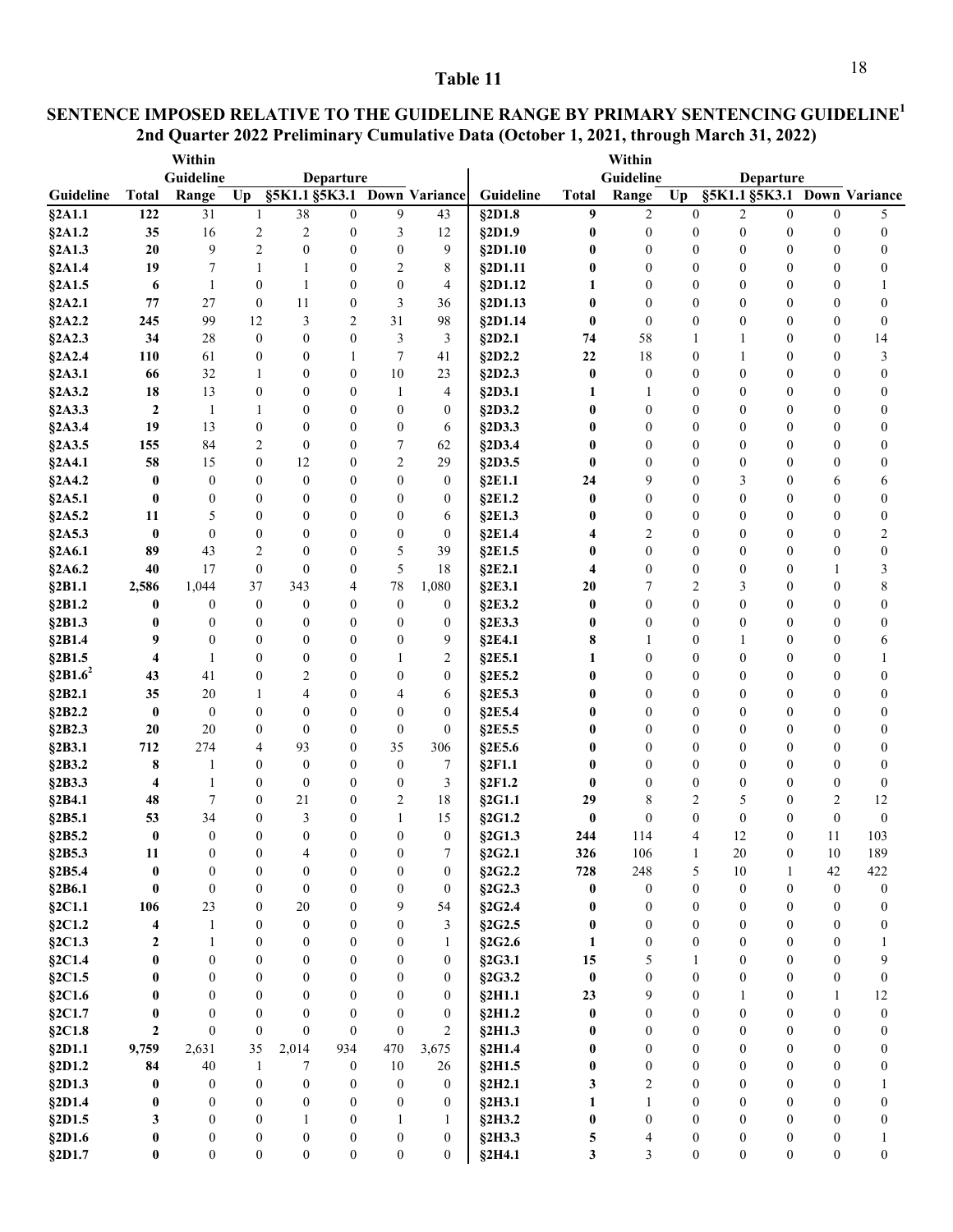| Guideline<br>Guideline<br>Departure<br>Departure<br>§5K1.1 §5K3.1<br>§5K1.1 §5K3.1<br>Guideline<br><b>Total</b><br>Range<br>$U_{p}$<br><b>Down Variance</b><br>Guideline<br>Range<br>$U_{p}$<br><b>Down Variance</b><br><b>Total</b><br>9<br>$\mathbf{0}$<br>§2M5.2<br>$17\,$<br>§2H4.2<br>$\bf{0}$<br>$\boldsymbol{0}$<br>$\mathbf{0}$<br>$\mathbf{0}$<br>$\mathbf{0}$<br>$\overline{0}$<br>56<br>$\mathbf{0}$<br>6<br>23<br>1<br>$\overline{7}$<br>§2J1.1<br>$\bf{0}$<br>$\boldsymbol{0}$<br>$\boldsymbol{0}$<br>$\boldsymbol{0}$<br>$\boldsymbol{0}$<br>$\boldsymbol{0}$<br>§2M5.3<br>3<br>$\boldsymbol{0}$<br>2<br>$\boldsymbol{0}$<br>$\boldsymbol{0}$<br>1<br>1<br>18<br>§2J1.2<br>$\boldsymbol{0}$<br>0<br>$\boldsymbol{0}$<br>$\mathbf{0}$<br>$\mathbf{0}$<br>44<br>3<br>$\boldsymbol{0}$<br>22<br>§2M6.1<br>$\mathbf{0}$<br>0<br>$\mathbf{0}$<br>1<br>§2J1.3<br>7<br>3<br>$\mathbf{0}$<br>$\mathbf{0}$<br>0<br>$\boldsymbol{0}$<br>$\mathbf{0}$<br>$\mathbf{0}$<br>$\theta$<br>$\boldsymbol{0}$<br>4<br>§2M6.2<br>$\theta$<br>$\theta$<br>0<br>5<br>$\theta$<br>$\mathbf{0}$<br>$\theta$<br>2<br>$\mathbf{0}$<br>$\theta$<br>2<br>§2J1.4<br>4<br>$\theta$<br>§2N1.1<br>$\mathbf{0}$<br>$\theta$<br>$\theta$<br>1<br>$\bf{0}$<br>§2J1.5<br>$\mathbf{0}$<br>$\theta$<br>$\boldsymbol{0}$<br>$\theta$<br>$\theta$<br>0<br>§2N1.2<br>0<br>$\mathbf{0}$<br>$\mathbf{0}$<br>$\theta$<br>$\theta$<br>$\theta$<br>0<br>§2J1.6<br>15<br>10<br>$\boldsymbol{0}$<br>$\boldsymbol{0}$<br>$\boldsymbol{0}$<br>$\boldsymbol{0}$<br>5<br>§2N1.3<br>$\boldsymbol{0}$<br>0<br>0<br>$\theta$<br>$\theta$<br>$\boldsymbol{0}$<br>0<br>§2J1.7<br>$\bf{0}$<br>$\boldsymbol{0}$<br>$\boldsymbol{0}$<br>$\boldsymbol{0}$<br>$\boldsymbol{0}$<br>$\mathbf{0}$<br>$\boldsymbol{0}$<br>$\boldsymbol{0}$<br>§2N2.1<br>$\theta$<br>$\theta$<br>$\boldsymbol{0}$<br>0<br>6<br>6<br>$\boldsymbol{0}$<br>§2J1.8<br>$\bf{0}$<br>$\boldsymbol{0}$<br>$\boldsymbol{0}$<br>$\boldsymbol{0}$<br>$\boldsymbol{0}$<br>$\boldsymbol{0}$<br>§2N3.1<br>$\bf{0}$<br>$\mathbf{0}$<br>$\mathbf{0}$<br>$\boldsymbol{0}$<br>$\boldsymbol{0}$<br>$\boldsymbol{0}$<br>$\boldsymbol{0}$<br>§2J1.9<br>$\bf{0}$<br>$\boldsymbol{0}$<br>$\boldsymbol{0}$<br>$\boldsymbol{0}$<br>$\theta$<br>$\boldsymbol{0}$<br>§2P1.1<br>83<br>$\mathbf{0}$<br>$\mathbf{0}$<br>$\mathbf{0}$<br>2<br>37<br>0<br>122<br>71<br>5<br>§2K1.1<br>$\boldsymbol{0}$<br>$\boldsymbol{0}$<br>93<br>2<br>1<br>1<br>$\theta$<br>$\mathbf{0}$<br>0<br>§2P1.2<br>$\mathbf{0}$<br>$\theta$<br>15<br>§2K1.2<br>$\bf{0}$<br>$\boldsymbol{0}$<br>$\boldsymbol{0}$<br>$\boldsymbol{0}$<br>§2P1.3<br>$\boldsymbol{0}$<br>$\mathbf{0}$<br>$\theta$<br>$\boldsymbol{0}$<br>0<br>1<br>1<br>$\theta$<br>0<br>0<br>$\overline{2}$<br>§2K1.3<br>3<br>$\boldsymbol{0}$<br>$\theta$<br>$\bf{0}$<br>$\boldsymbol{0}$<br>$\theta$<br>$\boldsymbol{0}$<br>§2P1.4<br>$\mathbf{0}$<br>$\theta$<br>$\theta$<br>$\mathbf{0}$<br>1<br>0<br>§2K1.4<br>55<br>23<br>2<br>19<br>$\boldsymbol{0}$<br>$\mathbf{0}$<br>10<br>$\mathbf{0}$<br>§2Q1.1<br>1<br>$\theta$<br>$\theta$<br>$\boldsymbol{0}$<br>1 |
|------------------------------------------------------------------------------------------------------------------------------------------------------------------------------------------------------------------------------------------------------------------------------------------------------------------------------------------------------------------------------------------------------------------------------------------------------------------------------------------------------------------------------------------------------------------------------------------------------------------------------------------------------------------------------------------------------------------------------------------------------------------------------------------------------------------------------------------------------------------------------------------------------------------------------------------------------------------------------------------------------------------------------------------------------------------------------------------------------------------------------------------------------------------------------------------------------------------------------------------------------------------------------------------------------------------------------------------------------------------------------------------------------------------------------------------------------------------------------------------------------------------------------------------------------------------------------------------------------------------------------------------------------------------------------------------------------------------------------------------------------------------------------------------------------------------------------------------------------------------------------------------------------------------------------------------------------------------------------------------------------------------------------------------------------------------------------------------------------------------------------------------------------------------------------------------------------------------------------------------------------------------------------------------------------------------------------------------------------------------------------------------------------------------------------------------------------------------------------------------------------------------------------------------------------------------------------------------------------------------------------------------------------------------------------------------------------------------------------------------------------------------------------------------------------------------------------------------------------------------------------------------------------------------------------------------------------------------------------------------------------------------------------------------------------------------------------------------------------|
|                                                                                                                                                                                                                                                                                                                                                                                                                                                                                                                                                                                                                                                                                                                                                                                                                                                                                                                                                                                                                                                                                                                                                                                                                                                                                                                                                                                                                                                                                                                                                                                                                                                                                                                                                                                                                                                                                                                                                                                                                                                                                                                                                                                                                                                                                                                                                                                                                                                                                                                                                                                                                                                                                                                                                                                                                                                                                                                                                                                                                                                                                                      |
|                                                                                                                                                                                                                                                                                                                                                                                                                                                                                                                                                                                                                                                                                                                                                                                                                                                                                                                                                                                                                                                                                                                                                                                                                                                                                                                                                                                                                                                                                                                                                                                                                                                                                                                                                                                                                                                                                                                                                                                                                                                                                                                                                                                                                                                                                                                                                                                                                                                                                                                                                                                                                                                                                                                                                                                                                                                                                                                                                                                                                                                                                                      |
|                                                                                                                                                                                                                                                                                                                                                                                                                                                                                                                                                                                                                                                                                                                                                                                                                                                                                                                                                                                                                                                                                                                                                                                                                                                                                                                                                                                                                                                                                                                                                                                                                                                                                                                                                                                                                                                                                                                                                                                                                                                                                                                                                                                                                                                                                                                                                                                                                                                                                                                                                                                                                                                                                                                                                                                                                                                                                                                                                                                                                                                                                                      |
|                                                                                                                                                                                                                                                                                                                                                                                                                                                                                                                                                                                                                                                                                                                                                                                                                                                                                                                                                                                                                                                                                                                                                                                                                                                                                                                                                                                                                                                                                                                                                                                                                                                                                                                                                                                                                                                                                                                                                                                                                                                                                                                                                                                                                                                                                                                                                                                                                                                                                                                                                                                                                                                                                                                                                                                                                                                                                                                                                                                                                                                                                                      |
|                                                                                                                                                                                                                                                                                                                                                                                                                                                                                                                                                                                                                                                                                                                                                                                                                                                                                                                                                                                                                                                                                                                                                                                                                                                                                                                                                                                                                                                                                                                                                                                                                                                                                                                                                                                                                                                                                                                                                                                                                                                                                                                                                                                                                                                                                                                                                                                                                                                                                                                                                                                                                                                                                                                                                                                                                                                                                                                                                                                                                                                                                                      |
|                                                                                                                                                                                                                                                                                                                                                                                                                                                                                                                                                                                                                                                                                                                                                                                                                                                                                                                                                                                                                                                                                                                                                                                                                                                                                                                                                                                                                                                                                                                                                                                                                                                                                                                                                                                                                                                                                                                                                                                                                                                                                                                                                                                                                                                                                                                                                                                                                                                                                                                                                                                                                                                                                                                                                                                                                                                                                                                                                                                                                                                                                                      |
|                                                                                                                                                                                                                                                                                                                                                                                                                                                                                                                                                                                                                                                                                                                                                                                                                                                                                                                                                                                                                                                                                                                                                                                                                                                                                                                                                                                                                                                                                                                                                                                                                                                                                                                                                                                                                                                                                                                                                                                                                                                                                                                                                                                                                                                                                                                                                                                                                                                                                                                                                                                                                                                                                                                                                                                                                                                                                                                                                                                                                                                                                                      |
|                                                                                                                                                                                                                                                                                                                                                                                                                                                                                                                                                                                                                                                                                                                                                                                                                                                                                                                                                                                                                                                                                                                                                                                                                                                                                                                                                                                                                                                                                                                                                                                                                                                                                                                                                                                                                                                                                                                                                                                                                                                                                                                                                                                                                                                                                                                                                                                                                                                                                                                                                                                                                                                                                                                                                                                                                                                                                                                                                                                                                                                                                                      |
|                                                                                                                                                                                                                                                                                                                                                                                                                                                                                                                                                                                                                                                                                                                                                                                                                                                                                                                                                                                                                                                                                                                                                                                                                                                                                                                                                                                                                                                                                                                                                                                                                                                                                                                                                                                                                                                                                                                                                                                                                                                                                                                                                                                                                                                                                                                                                                                                                                                                                                                                                                                                                                                                                                                                                                                                                                                                                                                                                                                                                                                                                                      |
|                                                                                                                                                                                                                                                                                                                                                                                                                                                                                                                                                                                                                                                                                                                                                                                                                                                                                                                                                                                                                                                                                                                                                                                                                                                                                                                                                                                                                                                                                                                                                                                                                                                                                                                                                                                                                                                                                                                                                                                                                                                                                                                                                                                                                                                                                                                                                                                                                                                                                                                                                                                                                                                                                                                                                                                                                                                                                                                                                                                                                                                                                                      |
|                                                                                                                                                                                                                                                                                                                                                                                                                                                                                                                                                                                                                                                                                                                                                                                                                                                                                                                                                                                                                                                                                                                                                                                                                                                                                                                                                                                                                                                                                                                                                                                                                                                                                                                                                                                                                                                                                                                                                                                                                                                                                                                                                                                                                                                                                                                                                                                                                                                                                                                                                                                                                                                                                                                                                                                                                                                                                                                                                                                                                                                                                                      |
|                                                                                                                                                                                                                                                                                                                                                                                                                                                                                                                                                                                                                                                                                                                                                                                                                                                                                                                                                                                                                                                                                                                                                                                                                                                                                                                                                                                                                                                                                                                                                                                                                                                                                                                                                                                                                                                                                                                                                                                                                                                                                                                                                                                                                                                                                                                                                                                                                                                                                                                                                                                                                                                                                                                                                                                                                                                                                                                                                                                                                                                                                                      |
|                                                                                                                                                                                                                                                                                                                                                                                                                                                                                                                                                                                                                                                                                                                                                                                                                                                                                                                                                                                                                                                                                                                                                                                                                                                                                                                                                                                                                                                                                                                                                                                                                                                                                                                                                                                                                                                                                                                                                                                                                                                                                                                                                                                                                                                                                                                                                                                                                                                                                                                                                                                                                                                                                                                                                                                                                                                                                                                                                                                                                                                                                                      |
|                                                                                                                                                                                                                                                                                                                                                                                                                                                                                                                                                                                                                                                                                                                                                                                                                                                                                                                                                                                                                                                                                                                                                                                                                                                                                                                                                                                                                                                                                                                                                                                                                                                                                                                                                                                                                                                                                                                                                                                                                                                                                                                                                                                                                                                                                                                                                                                                                                                                                                                                                                                                                                                                                                                                                                                                                                                                                                                                                                                                                                                                                                      |
|                                                                                                                                                                                                                                                                                                                                                                                                                                                                                                                                                                                                                                                                                                                                                                                                                                                                                                                                                                                                                                                                                                                                                                                                                                                                                                                                                                                                                                                                                                                                                                                                                                                                                                                                                                                                                                                                                                                                                                                                                                                                                                                                                                                                                                                                                                                                                                                                                                                                                                                                                                                                                                                                                                                                                                                                                                                                                                                                                                                                                                                                                                      |
|                                                                                                                                                                                                                                                                                                                                                                                                                                                                                                                                                                                                                                                                                                                                                                                                                                                                                                                                                                                                                                                                                                                                                                                                                                                                                                                                                                                                                                                                                                                                                                                                                                                                                                                                                                                                                                                                                                                                                                                                                                                                                                                                                                                                                                                                                                                                                                                                                                                                                                                                                                                                                                                                                                                                                                                                                                                                                                                                                                                                                                                                                                      |
| §2K1.5<br>$\bf{0}$<br>$\boldsymbol{0}$<br>$\mathbf{0}$<br>$\boldsymbol{0}$<br>$\theta$<br>$\boldsymbol{0}$<br>28<br>$\Omega$<br>§2Q1.2<br>11<br>$\mathbf{0}$<br>6<br>$\theta$<br>2<br>9                                                                                                                                                                                                                                                                                                                                                                                                                                                                                                                                                                                                                                                                                                                                                                                                                                                                                                                                                                                                                                                                                                                                                                                                                                                                                                                                                                                                                                                                                                                                                                                                                                                                                                                                                                                                                                                                                                                                                                                                                                                                                                                                                                                                                                                                                                                                                                                                                                                                                                                                                                                                                                                                                                                                                                                                                                                                                                              |
| $\mathbf{0}$<br>7<br>§2K1.6<br>$\bf{0}$<br>$\mathbf{0}$<br>$\mathbf{0}$<br>$\mathbf{0}$<br>$\theta$<br>$\mathbf{0}$<br>§2Q1.3<br>4<br>$\mathbf{0}$<br>$\theta$<br>$\theta$<br>$\mathbf{0}$<br>3                                                                                                                                                                                                                                                                                                                                                                                                                                                                                                                                                                                                                                                                                                                                                                                                                                                                                                                                                                                                                                                                                                                                                                                                                                                                                                                                                                                                                                                                                                                                                                                                                                                                                                                                                                                                                                                                                                                                                                                                                                                                                                                                                                                                                                                                                                                                                                                                                                                                                                                                                                                                                                                                                                                                                                                                                                                                                                      |
| $\boldsymbol{0}$<br>$\boldsymbol{0}$<br>§2K1.7<br>$\bf{0}$<br>$\boldsymbol{0}$<br>$\boldsymbol{0}$<br>$\mathbf{0}$<br>$\boldsymbol{0}$<br>$\boldsymbol{0}$<br>§2Q1.4<br>$\boldsymbol{0}$<br>0<br>$\theta$<br>$\theta$<br>$\boldsymbol{0}$<br>0                                                                                                                                                                                                                                                                                                                                                                                                                                                                                                                                                                                                                                                                                                                                                                                                                                                                                                                                                                                                                                                                                                                                                                                                                                                                                                                                                                                                                                                                                                                                                                                                                                                                                                                                                                                                                                                                                                                                                                                                                                                                                                                                                                                                                                                                                                                                                                                                                                                                                                                                                                                                                                                                                                                                                                                                                                                       |
| 32<br>§2K2.1<br>204<br>§2Q1.5<br>$\boldsymbol{0}$<br>$\mathbf{0}$<br>$\mathbf{0}$<br>4,422<br>2,264<br>6<br>166<br>1,750<br>$\theta$<br>$\mathbf{0}$<br>0<br>0                                                                                                                                                                                                                                                                                                                                                                                                                                                                                                                                                                                                                                                                                                                                                                                                                                                                                                                                                                                                                                                                                                                                                                                                                                                                                                                                                                                                                                                                                                                                                                                                                                                                                                                                                                                                                                                                                                                                                                                                                                                                                                                                                                                                                                                                                                                                                                                                                                                                                                                                                                                                                                                                                                                                                                                                                                                                                                                                       |
| $\boldsymbol{0}$<br>$\boldsymbol{0}$<br>§2K2.2<br>$\bf{0}$<br>$\boldsymbol{0}$<br>$\boldsymbol{0}$<br>$\boldsymbol{0}$<br>$\boldsymbol{0}$<br>§2Q1.6<br>$\bf{0}$<br>$\mathbf{0}$<br>$\boldsymbol{0}$<br>$\boldsymbol{0}$<br>0<br>$\boldsymbol{0}$<br>0                                                                                                                                                                                                                                                                                                                                                                                                                                                                                                                                                                                                                                                                                                                                                                                                                                                                                                                                                                                                                                                                                                                                                                                                                                                                                                                                                                                                                                                                                                                                                                                                                                                                                                                                                                                                                                                                                                                                                                                                                                                                                                                                                                                                                                                                                                                                                                                                                                                                                                                                                                                                                                                                                                                                                                                                                                               |
| §2K2.3<br>$\bf{0}$<br>$\boldsymbol{0}$<br>$\boldsymbol{0}$<br>$\theta$<br>$\theta$<br>$\boldsymbol{0}$<br>$\boldsymbol{0}$<br>§2Q2.1<br>20<br>$\mathbf{0}$<br>5<br>28<br>1<br>1<br>1                                                                                                                                                                                                                                                                                                                                                                                                                                                                                                                                                                                                                                                                                                                                                                                                                                                                                                                                                                                                                                                                                                                                                                                                                                                                                                                                                                                                                                                                                                                                                                                                                                                                                                                                                                                                                                                                                                                                                                                                                                                                                                                                                                                                                                                                                                                                                                                                                                                                                                                                                                                                                                                                                                                                                                                                                                                                                                                 |
| $\S 2K2.4^3$<br>180<br>153<br>3<br>12<br>§2Q2.2<br>$\bf{0}$<br>$\boldsymbol{0}$<br>$\mathbf{0}$<br>$\mathbf{0}$<br>$\mathbf{0}$<br>$\theta$<br>$\boldsymbol{0}$<br>12<br>$\theta$<br>$\theta$                                                                                                                                                                                                                                                                                                                                                                                                                                                                                                                                                                                                                                                                                                                                                                                                                                                                                                                                                                                                                                                                                                                                                                                                                                                                                                                                                                                                                                                                                                                                                                                                                                                                                                                                                                                                                                                                                                                                                                                                                                                                                                                                                                                                                                                                                                                                                                                                                                                                                                                                                                                                                                                                                                                                                                                                                                                                                                        |
| §2K2.5<br>$\overline{c}$<br>5<br>3<br>$\overline{c}$<br>$\boldsymbol{0}$<br>2<br>§2R1.1<br>$\boldsymbol{0}$<br>$\boldsymbol{0}$<br>$\theta$<br>$\boldsymbol{0}$<br>2<br>$\theta$<br>$\boldsymbol{0}$<br>6                                                                                                                                                                                                                                                                                                                                                                                                                                                                                                                                                                                                                                                                                                                                                                                                                                                                                                                                                                                                                                                                                                                                                                                                                                                                                                                                                                                                                                                                                                                                                                                                                                                                                                                                                                                                                                                                                                                                                                                                                                                                                                                                                                                                                                                                                                                                                                                                                                                                                                                                                                                                                                                                                                                                                                                                                                                                                            |
| §2K2.6<br>$\bf{0}$<br>$\boldsymbol{0}$<br>$\boldsymbol{0}$<br>$\boldsymbol{0}$<br>§2S1.1<br>462<br>124<br>$\mathbf{1}$<br>127<br>12<br>197<br>$\theta$<br>$\boldsymbol{0}$<br>0<br>1                                                                                                                                                                                                                                                                                                                                                                                                                                                                                                                                                                                                                                                                                                                                                                                                                                                                                                                                                                                                                                                                                                                                                                                                                                                                                                                                                                                                                                                                                                                                                                                                                                                                                                                                                                                                                                                                                                                                                                                                                                                                                                                                                                                                                                                                                                                                                                                                                                                                                                                                                                                                                                                                                                                                                                                                                                                                                                                 |
| §2K3.1<br>$\bf{0}$<br>$\boldsymbol{0}$<br>$\mathbf{0}$<br>$\boldsymbol{0}$<br>§2S1.2<br>$\boldsymbol{0}$<br>$\mathbf{0}$<br>$\boldsymbol{0}$<br>$\theta$<br>$\theta$<br>$\mathbf{0}$<br>$\bf{0}$<br>$\mathbf{0}$<br>$\bf{0}$<br>$\mathbf{0}$                                                                                                                                                                                                                                                                                                                                                                                                                                                                                                                                                                                                                                                                                                                                                                                                                                                                                                                                                                                                                                                                                                                                                                                                                                                                                                                                                                                                                                                                                                                                                                                                                                                                                                                                                                                                                                                                                                                                                                                                                                                                                                                                                                                                                                                                                                                                                                                                                                                                                                                                                                                                                                                                                                                                                                                                                                                         |
| $\bf{0}$<br>$\boldsymbol{0}$<br>$\boldsymbol{0}$<br>$\mathbf{0}$<br>§2K3.2<br>$\boldsymbol{0}$<br>$\boldsymbol{0}$<br>$\boldsymbol{0}$<br>§2S1.3<br>92<br>38<br>8<br>7<br>5<br>31<br>3                                                                                                                                                                                                                                                                                                                                                                                                                                                                                                                                                                                                                                                                                                                                                                                                                                                                                                                                                                                                                                                                                                                                                                                                                                                                                                                                                                                                                                                                                                                                                                                                                                                                                                                                                                                                                                                                                                                                                                                                                                                                                                                                                                                                                                                                                                                                                                                                                                                                                                                                                                                                                                                                                                                                                                                                                                                                                                               |
| $\boldsymbol{0}$<br>§2L1.1<br>750<br>61<br>747<br>$\boldsymbol{0}$<br>$\boldsymbol{0}$<br>$\mathbf{0}$<br>$\mathbf{0}$<br>$\mathbf{0}$<br>$\mathbf{0}$<br>1,965<br>56<br>351<br>§2S1.4<br>$\theta$                                                                                                                                                                                                                                                                                                                                                                                                                                                                                                                                                                                                                                                                                                                                                                                                                                                                                                                                                                                                                                                                                                                                                                                                                                                                                                                                                                                                                                                                                                                                                                                                                                                                                                                                                                                                                                                                                                                                                                                                                                                                                                                                                                                                                                                                                                                                                                                                                                                                                                                                                                                                                                                                                                                                                                                                                                                                                                   |
| 1,468<br>$\S2L1.2$<br>5,527<br>2,870<br>11<br>14<br>408<br>756<br>121<br>31<br>$\boldsymbol{0}$<br>17<br>2<br>71<br>§2T1.1<br>$\mathbf{0}$                                                                                                                                                                                                                                                                                                                                                                                                                                                                                                                                                                                                                                                                                                                                                                                                                                                                                                                                                                                                                                                                                                                                                                                                                                                                                                                                                                                                                                                                                                                                                                                                                                                                                                                                                                                                                                                                                                                                                                                                                                                                                                                                                                                                                                                                                                                                                                                                                                                                                                                                                                                                                                                                                                                                                                                                                                                                                                                                                           |
| §2L1.3<br>$\bf{0}$<br>$\boldsymbol{0}$<br>$\boldsymbol{0}$<br>$\boldsymbol{0}$<br>$\boldsymbol{0}$<br>$\boldsymbol{0}$<br>$\boldsymbol{0}$<br>§2T1.2<br>$\boldsymbol{0}$<br>$\boldsymbol{0}$<br>$\boldsymbol{0}$<br>$\boldsymbol{0}$<br>$\theta$<br>0<br>$\boldsymbol{0}$                                                                                                                                                                                                                                                                                                                                                                                                                                                                                                                                                                                                                                                                                                                                                                                                                                                                                                                                                                                                                                                                                                                                                                                                                                                                                                                                                                                                                                                                                                                                                                                                                                                                                                                                                                                                                                                                                                                                                                                                                                                                                                                                                                                                                                                                                                                                                                                                                                                                                                                                                                                                                                                                                                                                                                                                                            |
| $\,8\,$<br>$\boldsymbol{0}$<br>$\boldsymbol{0}$<br>§2L2.1<br>33<br>12<br>$\boldsymbol{0}$<br>$\boldsymbol{0}$<br>§2T1.3<br>$\mathbf{0}$<br>$\boldsymbol{0}$<br>$\mathbf{0}$<br>$\mathbf{0}$<br>13<br>$\bf{0}$<br>$\mathbf{0}$                                                                                                                                                                                                                                                                                                                                                                                                                                                                                                                                                                                                                                                                                                                                                                                                                                                                                                                                                                                                                                                                                                                                                                                                                                                                                                                                                                                                                                                                                                                                                                                                                                                                                                                                                                                                                                                                                                                                                                                                                                                                                                                                                                                                                                                                                                                                                                                                                                                                                                                                                                                                                                                                                                                                                                                                                                                                        |
| §2L2.2<br>329<br>271<br>$\boldsymbol{0}$<br>2<br>$\mathbf{1}$<br>§2T1.4<br>10<br>$\boldsymbol{0}$<br>13<br>$\boldsymbol{0}$<br>3<br>35<br>14<br>41<br>61                                                                                                                                                                                                                                                                                                                                                                                                                                                                                                                                                                                                                                                                                                                                                                                                                                                                                                                                                                                                                                                                                                                                                                                                                                                                                                                                                                                                                                                                                                                                                                                                                                                                                                                                                                                                                                                                                                                                                                                                                                                                                                                                                                                                                                                                                                                                                                                                                                                                                                                                                                                                                                                                                                                                                                                                                                                                                                                                             |
| §2L2.3<br>$\boldsymbol{0}$<br>$\boldsymbol{0}$<br>$\theta$<br>$\boldsymbol{0}$<br>§2T1.5<br>$\bf{0}$<br>$\boldsymbol{0}$<br>$\mathbf{0}$<br>$\boldsymbol{0}$<br>$\bf{0}$<br>$\boldsymbol{0}$<br>$\bf{0}$<br>$\theta$<br>$\overline{0}$<br>$\mathbf{0}$                                                                                                                                                                                                                                                                                                                                                                                                                                                                                                                                                                                                                                                                                                                                                                                                                                                                                                                                                                                                                                                                                                                                                                                                                                                                                                                                                                                                                                                                                                                                                                                                                                                                                                                                                                                                                                                                                                                                                                                                                                                                                                                                                                                                                                                                                                                                                                                                                                                                                                                                                                                                                                                                                                                                                                                                                                               |
| $\S2L2.4$<br>$\boldsymbol{0}$<br>$\boldsymbol{0}$<br>$\boldsymbol{0}$<br>26<br>$\bf{0}$<br>$\boldsymbol{0}$<br>$\theta$<br>$\boldsymbol{0}$<br>0<br>§2T1.6<br>34<br>$\theta$<br>6<br>1<br>1                                                                                                                                                                                                                                                                                                                                                                                                                                                                                                                                                                                                                                                                                                                                                                                                                                                                                                                                                                                                                                                                                                                                                                                                                                                                                                                                                                                                                                                                                                                                                                                                                                                                                                                                                                                                                                                                                                                                                                                                                                                                                                                                                                                                                                                                                                                                                                                                                                                                                                                                                                                                                                                                                                                                                                                                                                                                                                          |
| §2L2.5<br>$\bf{0}$<br>$\boldsymbol{0}$<br>$\boldsymbol{0}$<br>$\boldsymbol{0}$<br>§2T1.7<br>$\bf{0}$<br>$\boldsymbol{0}$<br>$\mathbf{0}$<br>$\mathbf{0}$<br>$\theta$<br>$\boldsymbol{0}$<br>0<br>$\theta$<br>0<br>0<br>$\bf{0}$<br>$\boldsymbol{0}$<br>0<br>$\boldsymbol{0}$<br>$\theta$<br>$\theta$<br>0<br>$\mathbf{0}$<br>$\theta$<br>$\theta$                                                                                                                                                                                                                                                                                                                                                                                                                                                                                                                                                                                                                                                                                                                                                                                                                                                                                                                                                                                                                                                                                                                                                                                                                                                                                                                                                                                                                                                                                                                                                                                                                                                                                                                                                                                                                                                                                                                                                                                                                                                                                                                                                                                                                                                                                                                                                                                                                                                                                                                                                                                                                                                                                                                                                    |
| §2M1.1<br>$\bf{0}$<br>0<br>§2T1.8<br>0<br>0<br>$\bf{0}$<br>$\boldsymbol{0}$<br>$\mathbf{0}$<br>2<br>$\mathbf{1}$<br>$\mathbf{0}$<br>$\mathbf{0}$<br>$\theta$<br>$\theta$<br>0<br>§2T1.9<br>4<br>$\theta$<br>0                                                                                                                                                                                                                                                                                                                                                                                                                                                                                                                                                                                                                                                                                                                                                                                                                                                                                                                                                                                                                                                                                                                                                                                                                                                                                                                                                                                                                                                                                                                                                                                                                                                                                                                                                                                                                                                                                                                                                                                                                                                                                                                                                                                                                                                                                                                                                                                                                                                                                                                                                                                                                                                                                                                                                                                                                                                                                        |
| §2M2.1<br>$\mathbf{0}$<br>$\bf{0}$<br>$\mathbf{0}$<br>$\mathbf{0}$<br>$\mathbf{0}$<br>$\theta$<br>$\theta$<br>$\boldsymbol{0}$<br>§2T2.1<br>$\mathbf{1}$<br>$\theta$<br>$\theta$<br>$\theta$<br>§2M2.2<br>1<br>$\theta$                                                                                                                                                                                                                                                                                                                                                                                                                                                                                                                                                                                                                                                                                                                                                                                                                                                                                                                                                                                                                                                                                                                                                                                                                                                                                                                                                                                                                                                                                                                                                                                                                                                                                                                                                                                                                                                                                                                                                                                                                                                                                                                                                                                                                                                                                                                                                                                                                                                                                                                                                                                                                                                                                                                                                                                                                                                                              |
| $\boldsymbol{0}$<br>$\bf{0}$<br>$\theta$<br>$\bf{0}$<br>$\bf{0}$<br>$\theta$<br>0<br>$\bf{0}$<br>$\bf{0}$<br>$\bf{0}$<br>$\bf{0}$<br>$\bf{0}$<br>$\theta$<br>$\bf{0}$                                                                                                                                                                                                                                                                                                                                                                                                                                                                                                                                                                                                                                                                                                                                                                                                                                                                                                                                                                                                                                                                                                                                                                                                                                                                                                                                                                                                                                                                                                                                                                                                                                                                                                                                                                                                                                                                                                                                                                                                                                                                                                                                                                                                                                                                                                                                                                                                                                                                                                                                                                                                                                                                                                                                                                                                                                                                                                                                |
| $\S2M2.3$<br>§2T2.2<br>§2M2.4<br>$\bf{0}$<br>$\boldsymbol{0}$<br>$\boldsymbol{0}$<br>$\boldsymbol{0}$<br>$\boldsymbol{0}$<br>$\boldsymbol{0}$<br>$\boldsymbol{0}$<br>§2T3.1<br>2<br>$\boldsymbol{0}$<br>0<br>$\bf{0}$<br>4<br>1<br>1                                                                                                                                                                                                                                                                                                                                                                                                                                                                                                                                                                                                                                                                                                                                                                                                                                                                                                                                                                                                                                                                                                                                                                                                                                                                                                                                                                                                                                                                                                                                                                                                                                                                                                                                                                                                                                                                                                                                                                                                                                                                                                                                                                                                                                                                                                                                                                                                                                                                                                                                                                                                                                                                                                                                                                                                                                                                 |
| §2M3.1<br>$\boldsymbol{0}$<br>$\boldsymbol{0}$<br>$\boldsymbol{0}$<br>$\bf{0}$<br>$\boldsymbol{0}$<br>$\boldsymbol{0}$<br>$\boldsymbol{0}$<br>§2T3.2<br>$\boldsymbol{0}$<br>$\boldsymbol{0}$<br>$\boldsymbol{0}$<br>$\boldsymbol{0}$<br>$\boldsymbol{0}$<br>0<br>0                                                                                                                                                                                                                                                                                                                                                                                                                                                                                                                                                                                                                                                                                                                                                                                                                                                                                                                                                                                                                                                                                                                                                                                                                                                                                                                                                                                                                                                                                                                                                                                                                                                                                                                                                                                                                                                                                                                                                                                                                                                                                                                                                                                                                                                                                                                                                                                                                                                                                                                                                                                                                                                                                                                                                                                                                                   |
| §2M3.2<br>$\bf{0}$<br>$\boldsymbol{0}$<br>$\boldsymbol{0}$<br>$\boldsymbol{0}$<br>$\boldsymbol{0}$<br>$\boldsymbol{0}$<br>§2T4.1<br>$\bf{0}$<br>$\boldsymbol{0}$<br>$\boldsymbol{0}$<br>$\boldsymbol{0}$<br>$\boldsymbol{0}$<br>$\boldsymbol{0}$<br>0<br>0                                                                                                                                                                                                                                                                                                                                                                                                                                                                                                                                                                                                                                                                                                                                                                                                                                                                                                                                                                                                                                                                                                                                                                                                                                                                                                                                                                                                                                                                                                                                                                                                                                                                                                                                                                                                                                                                                                                                                                                                                                                                                                                                                                                                                                                                                                                                                                                                                                                                                                                                                                                                                                                                                                                                                                                                                                           |
| §2M3.3<br>$\boldsymbol{0}$<br>$\boldsymbol{0}$<br>$\boldsymbol{0}$<br>$\boldsymbol{0}$<br>$\boldsymbol{0}$<br>§2X1.1<br>9<br>$\boldsymbol{0}$<br>$\boldsymbol{0}$<br>$\mathbf{0}$<br>$\boldsymbol{0}$<br>0<br>0<br>8<br>1                                                                                                                                                                                                                                                                                                                                                                                                                                                                                                                                                                                                                                                                                                                                                                                                                                                                                                                                                                                                                                                                                                                                                                                                                                                                                                                                                                                                                                                                                                                                                                                                                                                                                                                                                                                                                                                                                                                                                                                                                                                                                                                                                                                                                                                                                                                                                                                                                                                                                                                                                                                                                                                                                                                                                                                                                                                                            |
| §2M3.4<br>$\bf{0}$<br>$\boldsymbol{0}$<br>$\boldsymbol{0}$<br>$\boldsymbol{0}$<br>$\boldsymbol{0}$<br>$\boldsymbol{0}$<br>§2X2.1<br>$\bf{0}$<br>$\boldsymbol{0}$<br>$\boldsymbol{0}$<br>$\mathbf{0}$<br>$\boldsymbol{0}$<br>0<br>$\mathbf{0}$<br>0                                                                                                                                                                                                                                                                                                                                                                                                                                                                                                                                                                                                                                                                                                                                                                                                                                                                                                                                                                                                                                                                                                                                                                                                                                                                                                                                                                                                                                                                                                                                                                                                                                                                                                                                                                                                                                                                                                                                                                                                                                                                                                                                                                                                                                                                                                                                                                                                                                                                                                                                                                                                                                                                                                                                                                                                                                                   |
| §2M3.5<br>$18\,$<br>$\bf{0}$<br>$\boldsymbol{0}$<br>$\boldsymbol{0}$<br>$\boldsymbol{0}$<br>$\boldsymbol{0}$<br>§2X3.1<br>52<br>$\boldsymbol{0}$<br>10<br>$\boldsymbol{0}$<br>23<br>$\boldsymbol{0}$<br>0<br>1                                                                                                                                                                                                                                                                                                                                                                                                                                                                                                                                                                                                                                                                                                                                                                                                                                                                                                                                                                                                                                                                                                                                                                                                                                                                                                                                                                                                                                                                                                                                                                                                                                                                                                                                                                                                                                                                                                                                                                                                                                                                                                                                                                                                                                                                                                                                                                                                                                                                                                                                                                                                                                                                                                                                                                                                                                                                                       |
| §2M3.6<br>88<br>40<br>$\bf{0}$<br>$\boldsymbol{0}$<br>$\boldsymbol{0}$<br>$\boldsymbol{0}$<br>§2X4.1<br>37<br>$\boldsymbol{0}$<br>$\boldsymbol{0}$<br>0<br>1<br>6<br>3<br>1                                                                                                                                                                                                                                                                                                                                                                                                                                                                                                                                                                                                                                                                                                                                                                                                                                                                                                                                                                                                                                                                                                                                                                                                                                                                                                                                                                                                                                                                                                                                                                                                                                                                                                                                                                                                                                                                                                                                                                                                                                                                                                                                                                                                                                                                                                                                                                                                                                                                                                                                                                                                                                                                                                                                                                                                                                                                                                                          |
| §2M3.7<br>$\boldsymbol{0}$<br>$\boldsymbol{0}$<br>$\boldsymbol{0}$<br>$\boldsymbol{0}$<br>$\boldsymbol{0}$<br>§2X5.1<br>$\bf{0}$<br>$\boldsymbol{0}$<br>$\boldsymbol{0}$<br>$\mathbf{0}$<br>$\theta$<br>0<br>0<br>$\mathbf{0}$<br>$\boldsymbol{0}$                                                                                                                                                                                                                                                                                                                                                                                                                                                                                                                                                                                                                                                                                                                                                                                                                                                                                                                                                                                                                                                                                                                                                                                                                                                                                                                                                                                                                                                                                                                                                                                                                                                                                                                                                                                                                                                                                                                                                                                                                                                                                                                                                                                                                                                                                                                                                                                                                                                                                                                                                                                                                                                                                                                                                                                                                                                   |
| §2M3.8<br>$\boldsymbol{0}$<br>$\mathbf{0}$<br>$\mathbf{0}$<br>$\theta$<br>$\theta$<br>§2X5.2<br>99<br>73<br>$\mathbf{0}$<br>$\mathbf{0}$<br>0<br>0<br>$\mathbf{0}$<br>$\overline{0}$<br>26                                                                                                                                                                                                                                                                                                                                                                                                                                                                                                                                                                                                                                                                                                                                                                                                                                                                                                                                                                                                                                                                                                                                                                                                                                                                                                                                                                                                                                                                                                                                                                                                                                                                                                                                                                                                                                                                                                                                                                                                                                                                                                                                                                                                                                                                                                                                                                                                                                                                                                                                                                                                                                                                                                                                                                                                                                                                                                           |
| $\boldsymbol{0}$<br>$\boldsymbol{0}$<br>§2M3.9<br>$\bf{0}$<br>$\boldsymbol{0}$<br>$\theta$<br>$\theta$<br>§2X6.1<br>$\boldsymbol{0}$<br>$\mathbf{0}$<br>$\mathbf{0}$<br>$\theta$<br>0<br>$\bf{0}$<br>$\mathbf{0}$<br>0                                                                                                                                                                                                                                                                                                                                                                                                                                                                                                                                                                                                                                                                                                                                                                                                                                                                                                                                                                                                                                                                                                                                                                                                                                                                                                                                                                                                                                                                                                                                                                                                                                                                                                                                                                                                                                                                                                                                                                                                                                                                                                                                                                                                                                                                                                                                                                                                                                                                                                                                                                                                                                                                                                                                                                                                                                                                               |
| §2M4.1<br>$\bf{0}$<br>$\boldsymbol{0}$<br>$\boldsymbol{0}$<br>$\boldsymbol{0}$<br>$\boldsymbol{0}$<br>$\boldsymbol{0}$<br>§2X7.1<br>$\boldsymbol{0}$<br>$\boldsymbol{0}$<br>$\mathbf{0}$<br>0<br>$\boldsymbol{0}$<br>$\boldsymbol{0}$<br>$\boldsymbol{0}$<br>$\boldsymbol{0}$                                                                                                                                                                                                                                                                                                                                                                                                                                                                                                                                                                                                                                                                                                                                                                                                                                                                                                                                                                                                                                                                                                                                                                                                                                                                                                                                                                                                                                                                                                                                                                                                                                                                                                                                                                                                                                                                                                                                                                                                                                                                                                                                                                                                                                                                                                                                                                                                                                                                                                                                                                                                                                                                                                                                                                                                                        |
| $\boldsymbol{0}$<br>5<br>§2M5.1<br>8<br>$\mathbf{1}$<br>$\boldsymbol{0}$<br>$\mathbf{0}$<br>2<br>§2X7.2<br>$\bf{0}$<br>$\boldsymbol{0}$<br>$\mathbf{0}$<br>$\theta$<br>$\theta$<br>0<br>$\mathbf{0}$                                                                                                                                                                                                                                                                                                                                                                                                                                                                                                                                                                                                                                                                                                                                                                                                                                                                                                                                                                                                                                                                                                                                                                                                                                                                                                                                                                                                                                                                                                                                                                                                                                                                                                                                                                                                                                                                                                                                                                                                                                                                                                                                                                                                                                                                                                                                                                                                                                                                                                                                                                                                                                                                                                                                                                                                                                                                                                 |
| <b>TOTAL</b><br>30,148<br>12,180<br>178<br>3,174<br>1,462<br>9,988<br>3,166                                                                                                                                                                                                                                                                                                                                                                                                                                                                                                                                                                                                                                                                                                                                                                                                                                                                                                                                                                                                                                                                                                                                                                                                                                                                                                                                                                                                                                                                                                                                                                                                                                                                                                                                                                                                                                                                                                                                                                                                                                                                                                                                                                                                                                                                                                                                                                                                                                                                                                                                                                                                                                                                                                                                                                                                                                                                                                                                                                                                                          |

 $1$  Of the 31,120 cases, 972 were excluded due to one or both of the following reasons: information was missing from the submitted documents that prevented the comparison of the sentence and the guideline range (134) or missing guideline applied (928). Descriptions of variables used in this table are provided in Appendix A.

<sup>2</sup> In these cases, the offender was convicted of violating 18 U.S.C. § 1028A (Aggravated Identity Theft) as the only count or counts of conviction. The *Guidelines Manual* provides punishment for this type of offense under §2B1.6.

 $3\,$  In these cases, the offender was convicted of violating 18 U.S.C. § 924(c) (Use of Firearm, Armor-Piercing Ammunition, or Explosives During or in Relation to Certain Crimes) as the only count or counts of conviction. The *Guidelines Manual* provides punishment for this type of offense under §2K2.4.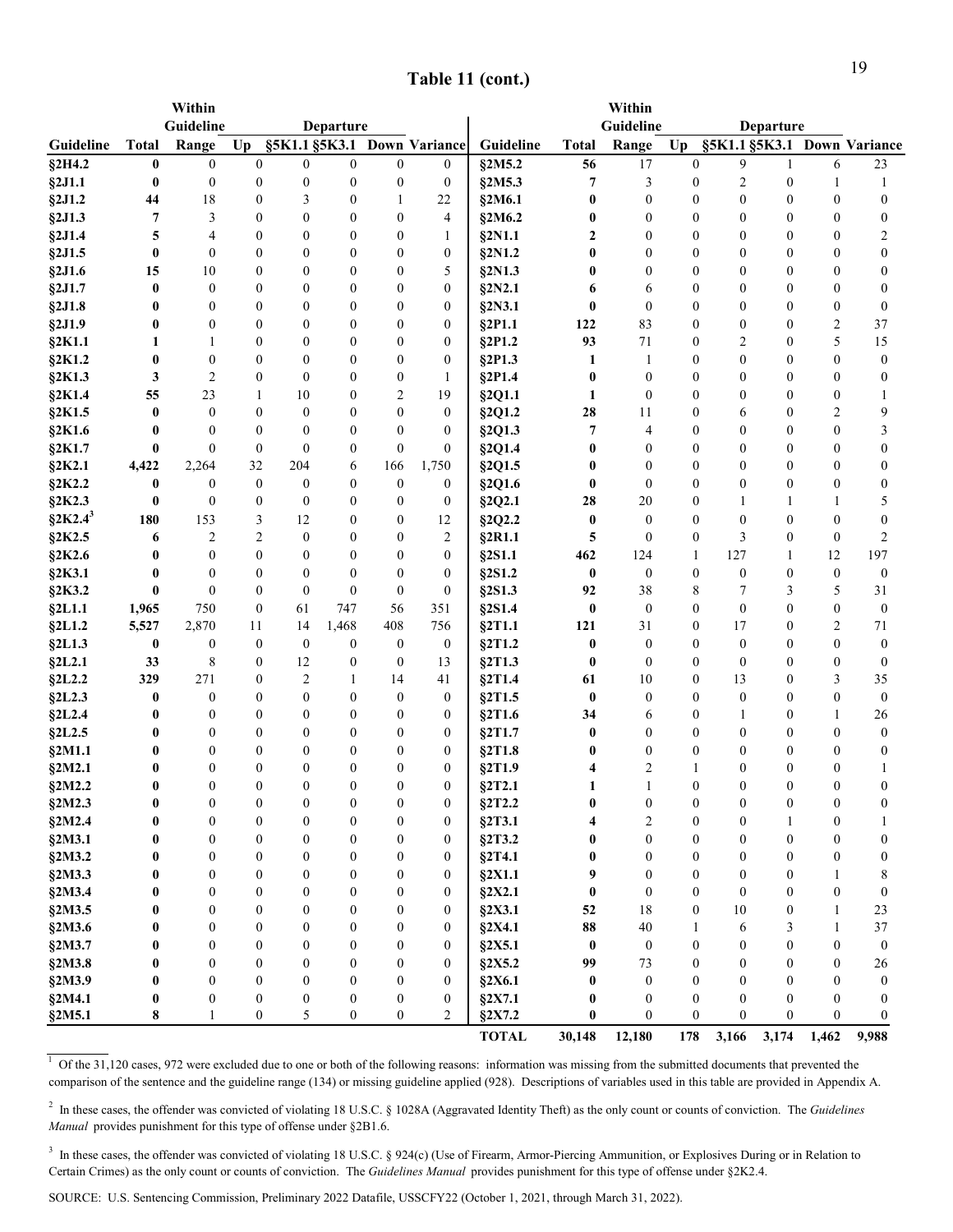# **ATTRIBUTION CATEGORY FOR SENTENCES OUTSIDE OF THE GUIDELINE RANGE<sup>1</sup> 2nd Quarter 2022 Preliminary Cumulative Data (October 1, 2021, through March 31, 2022)**

|                                  |              |                                                         |               |                                                   |               |                                                 |               | <b>Pursuant to a Plea Agreement</b>                            |               |                                             |               |
|----------------------------------|--------------|---------------------------------------------------------|---------------|---------------------------------------------------|---------------|-------------------------------------------------|---------------|----------------------------------------------------------------|---------------|---------------------------------------------|---------------|
|                                  | <b>TOTAL</b> | §5K1.1<br><b>Substantial</b><br>Assistance <sup>2</sup> |               | $§$ 5 $K3.1$<br>Early<br>Disposition <sup>2</sup> |               | <b>Binding Plea</b><br><b>Accepted by Court</b> |               | Plea with<br><b>Departure Court</b><br><b>Finds Reasonable</b> |               | Plea States Gov't<br><b>Will Not Oppose</b> |               |
|                                  | <b>CASES</b> | ${\bf N}$                                               | $\frac{0}{0}$ | N                                                 | $\frac{0}{0}$ | N                                               | $\frac{0}{0}$ | ${\bf N}$                                                      | $\frac{0}{0}$ | N                                           | $\frac{0}{0}$ |
| <b>TOTAL</b>                     | 18,187       | 3,176                                                   | 17.5          | 3,311                                             | 18.2          | 2,800                                           | 15.4          | 4,178                                                          | 23.0          | 259                                         | 1.4           |
| <b>Departures</b>                | 8,098        | 3,169                                                   | 39.1          | 3,306                                             | 40.8          | 1,780                                           | 22.0          | 3,219                                                          | 39.8          | 185                                         | 2.3           |
| <b>Upward Departure</b>          | 179          | $\boldsymbol{0}$                                        | 0.0           | $\boldsymbol{0}$                                  | $0.0\,$       | 49                                              | 27.4          | 49                                                             | 27.4          | $\mathbf{0}$                                | 0.0           |
| Downward Departure               |              |                                                         |               |                                                   |               |                                                 |               |                                                                |               |                                             |               |
| §5K1.1 Substantial Assistance    | 3,169        | 3,169                                                   | 100.0         | 45                                                | 1.4           | 119                                             | 3.8           | 830                                                            | 26.2          | 17                                          | 0.5           |
| §5K3.1 Early Disposition Program | 3,261        | $\boldsymbol{0}$                                        | 0.0           | 3,261                                             | 100.0         | 1,264                                           | 38.8          | 2,087                                                          | 64.0          | 162                                         | 5.0           |
| Other Government Motion          | 740          | $\mathbf{0}$                                            | 0.0           | $\overline{0}$                                    | 0.0           | 348                                             | 47.0          | 253                                                            | 34.2          | 6                                           | 0.8           |
| Non-Government Departure         | 749          | $\boldsymbol{0}$                                        | 0.0           | $\boldsymbol{0}$                                  | $0.0\,$       | $\boldsymbol{0}$                                | 0.0           | $\boldsymbol{0}$                                               | $0.0\,$       | $\mathbf{0}$                                | $0.0\,$       |
| <b>Variances</b>                 | 10,089       | $\overline{7}$                                          | 0.1           | $\overline{\mathbf{5}}$                           | 0.0           | 1,020                                           | 10.1          | 959                                                            | 9.5           | 74                                          | 0.7           |
| <b>Upward Variance</b>           | 673          | $\tau$                                                  | $1.0\,$       | 5                                                 | 0.7           | 119                                             | 17.7          | 61                                                             | 9.1           | $\mathbf{0}$                                | 0.0           |
| Downward Variance                |              |                                                         |               |                                                   |               |                                                 |               |                                                                |               |                                             |               |
| Government Motion                | 2,985        | $\boldsymbol{0}$                                        | 0.0           | $\boldsymbol{0}$                                  | $0.0\,$       | 901                                             | 30.2          | 898                                                            | 30.1          | 74                                          | 2.5           |
| Non-Government Variance          | 6,431        | $\boldsymbol{0}$                                        | 0.0           | $\boldsymbol{0}$                                  | 0.0           | $\boldsymbol{0}$                                | 0.0           | $\boldsymbol{0}$                                               | 0.0           | $\mathbf{0}$                                | 0.0           |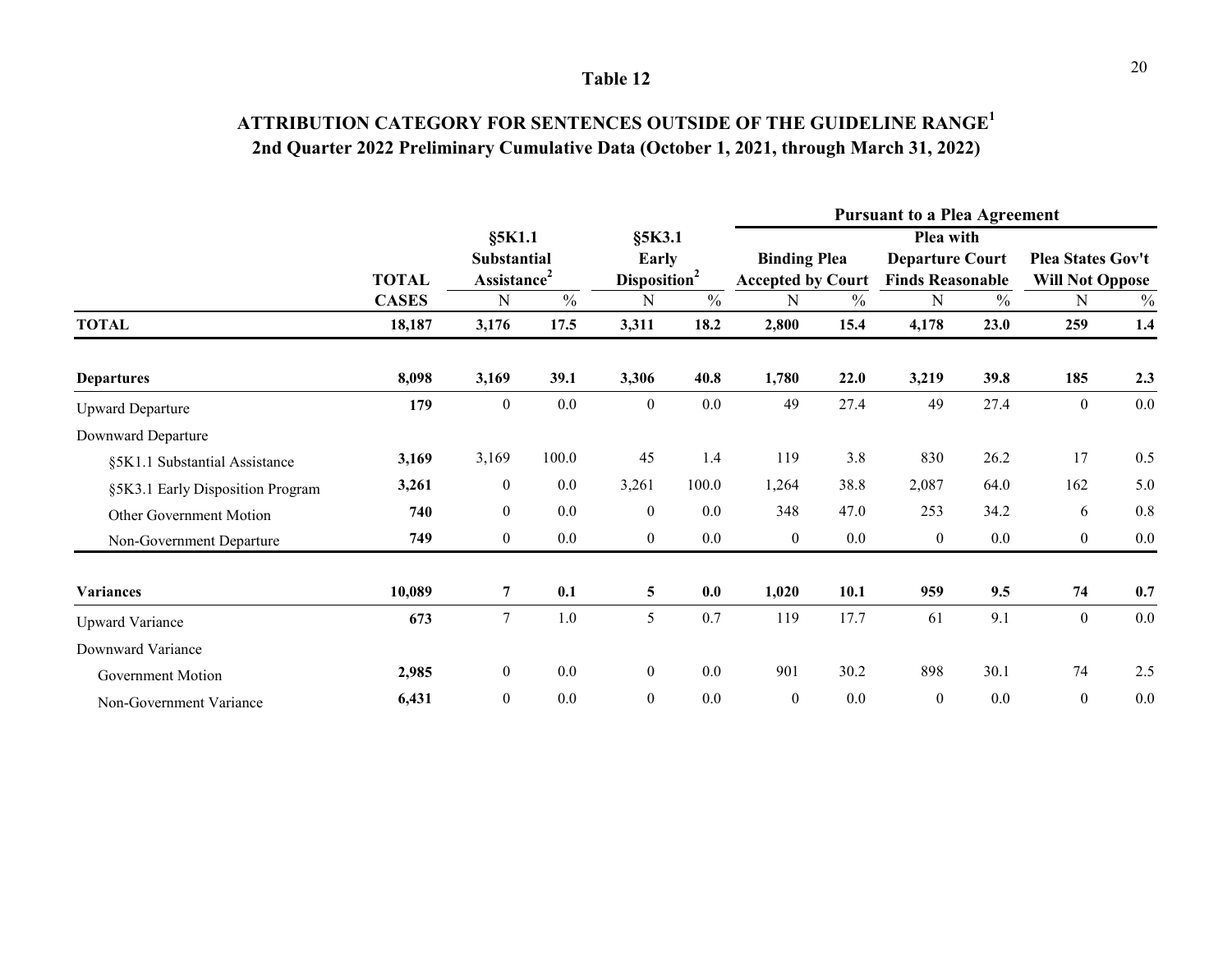### **Table 12 (cont.)**

|                                  |                     |               | Pursuant to a Motion Not in a Plea Agreement |               |                                |      |                  |               |                             |      |                                      |               |
|----------------------------------|---------------------|---------------|----------------------------------------------|---------------|--------------------------------|------|------------------|---------------|-----------------------------|------|--------------------------------------|---------------|
|                                  | Other<br>Government |               | <b>Defense</b><br>Motion/Gov't               |               | <b>Defense</b><br>Motion/Gov't |      | Joint            |               | Other than<br>a Plea/Motion |      | N <sub>0</sub><br><b>Information</b> |               |
|                                  | <b>Motion</b>       |               | <b>Did Not Object</b>                        |               | Did Object                     |      | <b>Motion</b>    |               | by Parties                  |      | <b>Available</b>                     |               |
|                                  | N                   | $\frac{0}{0}$ | N                                            | $\frac{0}{0}$ | N                              | $\%$ | N                | $\frac{0}{0}$ | N                           | $\%$ | N                                    | $\frac{0}{0}$ |
| <b>TOTAL</b>                     | 2,823               | 15.5          | 3,149                                        | 17.3          | 3,638                          | 20.0 | 968              | 5.3           | 2,460                       | 13.5 | 1,143                                | 6.3           |
| <b>Departures</b>                | 2,399               | 29.6          | 1,263                                        | 15.6          | 773                            | 9.5  | 378              | 4.7           | 631                         | 7.8  | 108                                  | 1.3           |
| <b>Upward Departure</b>          | 40                  | 22.3          | $\boldsymbol{0}$                             | 0.0           | 3                              | 1.7  | 9                | 5.0           | 33                          | 18.4 | 16                                   | 8.9           |
| Downward Departure               |                     |               |                                              |               |                                |      |                  |               |                             |      |                                      |               |
| §5K1.1 Substantial Assistance    | 2,066               | 65.2          | 396                                          | 12.5          | 326                            | 10.3 | 183              | 5.8           | 318                         | 10.0 | $\boldsymbol{0}$                     | 0.0           |
| §5K3.1 Early Disposition Program | 193                 | 5.9           | 388                                          | 11.9          | 278                            | 8.5  | 113              | 3.5           | 79                          | 2.4  | $\boldsymbol{0}$                     | 0.0           |
| Other Government Motion          | 100                 | 13.5          | 51                                           | 6.9           | 27                             | 3.6  | 73               | 9.9           | 48                          | 6.5  | 24                                   | 3.2           |
| Non-Government Departure         | $\boldsymbol{0}$    | 0.0           | 428                                          | 57.1          | 139                            | 18.6 | $\boldsymbol{0}$ | 0.0           | 153                         | 20.4 | 68                                   | 9.1           |
| <b>Variances</b>                 | 424                 | 4.2           | 1,886                                        | 18.7          | 2,865                          | 28.4 | 590              | 5.8           | 1,829                       | 18.1 | 1,035                                | 10.3          |
| <b>Upward Variance</b>           | 126                 | 18.7          | $\overline{4}$                               | 0.6           | 6                              | 0.9  | 9                | 1.3           | 296                         | 44.0 | 82                                   | 12.2          |
| Downward Variance                |                     |               |                                              |               |                                |      |                  |               |                             |      |                                      |               |
| Government Motion                | 298                 | 10.0          | 298                                          | 10.0          | 118                            | 4.0  | 581              | 19.5          | 143                         | 4.8  | 110                                  | 3.7           |
| Non-Government Variance          | $\boldsymbol{0}$    | 0.0           | 1,584                                        | 24.6          | 2,741                          | 42.6 | $\overline{0}$   | 0.0           | 1,390                       | 21.6 | 843                                  | 13.1          |

 $\frac{1}{1}$  Multiple attributions may be made on the Statement of Reasons (SOR). Therefore, the numbers reported in this table may exceed the number of total cases. For example, among SORs with an attribution, 7,231 cases indicated more than one attribution. Only offenders whose sentence is outside the guideline range are included in this table. Descriptions of variables used in this table are provided in Appendix A.

 $2$  For cases in which the court submitted a SOR form with a revision date of 11/15 or later, information for these categories was taken from Part V.C. of the SOR. For cases in which the court submitted the prior version of the SOR form, the information was taken from Part V.B. of the SOR form.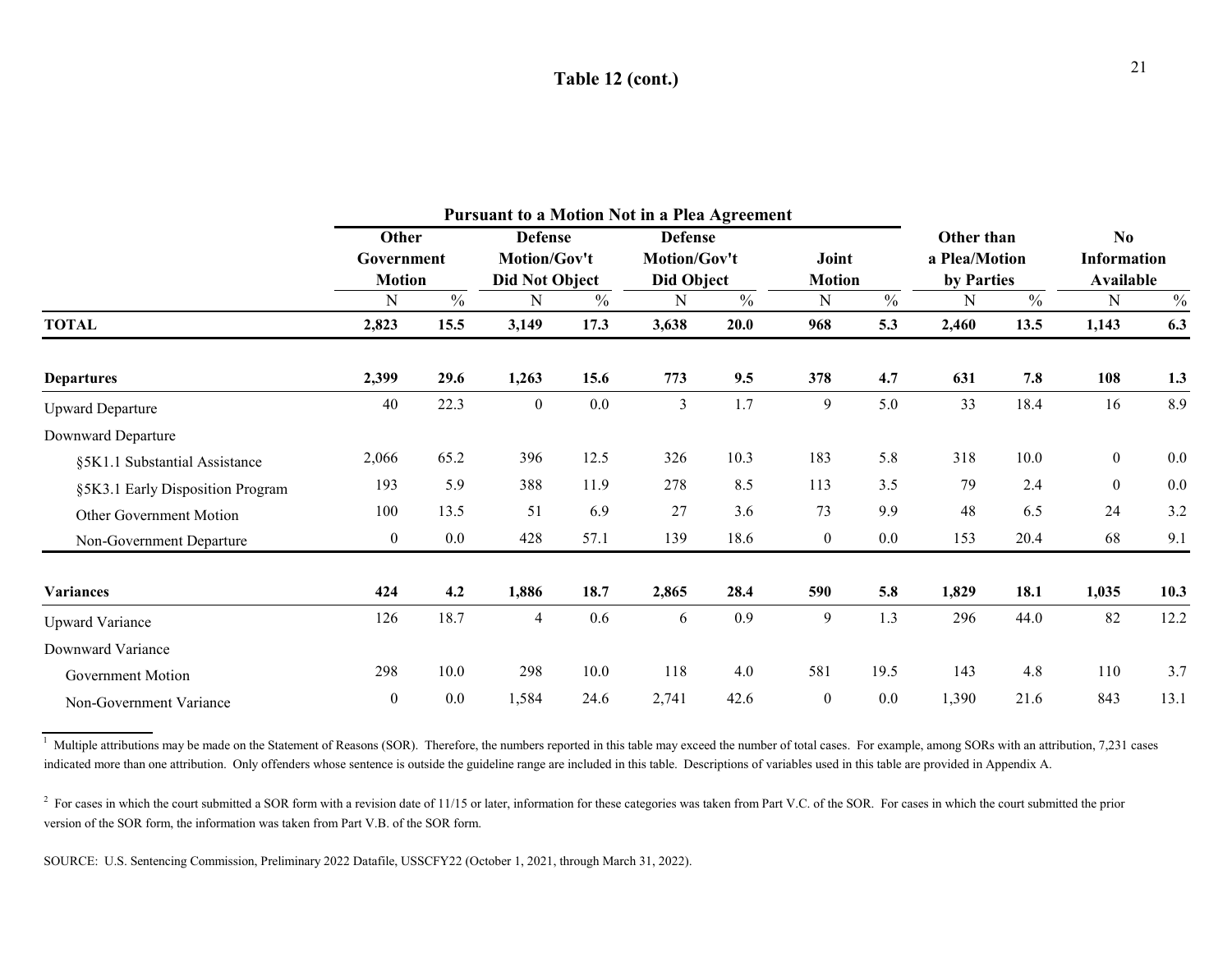### **2nd Quarter 2022 Preliminary Cumulative Data (October 1, 2021, through March 31, 2022) BY TYPE OF CRIME<sup>1</sup> EXTENT OF UPWARD DEPARTURES**

|                                     |                  |                                                     | Mean                     |                 |                  | Median                   |                 |
|-------------------------------------|------------------|-----------------------------------------------------|--------------------------|-----------------|------------------|--------------------------|-----------------|
|                                     |                  | <b>Sentence</b>                                     | <b>Increase</b>          | Percent         | <b>Sentence</b>  | <b>Increase</b>          | Percent         |
| <b>TYPE OF CRIME</b>                | $\mathbf N$      | <b>In Months</b>                                    | <b>In Months</b>         | <b>Increase</b> | <b>In Months</b> | <b>In Months</b>         | <b>Increase</b> |
| <b>TOTAL</b>                        | 177              | 89                                                  | 31                       | 107.3           | 70               | 20                       | 50.0            |
| <b>Administration of Justice</b>    | 1                | $\overline{\phantom{a}}$                            | $\overline{\phantom{m}}$ | --              | --               | $-$                      |                 |
| <b>Antitrust</b>                    | $\theta$         | $\overline{\phantom{m}}$                            | --                       |                 |                  | $-$                      |                 |
| Arson                               | 1                | $\overline{\phantom{a}}$                            | $-$                      | $-$             | --               | $-$                      |                 |
| <b>Assault</b>                      | 12               | 98                                                  | 41                       | 73.9            | 86               | 31                       | 56.9            |
| <b>Bribery/Corruption</b>           | $\theta$         | $\overline{\phantom{a}}$                            | $-$                      |                 |                  | $-$                      |                 |
| <b>Burglary/Trespass</b>            | 1                | $\overline{\phantom{a}}$                            | $\overline{\phantom{a}}$ |                 | $-$              | $\overline{\phantom{m}}$ |                 |
| <b>Child Pornography</b>            | 5                | 118                                                 | 24                       | 24.1            | 82               | 18                       | 27.7            |
| <b>Commercialized Vice</b>          | 3                | 87                                                  | 59                       | 181.3           | 60               | 27                       | 81.8            |
| <b>Drug Possession</b>              | $\mathbf{1}$     | $\overline{\phantom{a}}$                            | $\overline{\phantom{a}}$ | $-$             | $-$              | $-$                      |                 |
| <b>Drug Trafficking</b>             | 36               | 107                                                 | 41                       | 132.9           | 100              | 27                       | 43.8            |
| <b>Environmental</b>                | $\theta$         | $\overline{\phantom{a}}$                            | $\overline{\phantom{m}}$ |                 | $-$              | $-$                      |                 |
| <b>Extortion/Racketeering</b>       | $\theta$         | $\overline{\phantom{a}}$                            | --                       | --              | --               | $\overline{\phantom{a}}$ |                 |
| <b>Firearms</b>                     | 37               | 83                                                  | 29                       | 66.9            | 72               | 21                       | 36.8            |
| <b>Food and Drug</b>                | $\theta$         | $\overline{\phantom{a}}$                            | $-$                      | $-$             | --               | $-$                      |                 |
| Forgery/Counter/Copyright           | $\theta$         | $\hspace{0.05cm} -\hspace{0.05cm} -\hspace{0.05cm}$ | $-$                      |                 | --               | --                       |                 |
| Fraud/Theft/Embezzlement            | 38               | 36                                                  | 16                       | 191.2           | 18               | 11                       | 129.7           |
| Immigration                         | 11               | 32                                                  | 9                        | 45.1            | 36               | 9                        | 33.3            |
| <b>Individual Rights</b>            | $\boldsymbol{0}$ | $\overline{\phantom{a}}$                            |                          |                 |                  | --                       |                 |
| Kidnapping                          | $\boldsymbol{0}$ | $\overline{\phantom{m}}$                            |                          |                 |                  | $-$                      |                 |
| Manslaughter                        | 3                | 139                                                 | 64                       | 76.7            | 177              | 83                       | 85.6            |
| <b>Money Laundering</b>             | 8                | 31                                                  | 14                       | 89.3            | 21               | 11                       | 60.4            |
| <b>Murder</b>                       | 3                | 453                                                 | 144                      | 52.4            | 470              | 105                      | 28.8            |
| <b>National Defense</b>             | $\overline{0}$   | $\overline{\phantom{a}}$                            | $\overline{\phantom{a}}$ | $-$             | --               | $\overline{\phantom{a}}$ |                 |
| <b>Obscenity/Other Sex Offenses</b> | 3                | 92                                                  | 54                       | 139.8           | 78               | 45                       | 136.4           |
| <b>Prison Offenses</b>              | $\boldsymbol{0}$ | $\hspace{0.05cm} -\hspace{0.05cm} -\hspace{0.05cm}$ | $\overline{\phantom{m}}$ | --              | --               | $\overline{\phantom{a}}$ |                 |
| <b>Robbery</b>                      | $\overline{4}$   | 157                                                 | 25                       | 22.2            | 128              | 25                       | 19.6            |
| <b>Sexual Abuse</b>                 | 7                | 238                                                 | 46                       | 43.7            | 235              | 48                       | 30.6            |
| <b>Stalking/Harassing</b>           | $\overline{c}$   | $\overline{\phantom{a}}$                            | --                       |                 |                  |                          |                 |
| Tax                                 | 1                | $\overline{\phantom{a}}$                            |                          |                 |                  |                          |                 |
| Other                               | $\theta$         | $\overline{\phantom{a}}$                            | $-$                      |                 |                  |                          |                 |
|                                     |                  |                                                     |                          |                 |                  |                          |                 |

 $1$  Of the 31,120 cases, in 179 the sentence was an upward departure from the guideline range. Also, two cases were excluded due to several logical criteria. Sentences greater than 470 months and probation were included in the sentence average computations as 470 months and zero months, respectively. The information in this table includes conditions of confinement as described in USSG §5C1.1. Descriptions of variables used in this table are provided in Appendix A.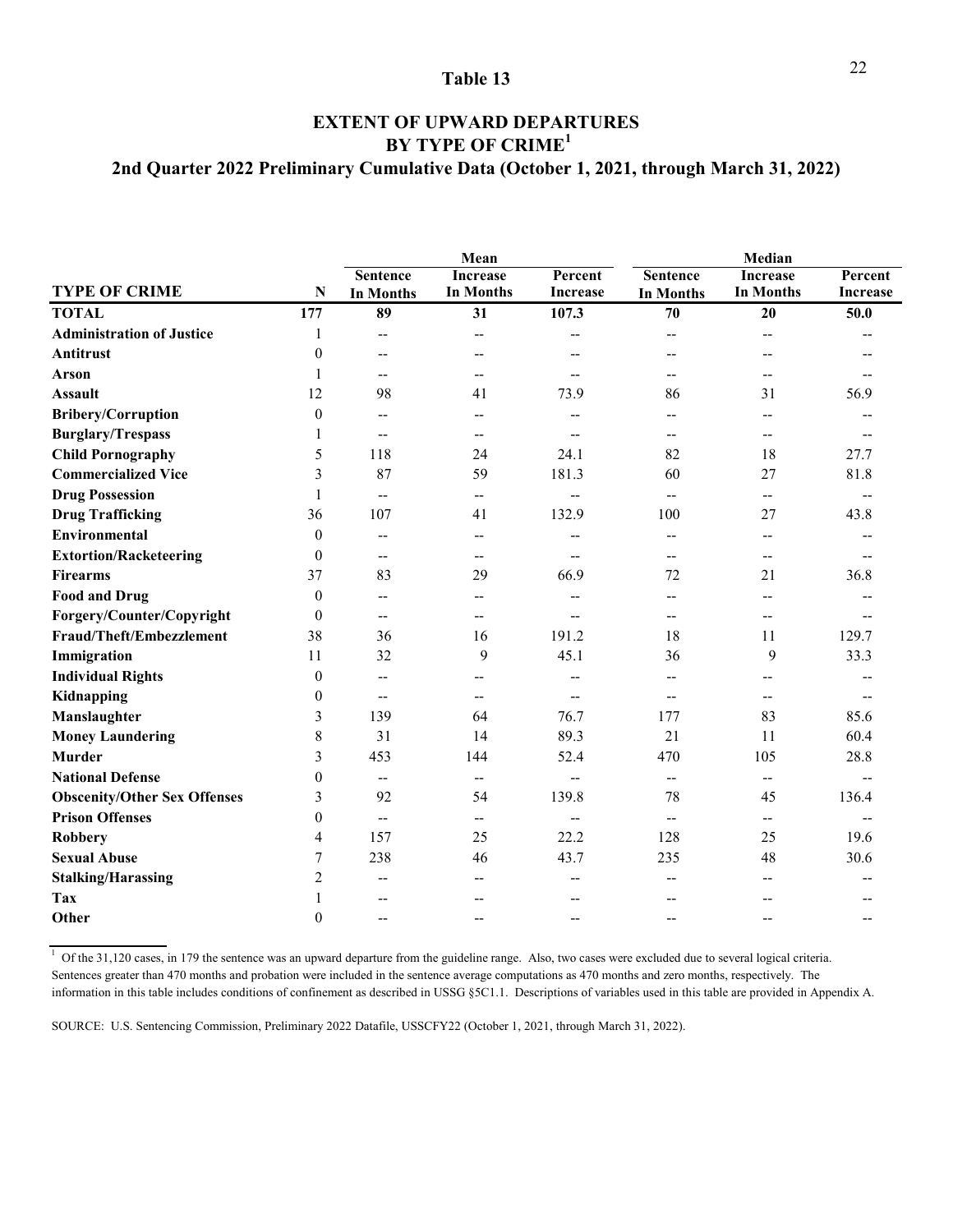### **2nd Quarter 2022 Preliminary Cumulative Data (October 1, 2021, through March 31, 2022) EXTENT OF UPWARD VARIANCES BY TYPE OF CRIME<sup>1</sup>**

|                                                                  | Mean                     |                                                      | Median                   |                          |
|------------------------------------------------------------------|--------------------------|------------------------------------------------------|--------------------------|--------------------------|
| <b>Sentence</b>                                                  | <b>Increase</b>          | Percent<br><b>Sentence</b>                           | <b>Increase</b>          | Percent                  |
| <b>TYPE OF CRIME</b><br>$\mathbf N$<br><b>In Months</b>          | <b>In Months</b>         | <b>Increase</b><br><b>In Months</b>                  | <b>In Months</b>         | <b>Increase</b>          |
| <b>TOTAL</b><br>669<br>81                                        | 69.0<br>24               | 60                                                   | 14                       | 37.9                     |
| <b>Administration of Justice</b><br>10<br>37                     | 21<br>101.0              | 24                                                   | 6                        | 66.7                     |
| <b>Antitrust</b><br>$\mathbf{0}$<br>-−                           | $-$                      |                                                      |                          |                          |
| <b>Arson</b><br>1<br>$\overline{\phantom{m}}$                    | $\overline{\phantom{a}}$ | $-$<br>$-$                                           | $\overline{\phantom{a}}$ |                          |
| 17<br>102<br><b>Assault</b>                                      | 46.1<br>34               | 100                                                  | 19                       | 23.7                     |
| $\overline{2}$<br><b>Bribery/Corruption</b><br>-−                | $-$                      | $-$<br>$-$                                           | $-$                      |                          |
| <b>Burglary/Trespass</b><br>$\theta$<br>$\overline{\phantom{a}}$ | $-$                      | $-$<br>$-$                                           | $-$                      |                          |
| <b>Child Pornography</b><br>18<br>149                            | 33<br>32.6               | 140                                                  | 29                       | 24.8                     |
| <b>Commercialized Vice</b><br>1<br>$\overline{a}$                | $-$                      | $-$<br>$\overline{\phantom{a}}$                      | $\overline{a}$           | $\overline{\phantom{a}}$ |
| <b>Drug Possession</b><br>4<br>26                                | 94.8<br>12               | 27                                                   | 12                       | 85.9                     |
| 94<br><b>Drug Trafficking</b><br>116                             | 27<br>104.5              | 84                                                   | 18                       | 36.4                     |
| Environmental<br>$\theta$<br>--                                  | --                       | $-$<br>--                                            | $-$                      |                          |
| <b>Extortion/Racketeering</b><br>$\overline{c}$<br>--            | $\overline{\phantom{a}}$ | $\overline{\phantom{a}}$<br>$-$                      | $-$                      |                          |
| 194<br>83<br><b>Firearms</b>                                     | 52.0<br>24               | 72                                                   | 15                       | 32.0                     |
| <b>Food and Drug</b><br>$\mathbf{0}$<br>$-$                      | $-$                      | $-$<br>--                                            | --                       |                          |
| $\overline{c}$<br>Forgery/Counter/Copyright<br>$\overline{a}$    | $-$                      | $-$                                                  | $\overline{\phantom{a}}$ |                          |
| Fraud/Theft/Embezzlement<br>68<br>47                             | 18<br>96.4               | 36                                                   | 13                       | 60.0                     |
| 107<br>Immigration<br>35                                         | 13<br>75.2               | 24                                                   | 9                        | 60.0                     |
| <b>Individual Rights</b><br>1<br>--                              | --                       |                                                      | --                       |                          |
| Kidnapping<br>$\theta$<br>$-$                                    | $-$                      | $-$<br>--                                            | $-$                      |                          |
| Manslaughter<br>142<br>11                                        | 55<br>75.7               | 132                                                  | 36                       | 78.6                     |
| <b>Money Laundering</b><br>3<br>69                               | 84.2<br>14               | 16                                                   | 10                       | 66.7                     |
| <b>Murder</b><br>5<br>316                                        | 73<br>37.5               | 360                                                  | 72                       | 24.6                     |
| <b>National Defense</b><br>$\Omega$<br>-−                        | --                       | $\overline{\phantom{a}}$<br>$\overline{\phantom{a}}$ | $\overline{\phantom{a}}$ |                          |
| <b>Obscenity/Other Sex Offenses</b><br>10<br>47                  | 20<br>82.0               | 49                                                   | 17                       | 70.9                     |
| <b>Prison Offenses</b><br>35<br>5                                | 13<br>63.1               | 36                                                   | 6                        | 62.2                     |
| Robbery<br>33<br>150                                             | 31<br>32.1               | 135                                                  | 26                       | 25.0                     |
| <b>Sexual Abuse</b><br>23<br>207                                 | 58<br>41.6               | 180                                                  | 30                       | 30.6                     |
| <b>Stalking/Harassing</b><br>10<br>60                            | 22<br>60.3               | 50                                                   | 12                       | 55.2                     |
| $\mathbf{0}$<br>Tax<br>$-$                                       | $-$                      |                                                      | $-$                      |                          |
| 9<br>Other<br>26                                                 | 3<br>42.3                | $\,$ 8 $\,$                                          | $\overline{2}$           | 33.3                     |

 $1$  Of the 31,120 cases, in 673 the sentence was a variance above the guideline range. Due to an inability to calculate the extent of departure for cases with a sentence of life, two cases were excluded from this table. Also, two cases were excluded due to several logical criteria. Sentences greater than 470 months and probation were included in the sentence average computations as 470 months and zero months, respectively. The information in this table includes conditions of confinement as described in USSG §5C1.1. Descriptions of variables used in this table are provided in Appendix A.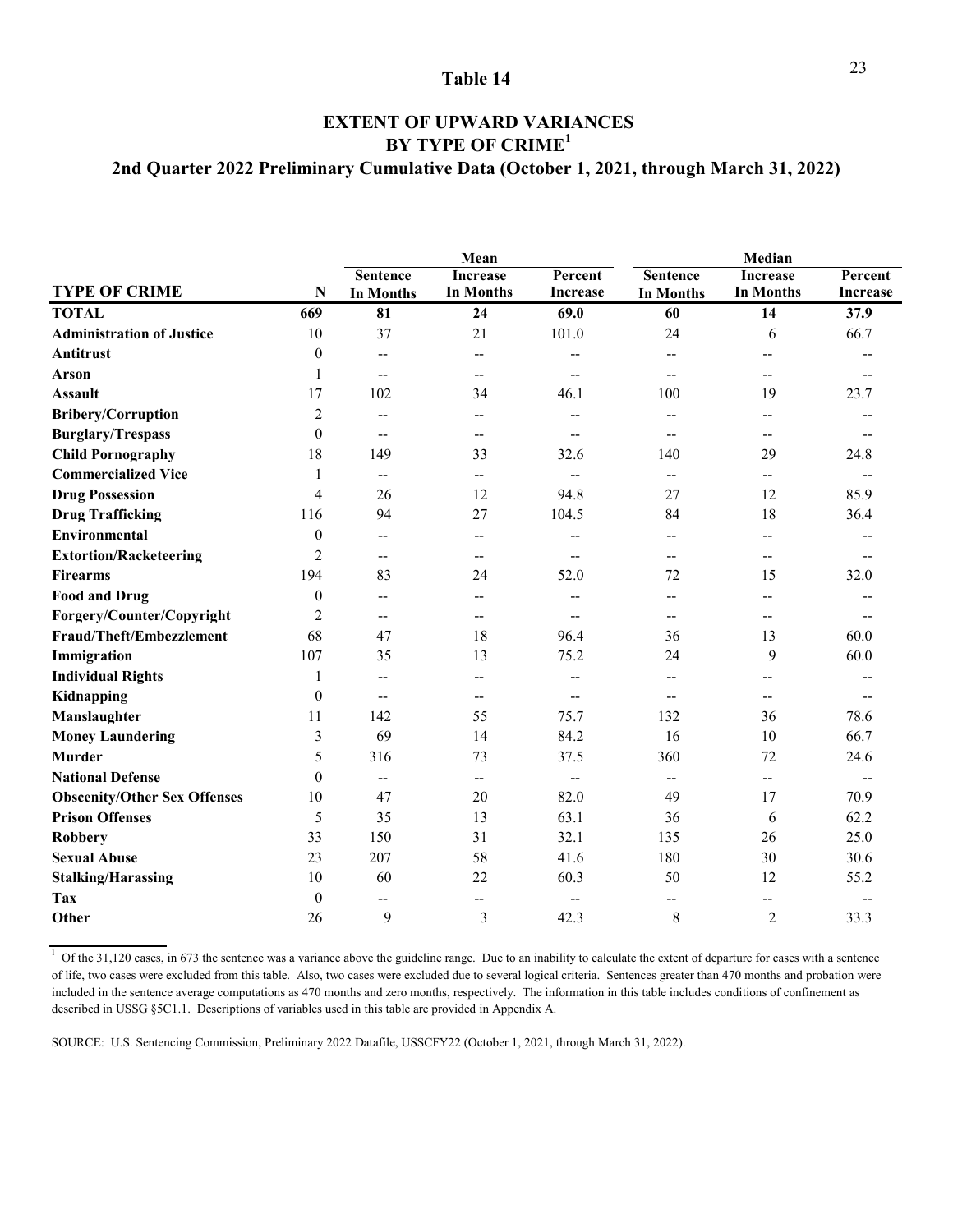### **EXTENT OF §5K1.1 SUBSTANTIAL ASSISTANCE DEPARTURES BY TYPE OF CRIME<sup>1</sup> 2nd Quarter 2022 Preliminary Cumulative Data (October 1, 2021, through March 31, 2022)**

|                                     |                | Mean                     |                          |                          | Median                   |                          |                 |
|-------------------------------------|----------------|--------------------------|--------------------------|--------------------------|--------------------------|--------------------------|-----------------|
|                                     |                | <b>Sentence</b>          | <b>Decrease</b>          | Percent                  | <b>Sentence</b>          | <b>Decrease</b>          | Percent         |
| <b>TYPE OF CRIME</b>                | N              | <b>In Months</b>         | In Months                | <b>Decrease</b>          | <b>In Months</b>         | <b>In Months</b>         | <b>Decrease</b> |
| <b>TOTAL</b>                        | 3,111          | 52                       | 54                       | 55.3                     | 37                       | 38                       | 50.0            |
| <b>Administration of Justice</b>    | 10             | 5                        | 25                       | 85.3                     | $\mathbf{0}$             | 21                       | 99.2            |
| <b>Antitrust</b>                    | 3              | $\mathbf{1}$             | 6                        | 83.3                     | $\mathbf{0}$             | 6                        | 100.0           |
| <b>Arson</b>                        | 11             | 24                       | 34                       | 59.8                     | 30                       | 30                       | 50.0            |
| <b>Assault</b>                      | 13             | 75                       | 100                      | 51.8                     | 70                       | 56                       | 54.0            |
| <b>Bribery/Corruption</b>           | 41             | 11                       | 20                       | 73.5                     | 6                        | 18                       | 78.9            |
| <b>Burglary/Trespass</b>            | 4              | 6                        | 16                       | 71.2                     | 3                        | 16                       | 79.9            |
| <b>Child Pornography</b>            | 10             | 91                       | 74                       | 46.6                     | 80                       | 60                       | 39.4            |
| <b>Commercialized Vice</b>          | 5              | 11                       | 10                       | 70.3                     | $\theta$                 | 8                        | 99.7            |
| <b>Drug Possession</b>              | $\mathbf{1}$   | $\overline{\phantom{a}}$ | $\overline{\phantom{a}}$ | $- -$                    |                          | --                       |                 |
| <b>Drug Trafficking</b>             | 2,010          | 63                       | 61                       | 52.8                     | 54                       | 48                       | 47.9            |
| <b>Environmental</b>                | 7              | $\overline{4}$           | 15                       | 80.2                     | 6                        | 12                       | 74.5            |
| <b>Extortion/Racketeering</b>       | $\overline{4}$ | 10                       | 24                       | 76.8                     | 6                        | 21                       | 83.7            |
| <b>Firearms</b>                     | 216            | 37                       | 29                       | 50.8                     | 28                       | 18                       | 43.2            |
| <b>Food and Drug</b>                | $\theta$       | $\overline{\phantom{a}}$ | $\overline{\phantom{m}}$ | $\overline{\phantom{a}}$ | --                       | $\overline{\phantom{m}}$ |                 |
| Forgery/Counter/Copyright           | 7              | $\overline{4}$           | 20                       | 81.9                     | $\mathbf{0}$             | 12                       | 100.0           |
| Fraud/Theft/Embezzlement            | 345            | 18                       | 27                       | 63.1                     | 12                       | 20                       | 60.0            |
| Immigration                         | 90             | 12                       | 14                       | 57.3                     | 9                        | 10                       | 50.2            |
| <b>Individual Rights</b>            | 1              | $\mathbf{L}$             | $\qquad \qquad -$        | $\overline{\phantom{a}}$ | $\overline{\phantom{0}}$ | $\overline{\phantom{a}}$ |                 |
| Kidnapping                          | 10             | 109                      | 122                      | 52.8                     | 112                      | 104                      | 50.0            |
| Manslaughter                        | 1              | $\overline{\phantom{a}}$ | $\overline{\phantom{m}}$ |                          | --                       | $\overline{\phantom{a}}$ |                 |
| <b>Money Laundering</b>             | 127            | 41                       | 61                       | 63.5                     | 24                       | 37                       | 57.1            |
| <b>Murder</b>                       | 25             | 143                      | 144                      | 49.4                     | 168                      | 138                      | 48.8            |
| <b>National Defense</b>             | 16             | 28                       | 56                       | 67.5                     | 21                       | 37                       | 66.3            |
| <b>Obscenity/Other Sex Offenses</b> | $\theta$       | $\overline{\phantom{a}}$ | $-$                      | --                       |                          | $\overline{\phantom{a}}$ |                 |
| <b>Prison Offenses</b>              | 2              | $\overline{\phantom{a}}$ | $\overline{\phantom{m}}$ | $-$                      | $-$                      | $\overline{\phantom{m}}$ |                 |
| <b>Robbery</b>                      | 91             | 66                       | 70                       | 50.2                     | 60                       | 51                       | 44.4            |
| <b>Sexual Abuse</b>                 | 29             | 96                       | 86                       | 47.8                     | 90                       | 60                       | 42.2            |
| <b>Stalking/Harassing</b>           | $\theta$       | $\overline{\phantom{a}}$ | --                       | $-$                      |                          | $\overline{\phantom{m}}$ |                 |
| Tax                                 | 31             | 6                        | 19                       | 79.4                     | $\overline{0}$           | 18                       | 100.0           |
| Other                               | $\mathbf{1}$   | $\overline{\phantom{a}}$ | $\overline{\phantom{a}}$ | $-$                      | $-$                      | $\overline{\phantom{a}}$ |                 |

 $1$  Of the 31,120 cases, in 3,169 the offender received a §5K1.1 substantial assistance departure below the guideline range. Due to an inability to calculate the extent of departure for cases with a guideline minimum of life, 32 cases were excluded from this table. Also, 26 cases were excluded due to several logical criteria. Sentences greater than 470 months and probation were included in the sentence average computations as 470 months and zero months, respectively. The information in this table includes conditions of confinement as described in USSG §5C1.1. Descriptions of variables used in this table are provided in Appendix A.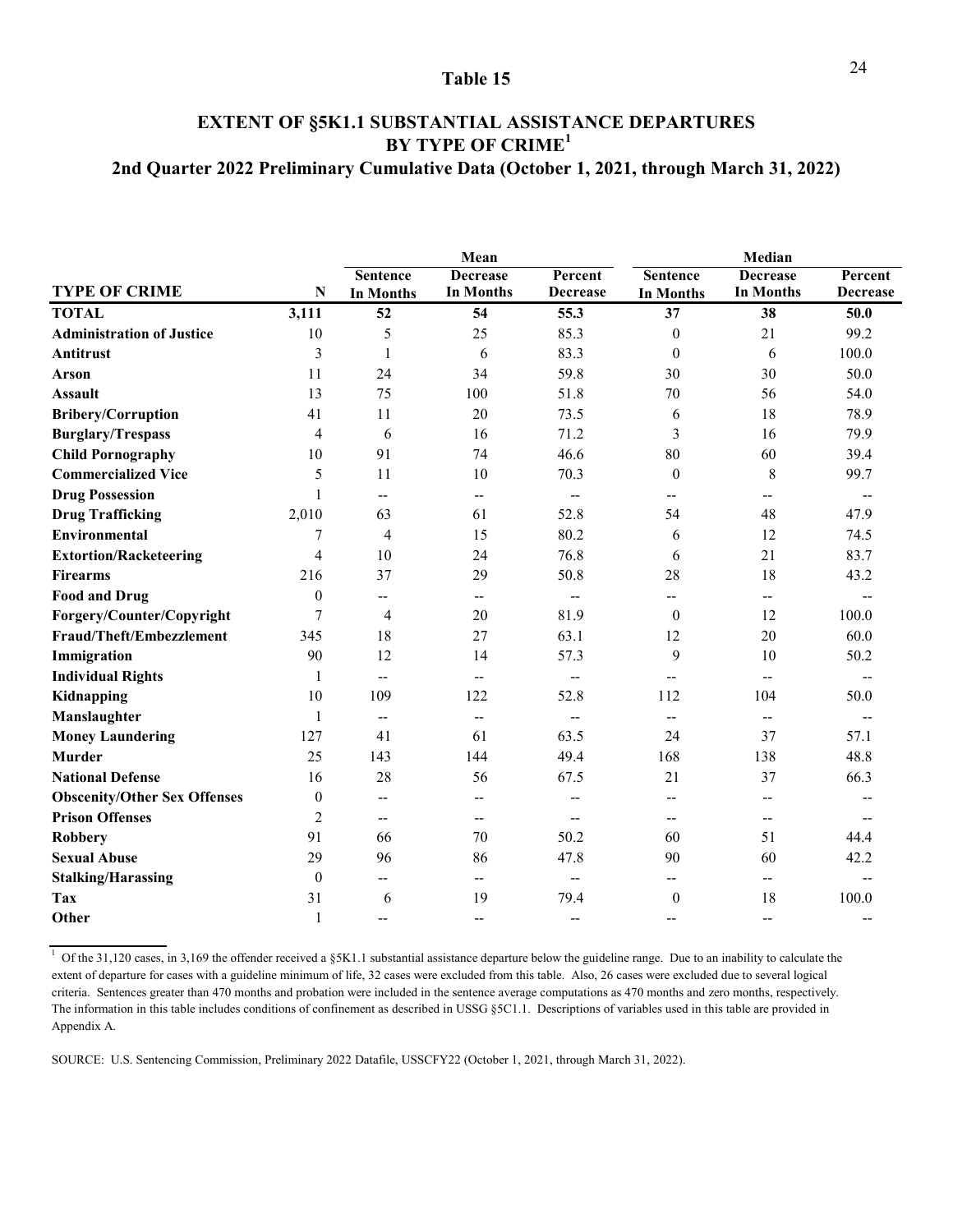### **BY TYPE OF CRIME<sup>1</sup> EXTENT OF §5K3.1 EARLY DISPOSITION PROGRAM DEPARTURES 2nd Quarter 2022 Preliminary Cumulative Data (October 1, 2021, through March 31, 2022)**

|                                     |                | Mean                     |                  |                 | Median           |                  |                 |  |
|-------------------------------------|----------------|--------------------------|------------------|-----------------|------------------|------------------|-----------------|--|
|                                     |                | <b>Sentence</b>          | <b>Decrease</b>  | Percent         | <b>Sentence</b>  | <b>Decrease</b>  | Percent         |  |
| <b>TYPE OF CRIME</b>                | N              | <b>In Months</b>         | <b>In Months</b> | <b>Decrease</b> | <b>In Months</b> | <b>In Months</b> | <b>Decrease</b> |  |
| <b>TOTAL</b>                        | 3,259          | 16                       | 22               | 50.4            | 12               | 9                | 48.6            |  |
| <b>Administration of Justice</b>    | 4              | 12                       | 18               | 61.8            | 14               | 20               | 61.1            |  |
| <b>Antitrust</b>                    | $\theta$       | $\overline{\phantom{a}}$ | $-$              |                 |                  | --               |                 |  |
| <b>Arson</b>                        | $\theta$       | $\overline{\phantom{a}}$ |                  |                 |                  |                  |                 |  |
| <b>Assault</b>                      | 2              | $-$                      |                  |                 |                  |                  |                 |  |
| Bribery/Corruption                  | $\overline{0}$ | $-$                      |                  | --              |                  | --               |                 |  |
| <b>Burglary/Trespass</b>            | 0              | $\overline{\phantom{a}}$ |                  |                 |                  |                  |                 |  |
| <b>Child Pornography</b>            |                | $\overline{\phantom{a}}$ |                  |                 |                  |                  |                 |  |
| <b>Commercialized Vice</b>          | 0              | --                       |                  |                 |                  |                  |                 |  |
| <b>Drug Possession</b>              | 0              | $\overline{\phantom{a}}$ |                  |                 |                  |                  |                 |  |
| <b>Drug Trafficking</b>             | 938            | 30                       | 56               | 64.0            | 26               | 46               | 64.1            |  |
| <b>Environmental</b>                |                | $\overline{\phantom{a}}$ | $-$              |                 |                  | --               |                 |  |
| <b>Extortion/Racketeering</b>       | 0              | $\overline{\phantom{a}}$ | --               |                 | --               | $-$              |                 |  |
| <b>Firearms</b>                     | 6              | 31                       | 20               | 38.5            | 26               | 14               | 40.8            |  |
| <b>Food and Drug</b>                | $\theta$       | $\overline{\phantom{a}}$ | $-$              | --              |                  | $-$              |                 |  |
| Forgery/Counter/Copyright           | $\theta$       | $\overline{\phantom{a}}$ | $-$              |                 | --               | $-$              |                 |  |
| Fraud/Theft/Embezzlement            | 6              | 7                        | 22               | 74.6            | 8                | 23               | 74.3            |  |
| Immigration                         | 2,293          | 11                       | 8                | 44.7            | 8                | 6                | 40.0            |  |
| <b>Individual Rights</b>            | 0              | $\overline{a}$           |                  |                 |                  |                  |                 |  |
| Kidnapping                          | 0              | $\overline{\phantom{a}}$ |                  |                 |                  |                  |                 |  |
| Manslaughter                        | 0              | $\overline{\phantom{a}}$ |                  |                 |                  | --               |                 |  |
| <b>Money Laundering</b>             | 4              | 12                       | 13               | 57.2            | 10               | 14               | 67.0            |  |
| <b>Murder</b>                       | 0              | $\overline{\phantom{a}}$ |                  | --              |                  | --               |                 |  |
| <b>National Defense</b>             | 1              | $\overline{\phantom{a}}$ |                  |                 |                  |                  |                 |  |
| <b>Obscenity/Other Sex Offenses</b> | $\theta$       | $\overline{\phantom{a}}$ |                  |                 |                  |                  |                 |  |
| <b>Prison Offenses</b>              | 2              | $-$                      |                  |                 |                  |                  |                 |  |
| <b>Robbery</b>                      | 0              | $\overline{a}$           |                  |                 |                  |                  |                 |  |
| <b>Sexual Abuse</b>                 | 0              | $\overline{a}$           |                  |                 |                  |                  |                 |  |
| <b>Stalking/Harassing</b>           | 0              | --                       |                  |                 |                  |                  |                 |  |
| Tax                                 |                |                          |                  |                 |                  |                  |                 |  |
| Other                               | $\theta$       |                          |                  |                 |                  |                  |                 |  |

 $1$  Of the 31,120 cases, in 3,261 the offender received a §5K3.1 early disposition program departure below the guideline range. Also, two cases were excluded due to several logical criteria. Sentences greater than 470 months and probation were included in the sentence average computations as 470 months and zero months, respectively. The information in this table includes conditions of confinement as described in USSG §5C1.1. Descriptions of variables used in this table are provided in Appendix A.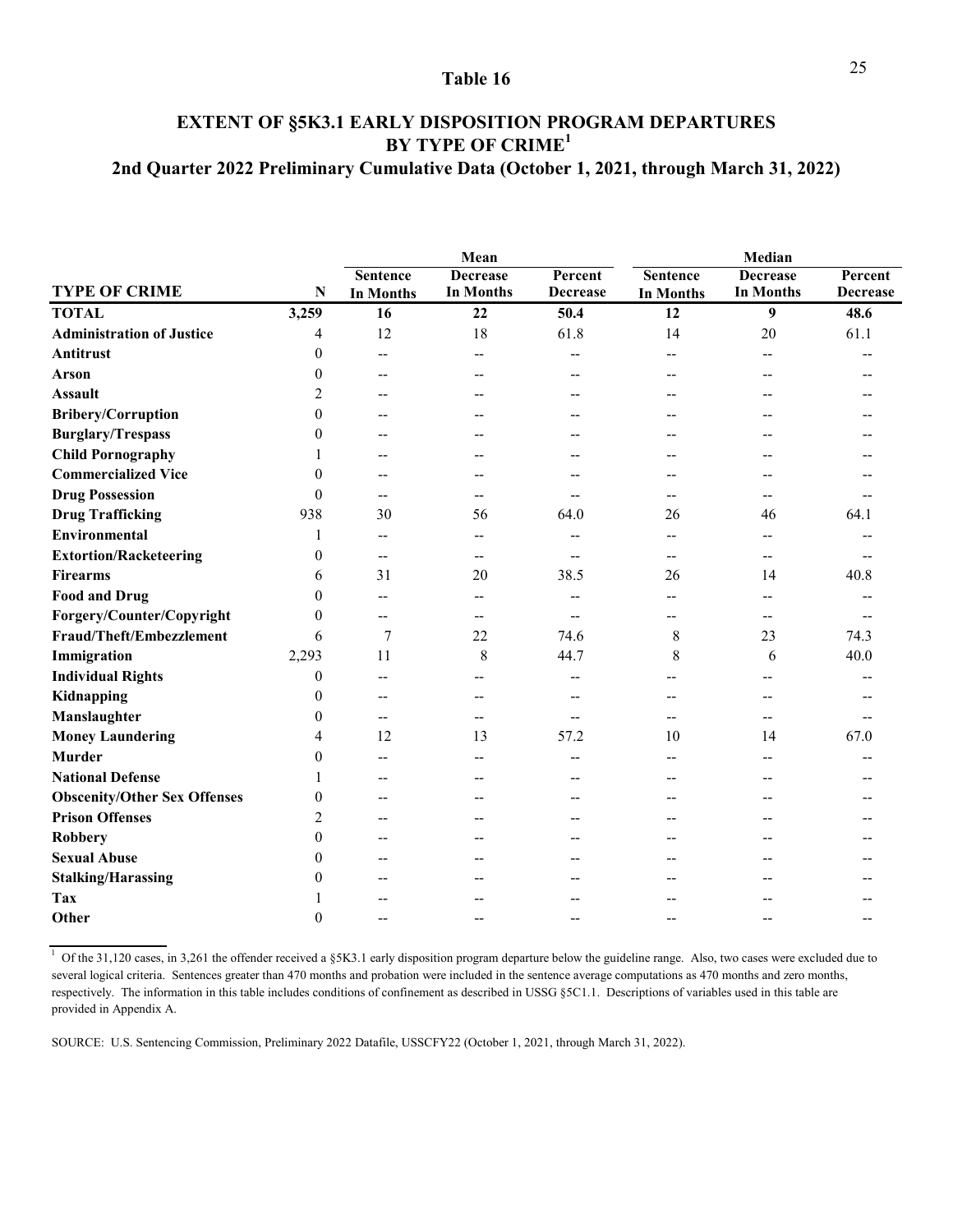### **2nd Quarter 2022 Preliminary Cumulative Data (October 1, 2021, through March 31, 2022) EXTENT OF OTHER DOWNWARD DEPARTURES BY TYPE OF CRIME<sup>1</sup>**

|                                     |                  | Mean                     |                                     |                          | Median                   |                          |                 |
|-------------------------------------|------------------|--------------------------|-------------------------------------|--------------------------|--------------------------|--------------------------|-----------------|
|                                     |                  | <b>Sentence</b>          | <b>Decrease</b>                     | Percent                  | <b>Sentence</b>          | <b>Decrease</b>          | Percent         |
| <b>TYPE OF CRIME</b>                | N                | <b>In Months</b>         | In Months                           | <b>Decrease</b>          | <b>In Months</b>         | <b>In Months</b>         | <b>Decrease</b> |
| <b>TOTAL</b>                        | 1,458            | 40                       | 29                                  | 46.5                     | 19                       | 15                       | 42.1            |
| <b>Administration of Justice</b>    | 9                | 5                        | 12                                  | 74.3                     | $\boldsymbol{0}$         | 8                        | 99.6            |
| <b>Antitrust</b>                    | $\boldsymbol{0}$ | $-$                      | $\overline{\phantom{m}}$            | --                       |                          | --                       |                 |
| Arson                               | $\overline{2}$   | $\overline{\phantom{a}}$ | $\overline{\phantom{m}}$            | $-$                      | --                       | $\overline{\phantom{m}}$ |                 |
| <b>Assault</b>                      | 37               | 33                       | 19                                  | 47.6                     | 27                       | 13                       | 35.3            |
| <b>Bribery/Corruption</b>           | 11               | 10                       | 22                                  | 72.7                     | 12                       | 24                       | 67.5            |
| <b>Burglary/Trespass</b>            | 4                | 15                       | 14                                  | 53.0                     | 18                       | 16                       | 43.5            |
| <b>Child Pornography</b>            | 40               | 82                       | 37                                  | 32.6                     | 69                       | 31                       | 30.6            |
| <b>Commercialized Vice</b>          | $\theta$         | $\overline{a}$           | --                                  |                          | --                       | $\sim$                   |                 |
| <b>Drug Possession</b>              | $\theta$         | $\overline{\phantom{a}}$ | --                                  |                          |                          | --                       |                 |
| <b>Drug Trafficking</b>             | 481              | 67                       | 47                                  | 45.3                     | 57                       | 34                       | 42.9            |
| <b>Environmental</b>                | 3                | $\theta$                 | 16                                  | 100.0                    | $\theta$                 | 12                       | 100.0           |
| <b>Extortion/Racketeering</b>       | $\overline{7}$   | 17                       | 14                                  | 49.8                     | 18                       | 12                       | 41.3            |
| <b>Firearms</b>                     | 166              | 32                       | 22                                  | 48.1                     | 24                       | 16                       | 41.0            |
| <b>Food and Drug</b>                | $\theta$         | $\overline{\phantom{a}}$ | --                                  | --                       | --                       | $-$                      |                 |
| Forgery/Counter/Copyright           | $\theta$         | $\overline{\phantom{a}}$ | $\hspace{0.05cm}$ $\hspace{0.05cm}$ |                          | --                       | --                       |                 |
| Fraud/Theft/Embezzlement            | 76               | 15                       | 16                                  | 63.2                     | 8                        | 12                       | 61.0            |
| Immigration                         | 486              | 13                       | 11                                  | 44.6                     | 10                       | $\tau$                   | 41.7            |
| <b>Individual Rights</b>            | 1                | --                       | --                                  | $-$                      | $-$                      | $-$                      |                 |
| Kidnapping                          | 3                | 91                       | 90                                  | 50.0                     | 100                      | 88                       | 50.7            |
| Manslaughter                        | $\overline{2}$   | $\overline{\phantom{a}}$ | $\overline{\phantom{a}}$            | $\overline{\phantom{a}}$ | $\overline{\phantom{a}}$ | $\overline{\phantom{a}}$ |                 |
| <b>Money Laundering</b>             | 16               | 52                       | 48                                  | 58.3                     | 12                       | 49                       | 50.0            |
| <b>Murder</b>                       | 8                | 171                      | 121                                 | 41.9                     | 175                      | 117                      | 38.6            |
| <b>National Defense</b>             | $\tau$           | 52                       | 29                                  | 43.3                     | 36                       | 27                       | 41.2            |
| <b>Obscenity/Other Sex Offenses</b> | $\tau$           | 16                       | 8                                   | 34.8                     | 12                       | 6                        | 33.2            |
| <b>Prison Offenses</b>              | 15               | 5                        | 6                                   | 51.5                     | 4                        | $\overline{4}$           | 50.0            |
| <b>Robbery</b>                      | 34               | 73                       | 34                                  | 34.9                     | 60                       | 26                       | 30.1            |
| <b>Sexual Abuse</b>                 | 28               | 128                      | 81                                  | 37.9                     | 120                      | 64                       | 35.9            |
| <b>Stalking/Harassing</b>           | 9                | 32                       | 13                                  | 52.7                     | 18                       | 15                       | 34.8            |
| Tax                                 | 6                | $\overline{4}$           | 16                                  | 79.2                     | $\boldsymbol{0}$         | 15                       | 100.0           |
| Other                               | $\boldsymbol{0}$ | $\overline{a}$           | $\overline{\phantom{a}}$            | $\overline{\phantom{a}}$ | $\overline{\phantom{a}}$ | $\overline{a}$           |                 |

 $1$  Of the 31,120 cases, in 1,489 the sentence was a downward departure from the guideline range, either due to a government motion for a departure (740) or a non-government departure (749). Due to an inability to calculate the extent of departure for cases with a guideline minimum of life, 15 cases were excluded from this table. Also, 16 cases were excluded due to several logical criteria. Sentences greater than 470 months and probation were included in the sentence average computations as 470 months and zero months, respectively. The information in this table includes conditions of confinement as described in USSG §5C1.1. Descriptions of variables used in this table are provided in Appendix A.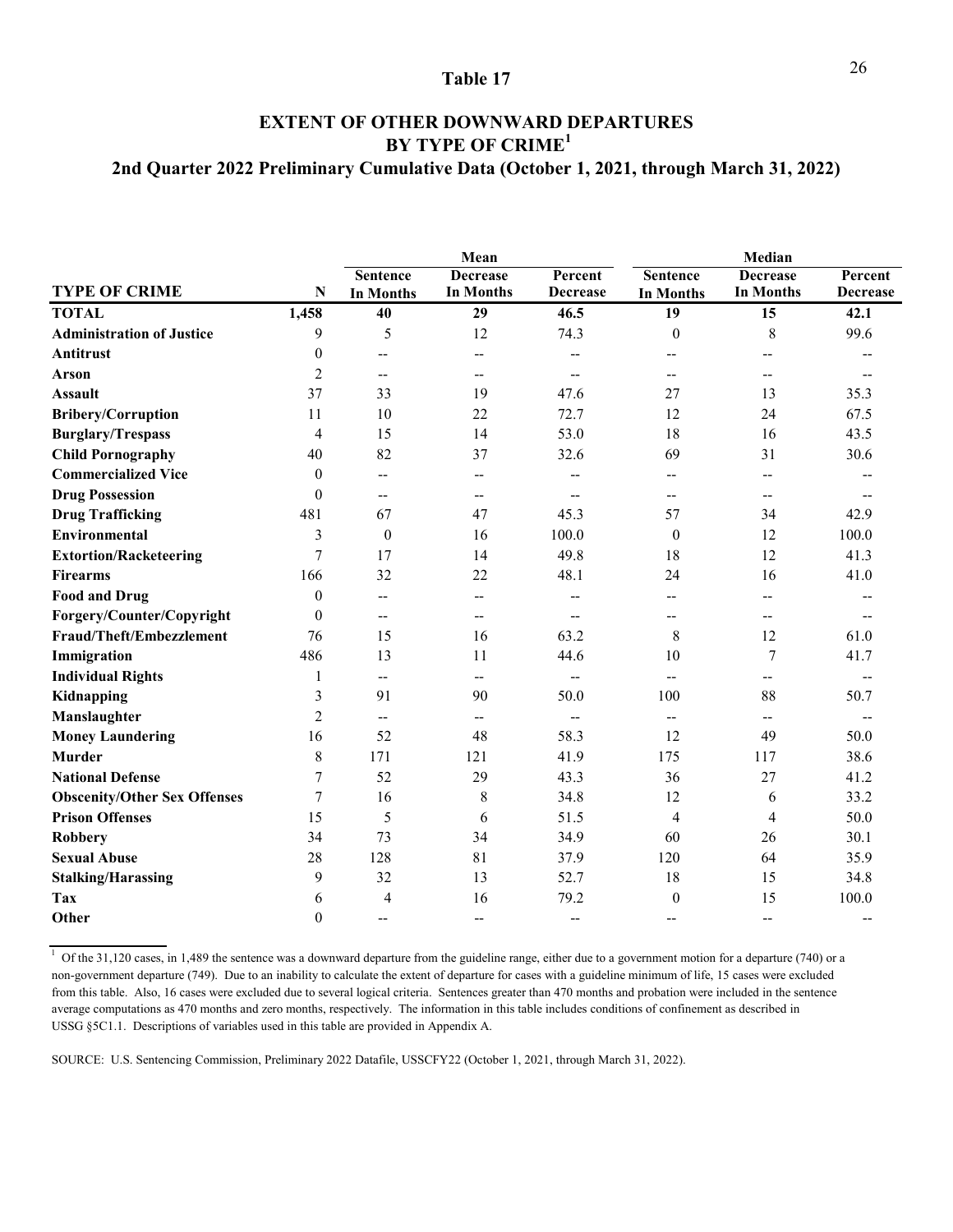### **2nd Quarter 2022 Preliminary Cumulative Data (October 1, 2021, through March 31, 2022) EXTENT OF DOWNWARD VARIANCES BY TYPE OF CRIME<sup>1</sup>**

|                                     |                | Mean                     |                          |                          | Median                   |                          |                 |  |
|-------------------------------------|----------------|--------------------------|--------------------------|--------------------------|--------------------------|--------------------------|-----------------|--|
|                                     |                | <b>Sentence</b>          | <b>Decrease</b>          | Percent                  | <b>Sentence</b>          | <b>Decrease</b>          | Percent         |  |
| <b>TYPE OF CRIME</b>                | N              | In Months                | <b>In Months</b>         | <b>Decrease</b>          | <b>In Months</b>         | <b>In Months</b>         | <b>Decrease</b> |  |
| <b>TOTAL</b>                        | 9,184          | 52                       | 29                       | 43.8                     | 32                       | 17                       | 35.1            |  |
| <b>Administration of Justice</b>    | 106            | 7                        | 12                       | 70.7                     | 1                        | 10                       | 96.3            |  |
| <b>Antitrust</b>                    | 2              | $\overline{\phantom{a}}$ | $\qquad \qquad -$        | $\overline{\phantom{a}}$ | $\overline{\phantom{m}}$ | $\overline{\phantom{a}}$ |                 |  |
| <b>Arson</b>                        | 19             | 33                       | 20                       | 40.8                     | 24                       | 17                       | 38.1            |  |
| <b>Assault</b>                      | 123            | 46                       | 20                       | 41.9                     | 24                       | 15                       | 30.0            |  |
| Bribery/Corruption                  | 77             | 16                       | 21                       | 63.6                     | 12                       | 13                       | 62.2            |  |
| <b>Burglary/Trespass</b>            | $\tau$         | 6                        | 7                        | 67.6                     | 7                        | $8\,$                    | 57.1            |  |
| <b>Child Pornography</b>            | 392            | 78                       | 51                       | 40.6                     | 71                       | 44                       | 38.1            |  |
| <b>Commercialized Vice</b>          | 13             | 7                        | 10                       | 77.0                     | $\theta$                 | 9                        | 100.0           |  |
| <b>Drug Possession</b>              | 10             | $\mathbf{1}$             | 3                        | 87.5                     | $\theta$                 | $\mathbf{1}$             | 97.0            |  |
| <b>Drug Trafficking</b>             | 3,559          | 74                       | 40                       | 39.2                     | 60                       | 27                       | 31.4            |  |
| Environmental                       | 19             | 5                        | 12                       | 73.4                     | $\Omega$                 | 12                       | 95.7            |  |
| <b>Extortion/Racketeering</b>       | 27             | 23                       | 25                       | 63.0                     | 6                        | 18                       | 84.6            |  |
| <b>Firearms</b>                     | 1,566          | 36                       | 18                       | 41.6                     | 27                       | 12                       | 31.0            |  |
| <b>Food and Drug</b>                | $\overline{c}$ | $\overline{\phantom{a}}$ | $\overline{\phantom{a}}$ | $\overline{\phantom{a}}$ | --                       | $\overline{\phantom{a}}$ |                 |  |
| Forgery/Counter/Copyright           | 21             | 10                       | 18                       | 74.0                     | $\overline{c}$           | 15                       | 80.0            |  |
| Fraud/Theft/Embezzlement            | 1,026          | 19                       | 17                       | 58.9                     | 12                       | 11                       | 51.4            |  |
| Immigration                         | 1,085          | 13                       | 9                        | 42.6                     | 12                       | 6                        | 33.3            |  |
| <b>Individual Rights</b>            | 13             | 25                       | 26                       | 69.8                     | 3                        | 18                       | 90.0            |  |
| Kidnapping                          | 24             | 118                      | 78                       | 43.1                     | 120                      | 64                       | 35.9            |  |
| Manslaughter                        | 6              | 45                       | 12                       | 34.8                     | 23                       | 11                       | 23.9            |  |
| <b>Money Laundering</b>             | 218            | 45                       | 36                       | 50.8                     | 27                       | 19                       | 45.2            |  |
| <b>Murder</b>                       | 31             | 186                      | 67                       | 27.7                     | 180                      | 46                       | 20.0            |  |
| <b>National Defense</b>             | 27             | 21                       | 24                       | 61.7                     | 6                        | 27                       | 50.0            |  |
| <b>Obscenity/Other Sex Offenses</b> | 60             | 14                       | 10                       | 53.4                     | 12                       | 9                        | 47.7            |  |
| <b>Prison Offenses</b>              | 57             | 9                        | $\overline{7}$           | 46.6                     | $8\,$                    | 5                        | 40.0            |  |
| <b>Robbery</b>                      | 276            | 93                       | 31                       | 27.9                     | 90                       | 25                       | 22.8            |  |
| <b>Sexual Abuse</b>                 | 223            | 161                      | 69                       | 30.3                     | 150                      | 60                       | 26.7            |  |
| <b>Stalking/Harassing</b>           | 47             | 15                       | 15                       | 57.0                     | 12                       | 12                       | 51.4            |  |
| Tax                                 | 133            | 10                       | 16                       | 68.7                     | 6                        | 12                       | 74.1            |  |
| Other                               | 15             | $\overline{2}$           | 9                        | 84.3                     | $\theta$                 | 6                        | 99.9            |  |

 $1$  Of the 31,120 cases, in 9,416 the sentence was a variance below the guideline range, either due to a government motion for a variance (2,985) or a non-government variance (6,431). Due to an inability to calculate the extent of departure for cases with a guideline minimum of life, 93 cases were excluded from this table. Also, 139 cases were excluded due to several logical criteria. Sentences greater than 470 months and probation were included in the sentence average computations as 470 months and zero months, respectively. The information in this table includes conditions of confinement as described in USSG §5C1.1. Descriptions of variables used in this table are provided in Appendix A.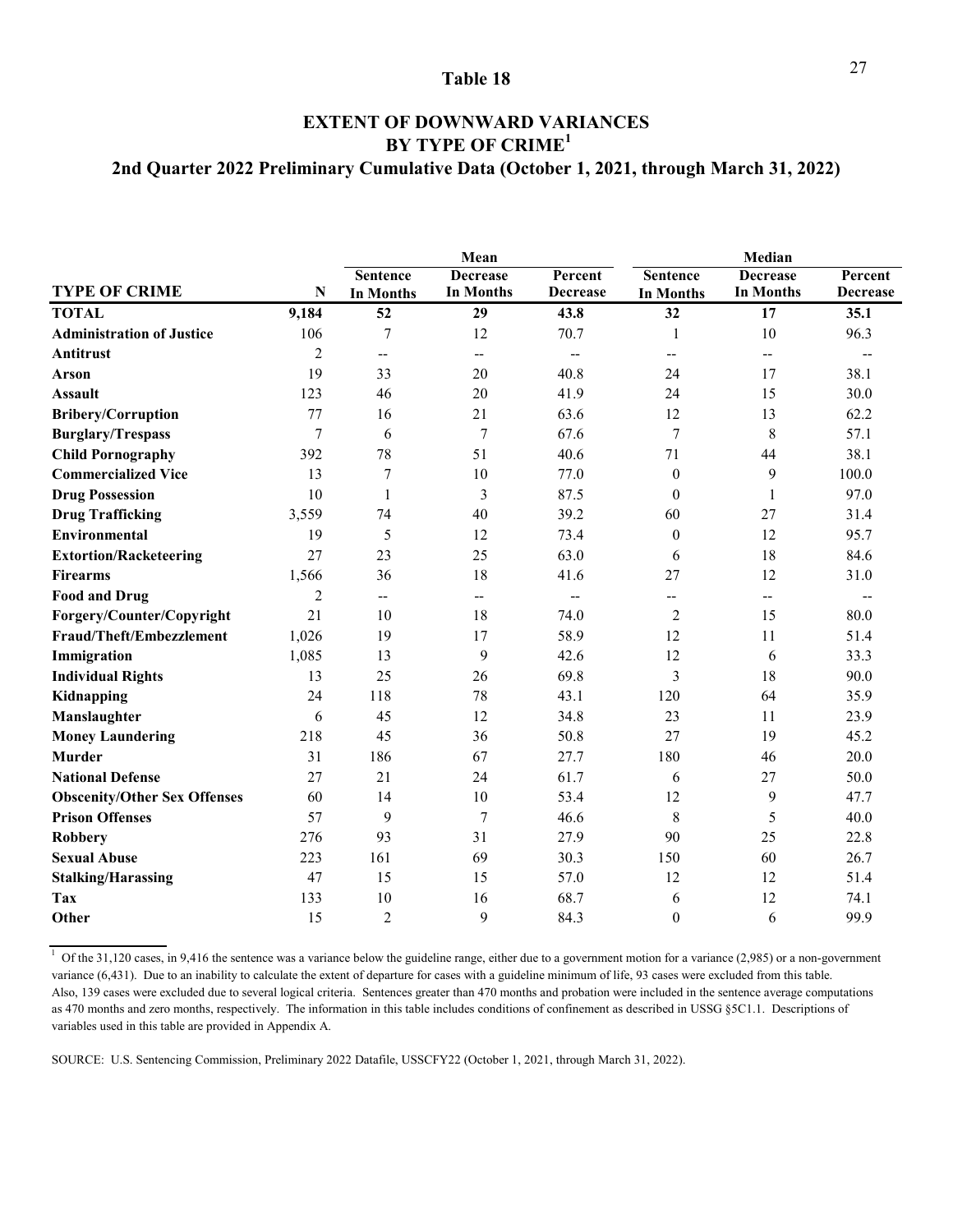### **Figure 5**





<sup>&</sup>lt;sup>1</sup> Cases with guideline minimums of life or probation were included in the guideline minimum average computations as 470 months and zero months, respectively. Cases with sentences of 470 months or greater (including life) or probation were included in the sentence average computations as 470 months and zero months, respectively. The information presented in this table includes conditions of confinement as described in USSG §5C1.1. Guideline minimums account for applicable statutory mandatory penalties. Descriptions of variables used in this figure are provided in Appendix A.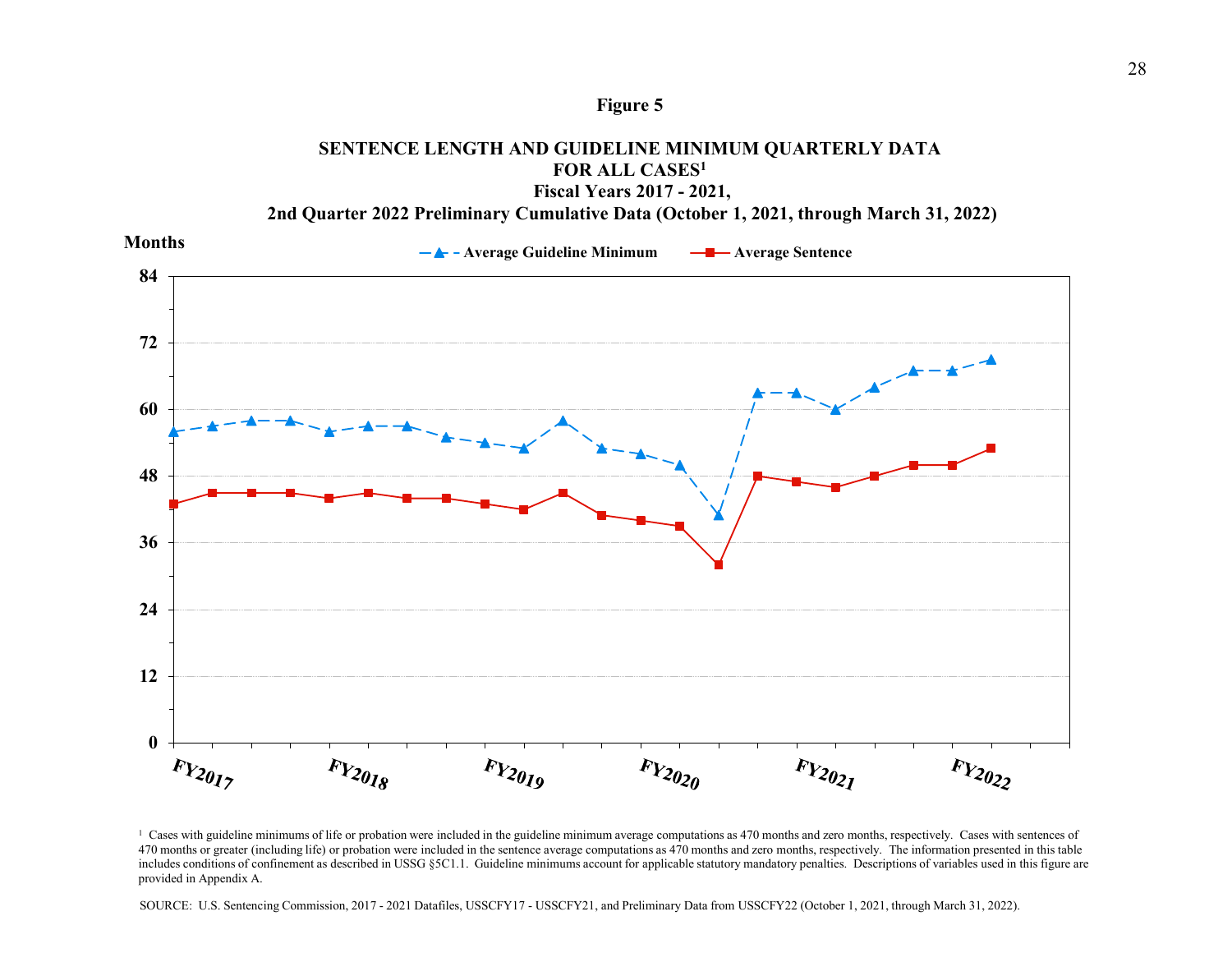



<sup>1</sup> Figure includes only cases with a primary sentencing guideline of USSG §2B1.1 (Larceny, Embezzlement, and Other Forms of Theft; Offenses Involving Stolen Property; Property Damage or Destruction; Fraud and Deceit; Forgery; Offenses Involving Altered or Counterfeit Instruments Other than Counterfeit Bearer Obligations of the United States). Additionally, cases with an amendment year prior to 2001 were excluded from this figure because prior to this time fraud cases were reported separately as USSG §2F1.1. Cases with guideline minimums of life or probation were included in the guideline minimum average computations as 470 months and zero months, respectively. Cases with sentences of 470 months or greater (including life) or probation were included in the sentence average computations as 470 months and zero months, respectively. The information presented in this table includes conditions of confinement as described in USSG §5C1.1. Guideline minimums account for applicable statutory mandatory penalties. Descriptions of variables used in this figure are provided in Appendix A.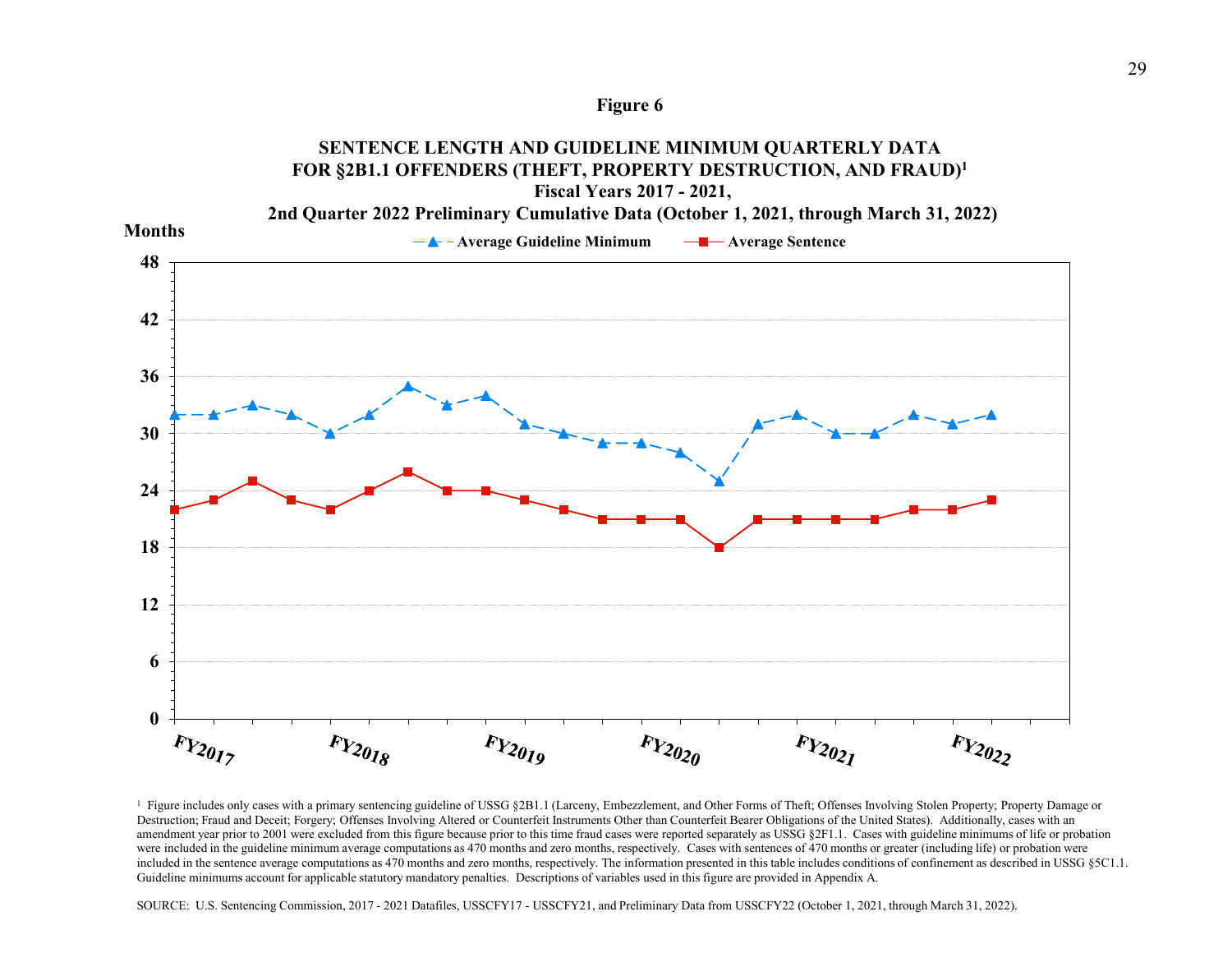



<sup>1</sup> Figure includes only cases with a primary sentencing guideline of USSG §2K2.1 (Unlawful Receipt, Possession, or Transportation of Firearms or Ammunition; Prohibited Transactions Involving Firearms or Ammunition). Cases with guideline minimums of life or probation were included in the guideline minimum average computations as 470 months and zero months, respectively. Cases with sentences of 470 months or greater (including life) or probation were included in the sentence average computations as 470 months and zero months, respectively. The information presented in this table includes conditions of confinement as described in USSG §5C1.1. Guideline minimums account for applicable statutory mandatory penalties. Descriptions of variables used in this figure are provided in Appendix A.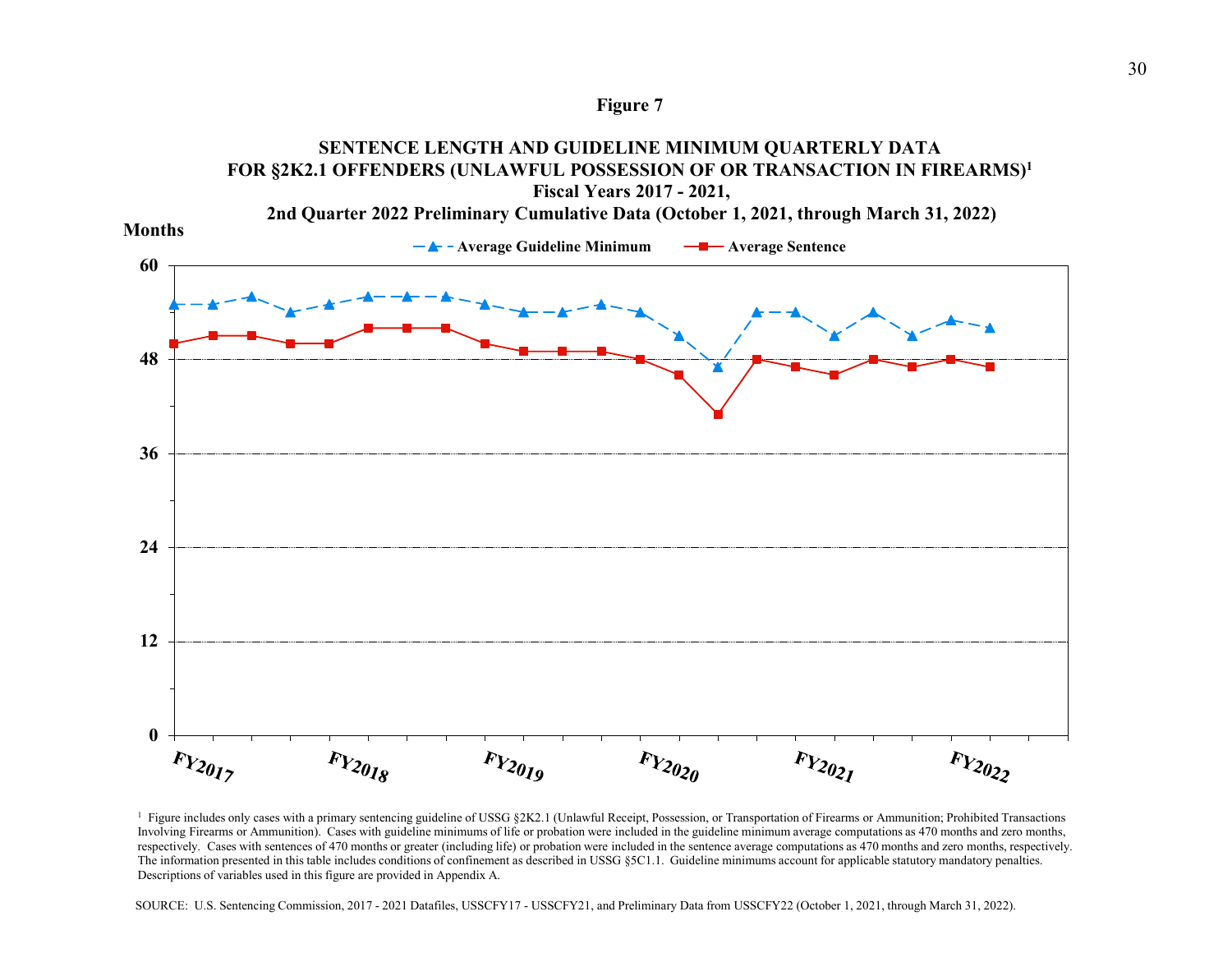



<sup>&</sup>lt;sup>1</sup> Figure includes only cases with a primary sentencing guideline of USSG §2L1.1 (Smuggling, Transporting, or Harboring an Unlawful Alien). Cases with guideline minimums of life or probation were included in the guideline minimum average computations as 470 months and zero months, respectively. Cases with sentences of 470 months or greater (including life) or probation were included in the sentence average computations as 470 months and zero months, respectively. The information presented in this table includes conditions of confinement as described in USSG §5C1.1. Guideline minimums account for applicable statutory mandatory penalties. Descriptions of variables used in this figure are provided in Appendix A.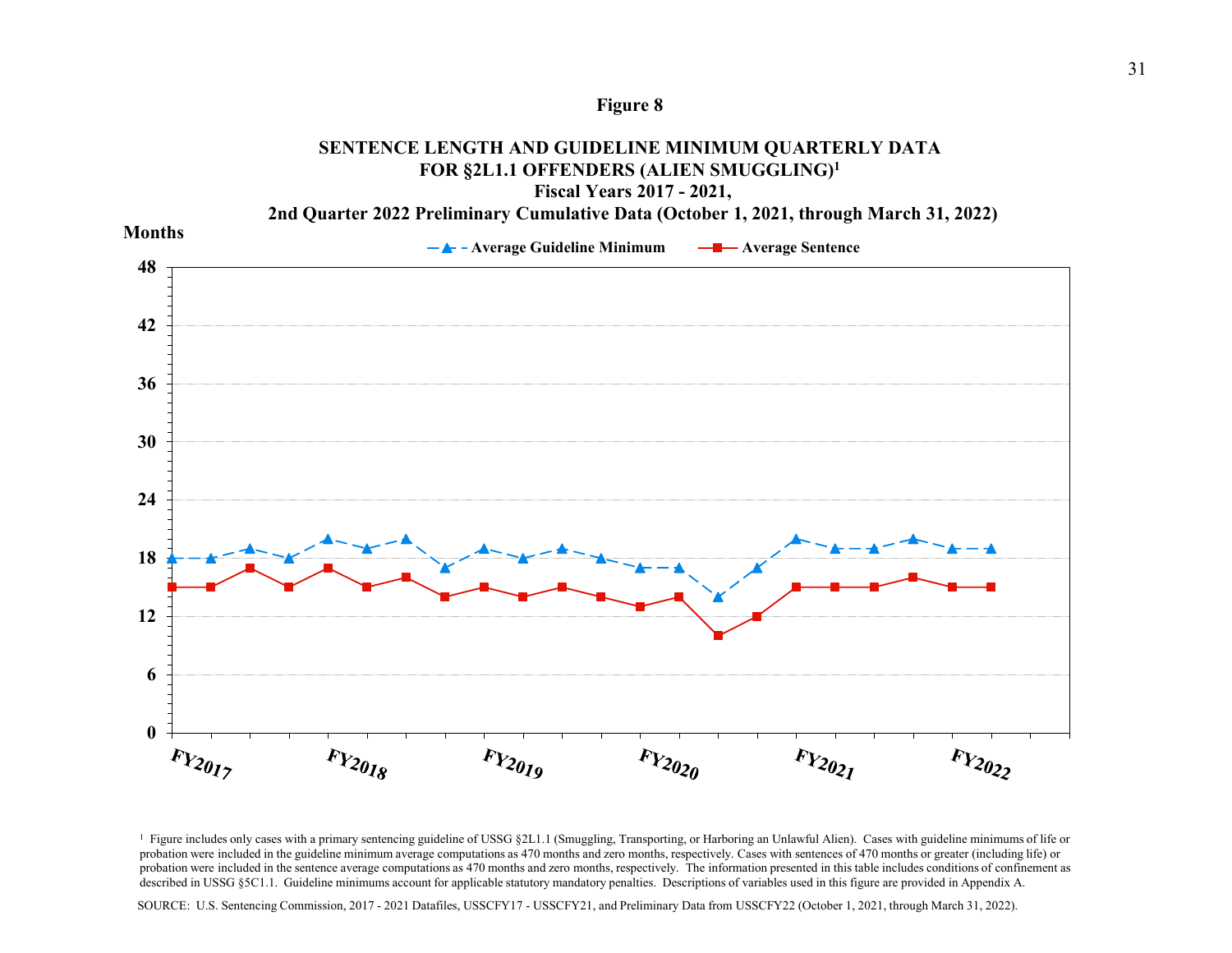



<sup>&</sup>lt;sup>1</sup> Figure includes only cases with a primary sentencing guideline of USSG §2L1.2 (Unlawful Entering or Remaining in the United States). Cases with guideline minimums of life or probation were included in the guideline minimum average computations as 470 months and zero months, respectively. Cases with sentences of 470 months or greater (including life) or probation were included in the sentence average computations as 470 months and zero months, respectively. The information presented in this table includes conditions of confinement as described in USSG §5C1.1. Guideline minimums account for applicable statutory mandatory penalties. Descriptions of variables used in this figure are provided in Appendix A.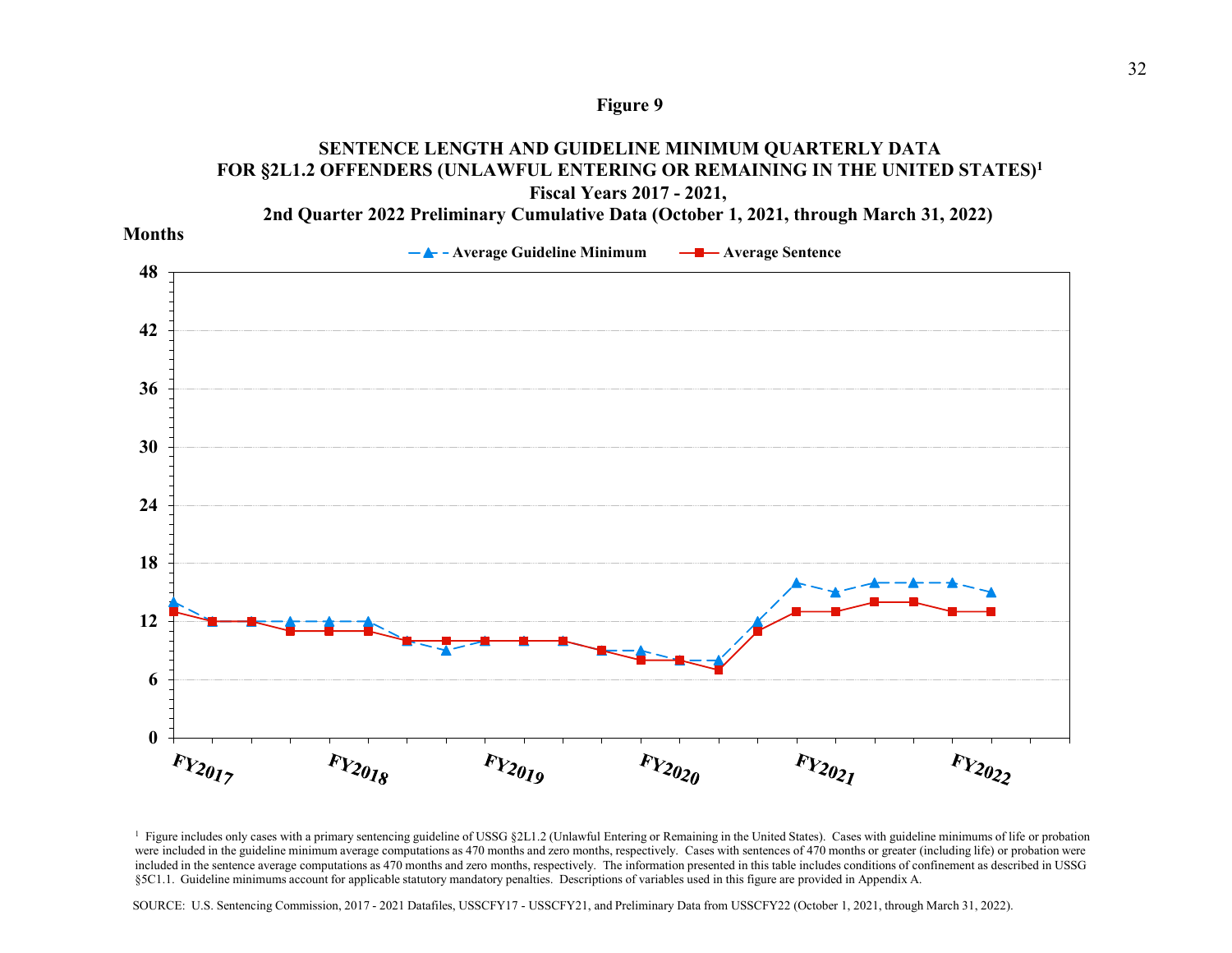



<sup>&</sup>lt;sup>1</sup> Figure includes only cases with a primary sentencing guideline of USSG §2D1.1 (Unlawful Manufacturing, Importing, Exporting, or Trafficking (Including Possession with Intent to Commit These Offenses); Attempt or Conspiracy). Cases with guideline minimums of life or probation were included in the guideline minimum average computations as 470 months and zero months, respectively. Cases with sentences of 470 months or greater (including life) or probation were included in the sentence average computations as 470 months and zero months, respectively. The information presented in this table includes conditions of confinement as described in USSG §5C1.1. Guideline minimums account for applicable statutory mandatory penalties. Descriptions of variables used in this figure are provided in Appendix A.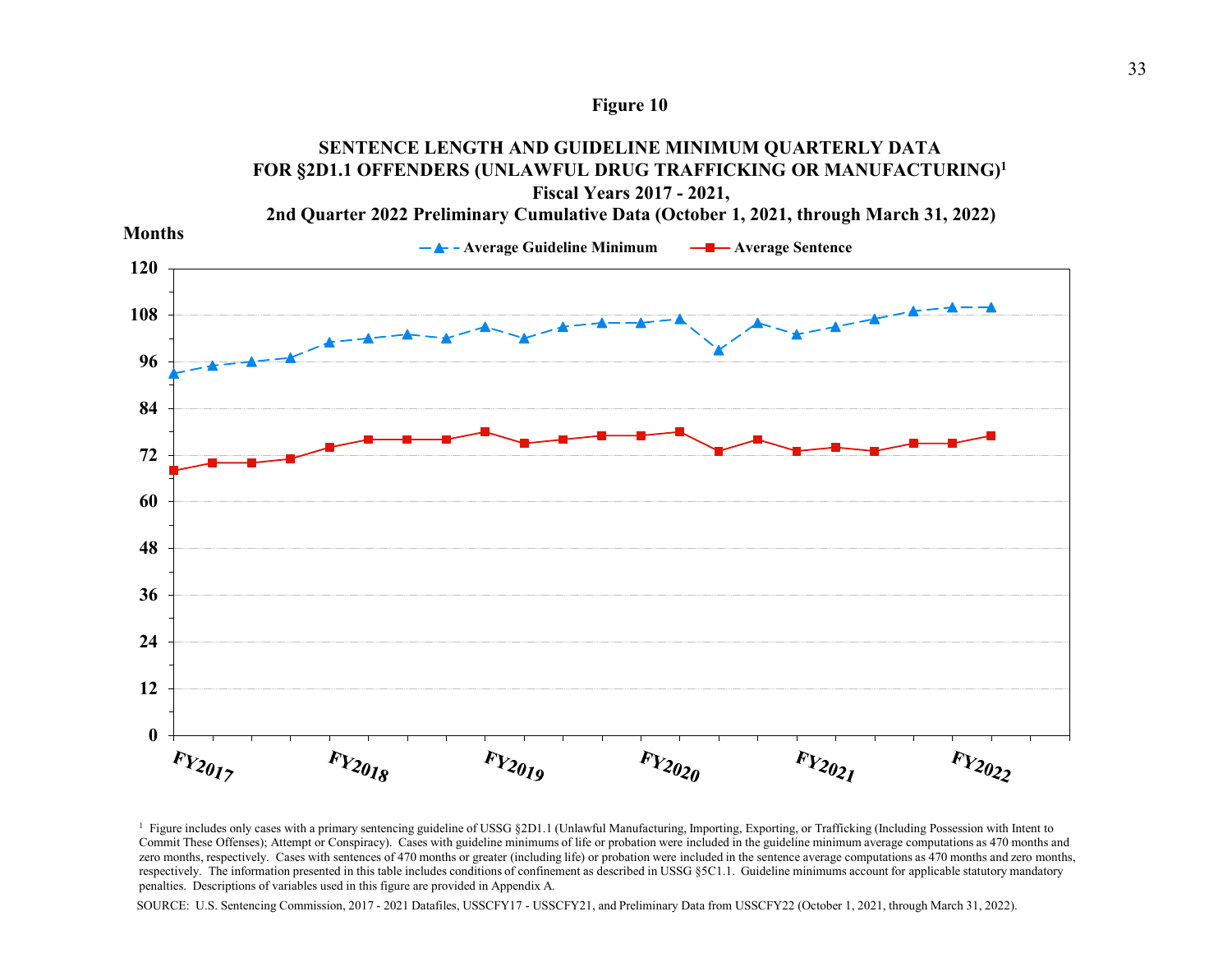### **Figure 11**

### **DISTRIBUTION OF PRIMARY DRUG TYPE IN FEDERAL DRUG CASES<sup>1,2</sup> 2nd Quarter 2022 Preliminary Cumulative Data (October 1, 2021, through March 31, 2022)**



<sup>1</sup> Of the 31,120 cases, in 9,967 the offender was sentenced under USSG Chapter Two, Part D (Drugs). The 'Fentanyl' category includes both Fentanyl (N-phenyl-N-[1-(2-phenylethyl)-4-piperidinyl] Propanamide) and Fentanyl Analogue. Descriptions of variables used in this figure are provided in Appendix A.

<sup>2</sup> The 'Other' drug category includes the remaining primary drug types of which the following have more than 50 cases: Oxycodone/Oxycontin (142).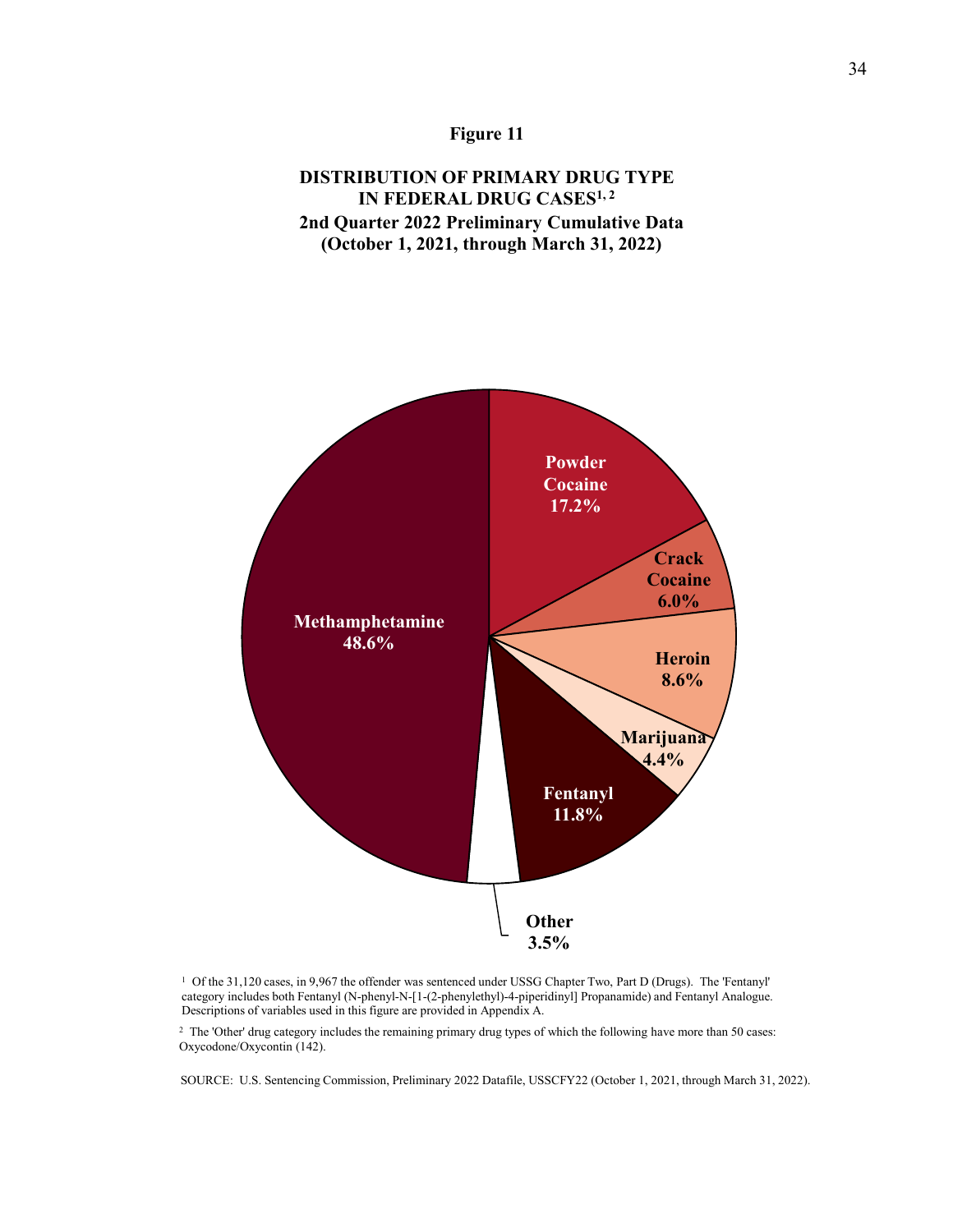

### **SENTENCE LENGTH OF DRUG TRAFFICKING OFFENDERSBY MAJOR DRUG TYPE QUARTERLY DATA1**



1 Only offenders sentenced under §§2D1.1 (Drug Trafficking), 2D1.2 (Protected Locations), 2D1.5 (Continuing Criminal Enterprise), 2D1.6 (Use of a Communication Facility), 2D1.8 (Rent/Manage Drug Establishment), 2D1.10 (Endangering Human Life While Manufacturing), or 2D1.14 (Narco-Terrorism) are depicted in this figure. Sentences of 470 months or greater (including life) and probation were included in the sentence average computations as 470 months and zero months, respectively. The information in this figure includes conditions of confinement as described in USSG §5C1.1. Cases missing drug type or sentencing information were also excluded. Descriptions of variables used in this figure are provided in Appendix A.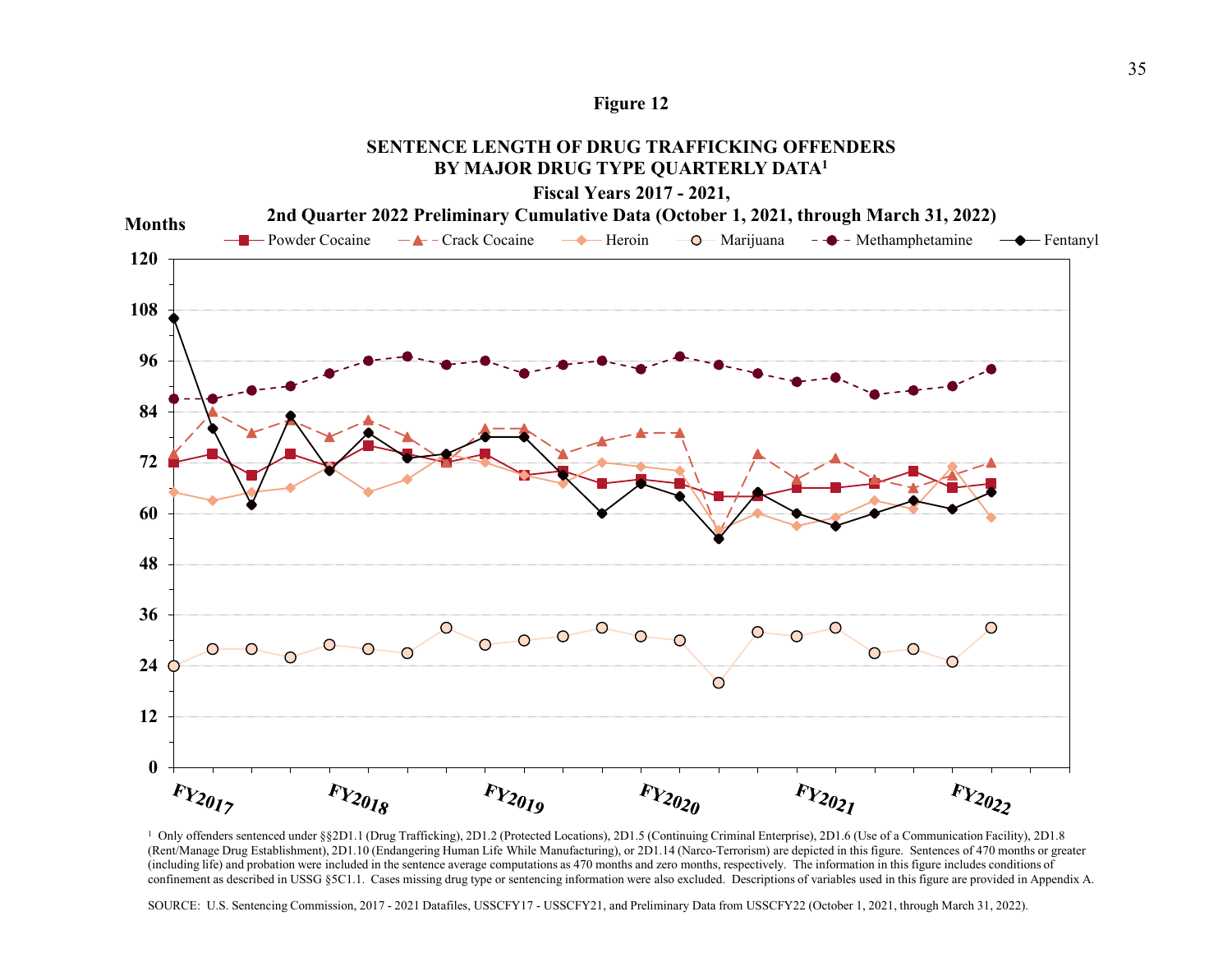### **Appendix A Descriptions of Datafiles and Variables**

### **Introduction**

 The Commission collects and analyzes data on federal sentences to support its various activities. As authorized by Congress, the Commission's numerous research responsibilities include (1) the establishment of a research and development program to serve as a clearinghouse and information center for the collection, preparation, and dissemination of information on federal sentencing practices; (2) the publication of data concerning the sentencing process; (3) the systematic collection and dissemination of information concerning sentences actually imposed and the relationship of such sentences to the factors set forth in section 3553(a) of title 18, United States Code; and (4) the systematic collection and dissemination of information regarding the effectiveness of sentences imposed.<sup>1</sup>

 The Commission maintains a comprehensive, computerized data collection system which forms the basis for its clearinghouse of federal sentencing information and which contributes to the agency's research mission.

Pursuant to 28 U.S.C. § 994(w), the chief judge of each district is required to ensure that within 30 days of entry of judgment in a criminal case, the sentencing court submits a report of sentence to the Commission that includes (1) the judgment and commitment order; (2) the written statement of reasons; (3) any plea agreement; (4) the indictment or other charging document; (5) the presentence report; and (6) any other information the Commission requests. Information on minor and petty offenses are not reported to the Commission as the sentencing guidelines do not apply in those cases.<sup>2</sup> Cases in which a sentence of death was imposed also are not available in this dataset for this same reason.<sup>3</sup>

 Standard information on each case is extracted from sentencing documents received and computerized for analysis. Note that for all tables, total percentages may not add up to exactly 100 percent due to rounding.

### **Variables**

The following section describes the variables used in this report.

### **Attribution Category for Sentences Outside the Range**

All categories replicate the list of checkboxes available on the Statement of Reasons form. Not all checkbox categories are available in both the departure section and sentences outside the guideline system section on this form and multiple checkboxes may be indicated in a single case so that totals in a table may exceed the total number of cases. The Commission uses these checkboxes in determining government sponsorship: all cases in which one of the pursuant to a plea agreement boxes is indicated are attributed to the government. Additionally, cases where a USSG §5K1.1, USSG §5K3.1, or other government motion checkbox was indicated in the pursuant to a motion not in a plea agreement section are also attributed to one of the government motion categories. Additionally, other types of Statement of

<sup>&</sup>lt;sup>1</sup> 28 U.S.C. §§ 995(a)(12) and (14) – (16).

<sup>2</sup> *See* U.S. SENTENCING COMM'N, *Guidelines Manual*, §1B1.9 (Nov. 2018).

<sup>3</sup> *See* 18 U.S.C. §§ 3591-99 for the sentencing procedures that apply in death penalty cases.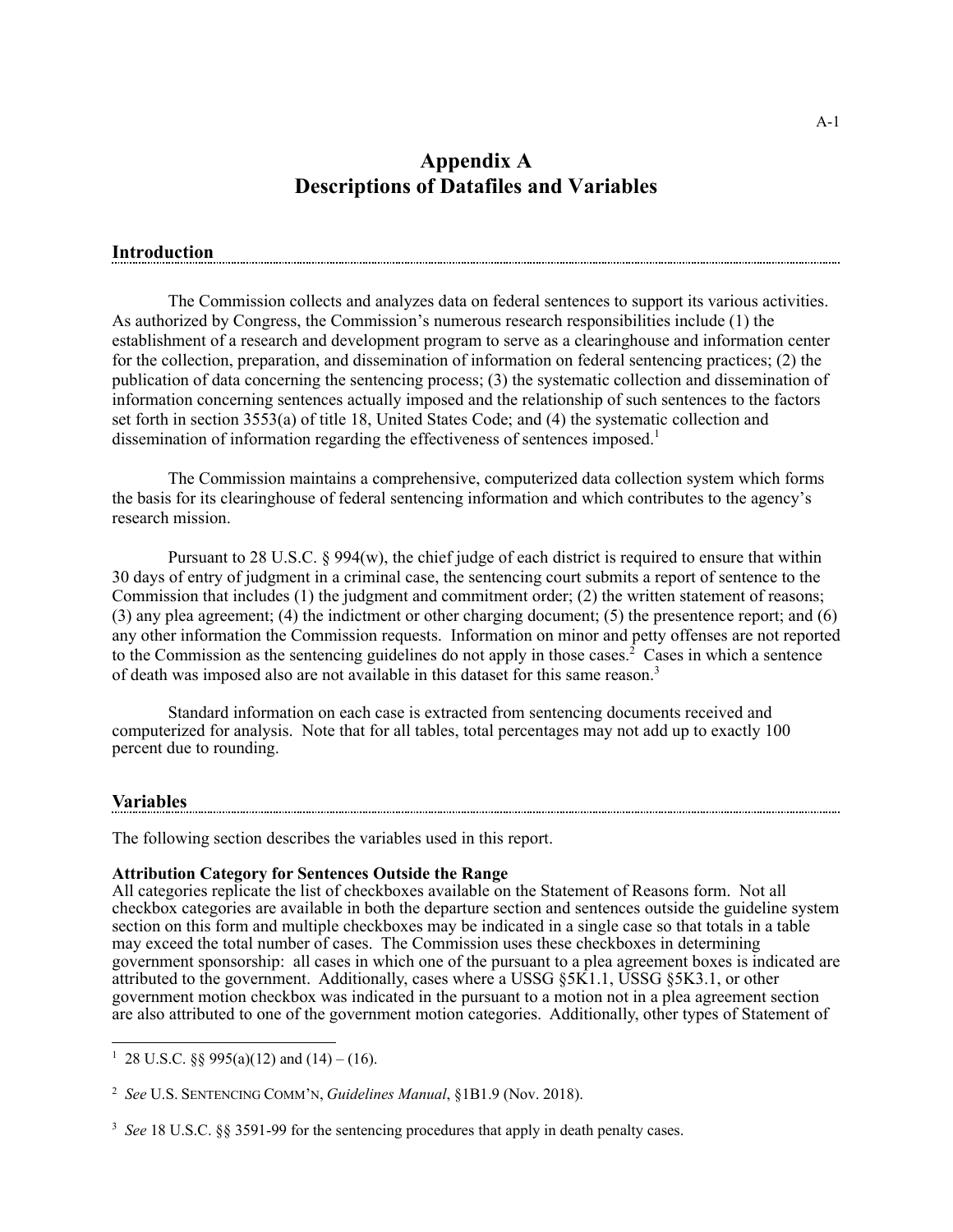Reasons forms may indicate sponsorship in writing, and these attributions are also included in the appropriate category.

#### **Circuit**

Information on judicial *Circuit* is generated using the location of the judicial district in which the offender was sentenced.

#### **Citizenship Status**

Information on the *Citizenship Status* of offenders is obtained from the Presentence Report. Offenders are categorized as one of the following: "U.S. citizen," "resident alien," "illegal alien," "extradited alien," or "non-U.S. citizen, alien status unknown." The latter four categories are collapsed into the category of "non-U.S. citizen."

#### **District**

Information on the judicial *District* in which sentencing occurred is obtained from the Judgment and Commitment Order.

#### **Downward Departure**

*Downward Departure* consists of cases in which the sentence imposed was below the applicable guideline range and for which the court cited a reason on Part V of the Statement of Reasons form (Departures Pursuant to the Guidelines Manual). In these cases, the court may also have cited 18 U.S.C. § 3553 or factors or reasons specifically prohibited in the provisions, policy statements, or commentary of the sentencing guidelines as additional reasons. This category includes departures that result from government motions as well as from motions by the parties.

#### **Downward Variance**

*Downward Variance* consists of cases in which the sentence imposed was below the applicable guideline range and for which the court cited a reason on Part VI of the Statement of Reasons form (Court Determination for a Variance). This category includes variances which result from government motions as well as from motions by the defendant.

#### **Extent of Decrease**

*Extent of Decrease* is calculated based on the difference between the sentence length (including any months of alternative confinement as defined in USSG §5C1.1) and the guideline minimum (including any statutory trumps) for below range cases. Life imprisonment sentences and cases where the guideline minimum is zero months or life are excluded from all extent of decrease calculations due to the logical difficulty in calculating a decrease from these values. High values of the sentence are capped at 470 months for analytical purposes.

#### **Extent of Increase**

*Extent of Increase* is calculated based on the difference between the guideline maximum (including any statutory trumps) and the sentence length (including any months of alternative confinement as defined in USSG §5C1.1) for above range cases. Life sentences and cases where the guideline minimum is life are excluded from all extent of increase calculations due to the logical difficulty in calculating an increase from these values. High values of the sentence are capped at 470 months for analytical purposes.

#### **Federal Offenders Sentenced**

Each *Federal Offender Sentenced* or case, as recorded by the Commission, involves a single sentencing event for a single offender. Multiple counts of conviction, including counts of conviction charged on multiple indictments, are considered a single sentencing event if a single sentence was imposed for the counts on the same day at the same time by the same judge. A single offender may account for more than one case if the offender was involved in more than one sentencing event during the fiscal year. Data on co-defendants in the same sentencing will appear as separate cases.

### **Gender**

*Gender* of the offender is obtained from the Presentence Report.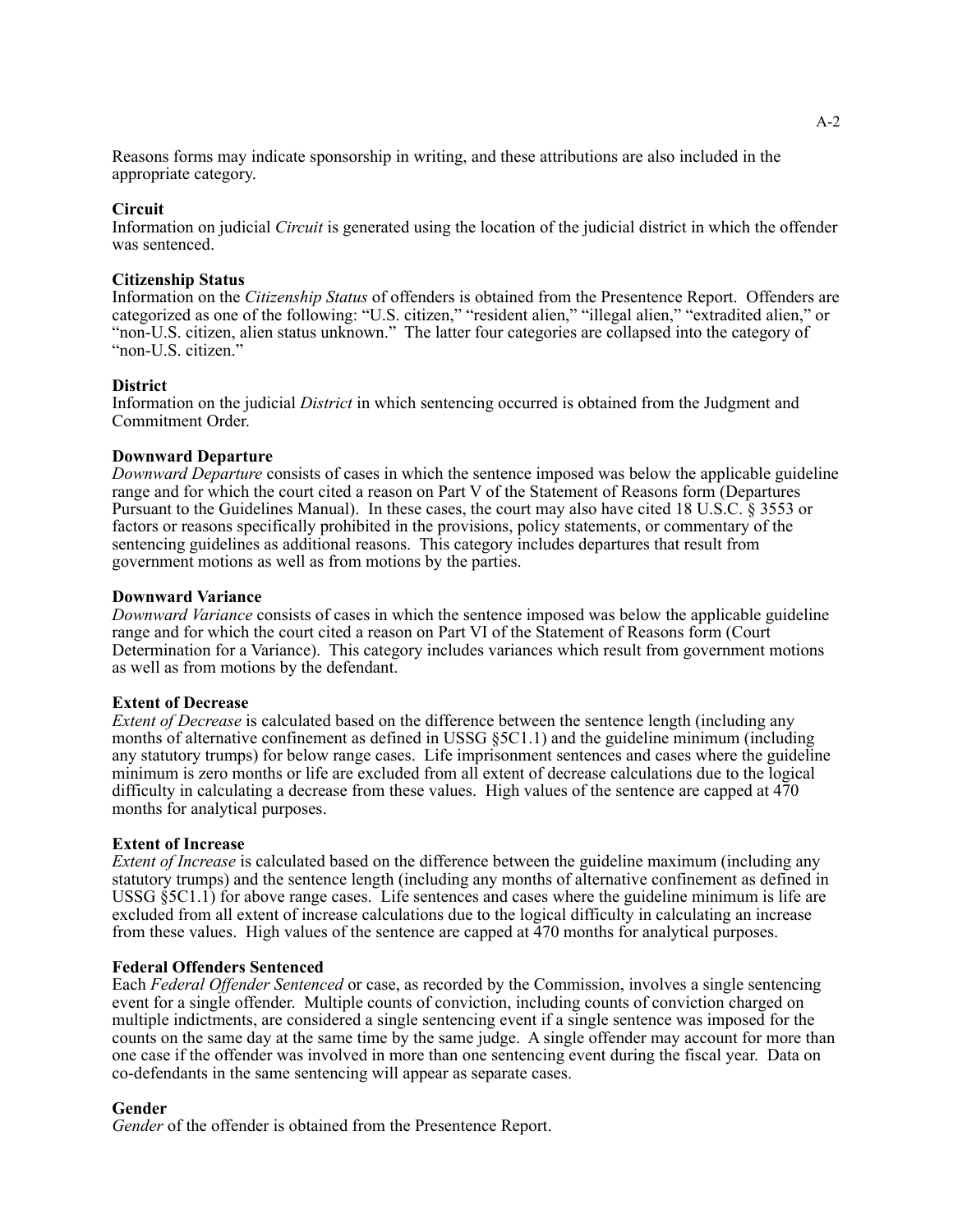#### **Government Motion (Variance)**

*Government Motion (Variance)* consists of cases in which the sentence imposed was below the applicable guideline range pursuant to a government motion and for which the court cited a reason on Part VI of the Statement of Reasons (SOR) form (Court Determination for a Variance). These cases are determined by a yearly case review by Commission staff of both the reasons for the below range sentence and the coding by Commission staff of any indication of government sponsorship as indicated on the Statement of Reasons for below range cases. The SOR form has specific checkboxes to indicate the origins of the variance, but cases that do not use this form may also indicate in writing the origins of the variance. Additionally, all cases with one or more of the following reasons were classified as being sponsored by the government regardless of whether the SOR indicated sponsorship: pursuant to a plea agreement (binding, non-binding, or unknown), fast track, savings to the government, early plea, waiver of indictment and/or appeal, other government motion, global disposition, due to stipulations, facilitated early release of a material witness, joint recommendation, and a large number of immigration cases. This category does not include cases with USSG §5K1.1 Substantial Assistance departures or USSG §5K3.1 Early Disposition Program (EDP) departures.

#### **Guideline Sentencing Range**

The *Guideline Sentencing Range* is taken from the Statement of Reasons provided by the sentencing court. Alternatively, if the Statement of Reasons is missing, then the information is taken from the Presentence Report.

For tables in this report, unless otherwise indicated, the guideline sentencing range does not take into account applicable statutory restrictions on either the maximum or the minimum of the range; therefore, it may differ from the available range, which does take into account the statutory restrictions.

#### **Non-Government Departure**

*Non-Government Departure* consists of cases in which the sentence imposed was outside the applicable guideline range and for which the court cited a reason on Part V of the Statement of Reasons form (Departures Pursuant to the Guidelines Manual) other than USSG §5K1.1 or USSG §5K3.1, and where the government did not initiate, propose, or stipulate to the sentence.

#### **Non-Government Variance**

*Non-Government Variance* consists of cases in which the sentence imposed was outside the applicable guideline range and for which the court cited a reason on Part VI of the Statement of Reasons form (Court Determination for a Variance), and where the government did not initiate, propose, or stipulate to the sentence.

#### **Other Government Motion (Downward Departure)**

*Other Government Motion* is determined by a yearly case review by Commission staff of both the reasons for the below range sentence and the coding by Commission staff of any indication of government sponsorship as indicated on the Statement of Reasons for below range cases. The SOR form has specific checkboxes to indicate the origins of the departure, but cases that do not use this form may also indicate in writing the origins of the departure. Additionally, all cases with one or more of the following reasons were classified as being sponsored by the government regardless of whether the SOR indicated sponsorship: pursuant to a plea agreement (binding, non-binding, or unknown), fast track, savings to the government, early plea, waiver of indictment and/or appeal, other government motion, global disposition, due to stipulations, facilitated early release of a material witness, joint recommendation, and a large number of immigration cases. This category does not include cases with USSG §5K1.1 Substantial Assistance departures or USSG §5K3.1 Early Disposition Program (EDP) departures.

#### **Primary Drug Type**

Information on *Primary Drug Type* is obtained from the Presentence Report, Judgment and Commitment Order, or Plea Agreement. It is recorded only if at least one of the statutes of conviction recorded by the Commission is an offense under title 21 of the United States Code or an offense under another title when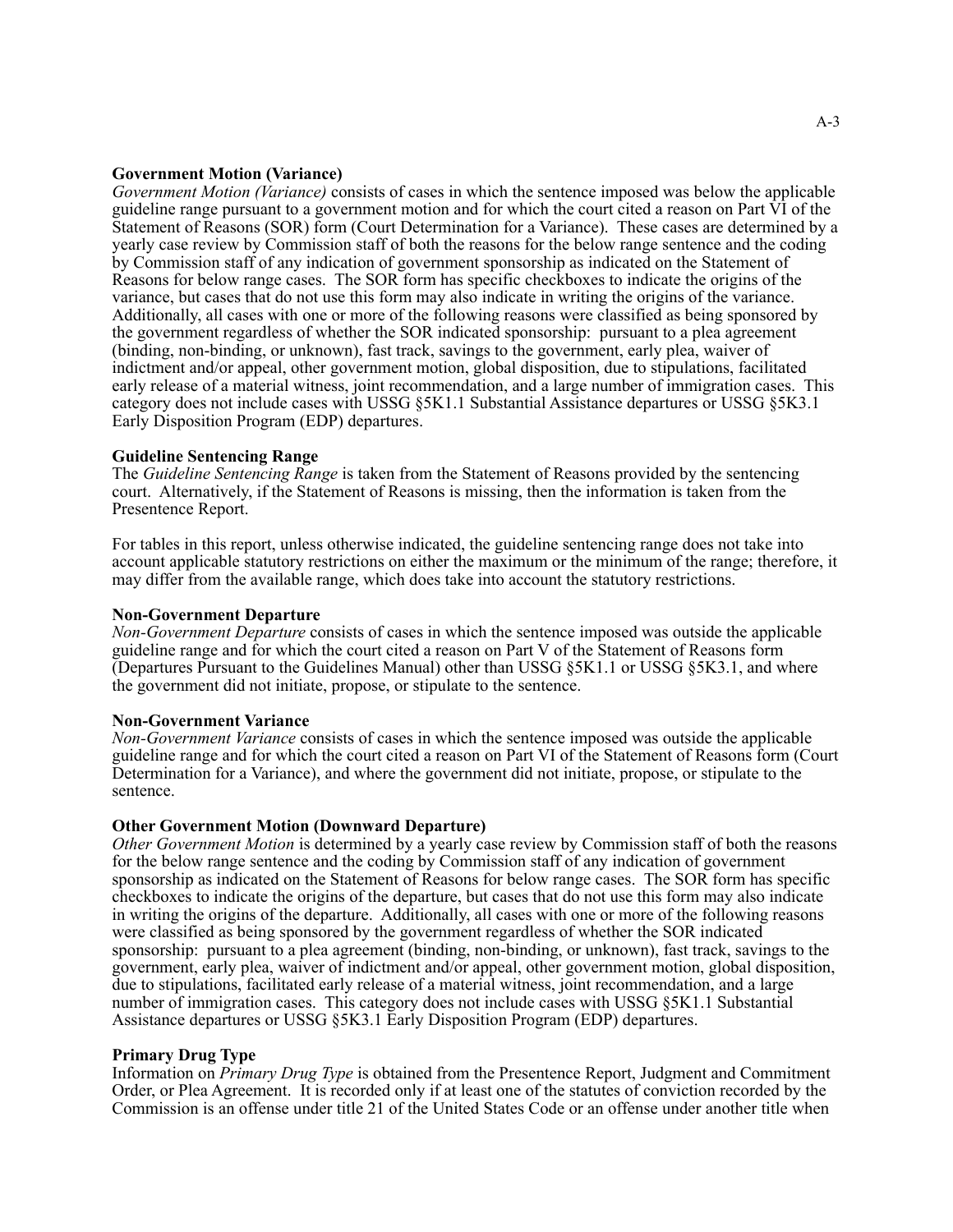the underlying conduct involves a controlled substance. Information about type of drug in the text and tables is derived from the primary drug type (i.e., the type that produces the highest base offense level).

The category *Fentanyl* includes cases in which the drug involved is Fentanyl (N-phenyl-N-[1-(2 phenylethyl)-4-piperidinyl] Propanamide) and cases in which the court determined the substance involved to be a Fentanyl analogue, as defined in the *Guidelines Manual*. The category *Marijuana* includes Hashish and Hashish oil. The category *Methamphetamine* includes pure (actual) methamphetamine, "Ice," methamphetamine mixture, and methamphetamine precursors sentenced under any drug trafficking guideline other than USSG §2D1.11 (for example ephedrine and pseudoephedrine). All drug types not listed separately in this report are collapsed into the "Other" drug category.

#### **Primary Guideline**

When more than one sentencing guideline is applied in a case, the *Primary Guideline* is the guideline that has the highest adjusted offense level (this includes the Base Offense Level, all applicable Specific Offense Characteristics, and Chapter Three Adjustments prior to the application of Multiple Count Units).

#### **Race**

Information on *Race* of the offender is obtained from the Presentence Report in separate categories of race and ethnicity (*White, Black, Native American or Alaskan Native, Asian or Pacific Islander, Multiracial,* and *"Other"*). Ethnicity data indicates whether an offender is of Hispanic origin. For purposes of this report, offenders whose ethnic background is designated as Hispanic are represented as Hispanic in all tables regardless of racial background. The *Other* race category includes offenders of Native American or Alaskan Native, Asian or Pacific Islander, Multiracial, and "Other" origin.

#### **Sentence Imposed or Sentence Length**

*Sentence Imposed* or *Sentence Length* reports the mean and median terms of the sentence imposed in months. It also includes any time served amounts and imprisonment under USSG §5G1.3. This information is obtained from the Judgment and Commitment Order. Mean and median sentence lengths are rounded to the nearest month.

Probation sentences are included as zero months. Any portion of a sentence that is an alternative confinement as described in USSG §5C1.1 is included. Cases in which a sentence is imposed, but where the length is indeterminable, are excluded. When sentences are expressed as "time served" on the Judgement and Commitment Order, Commission staff uses the dates in federal custody to determine the length of time served when an offender has been in custody the entire time. If the offender has been in and out of custody, or the start date is unclear/missing, then the Commission assigns a value of one day as a minimal time served amount for these cases.

In cases where the court imposes a sentence of life imprisonment, a numeric value is necessary to include these cases in any sentence length analysis. Accordingly, life sentences are reported as 470 months, a length consistent with the average life expectancy of federal criminal offenders given the average age of federal offenders. Sentences of greater than 470 months are also reported as 470 months. The footnote in the relevant tables and figures indicates when this occurs.

### **Sentence Type**

Using sentencing information obtained from the Judgment and Commitment Order, the *Total Receiving Imprisonment* category includes the number of offenders sentenced (and percent of *Total Cases*) who received a commitment to the Bureau of Prisons. This category is the sum of cases in *Prison Only* and the *Prison and Alternatives* categories.

The *Total Receiving Probation* category includes the number of offenders sentenced (and the percent of *Total Cases*) who received a term of probation with or without a condition of community confinement, intermittent confinement, or home detention. This category is the sum of *Probation Only* and *Probation and Alternatives* categories.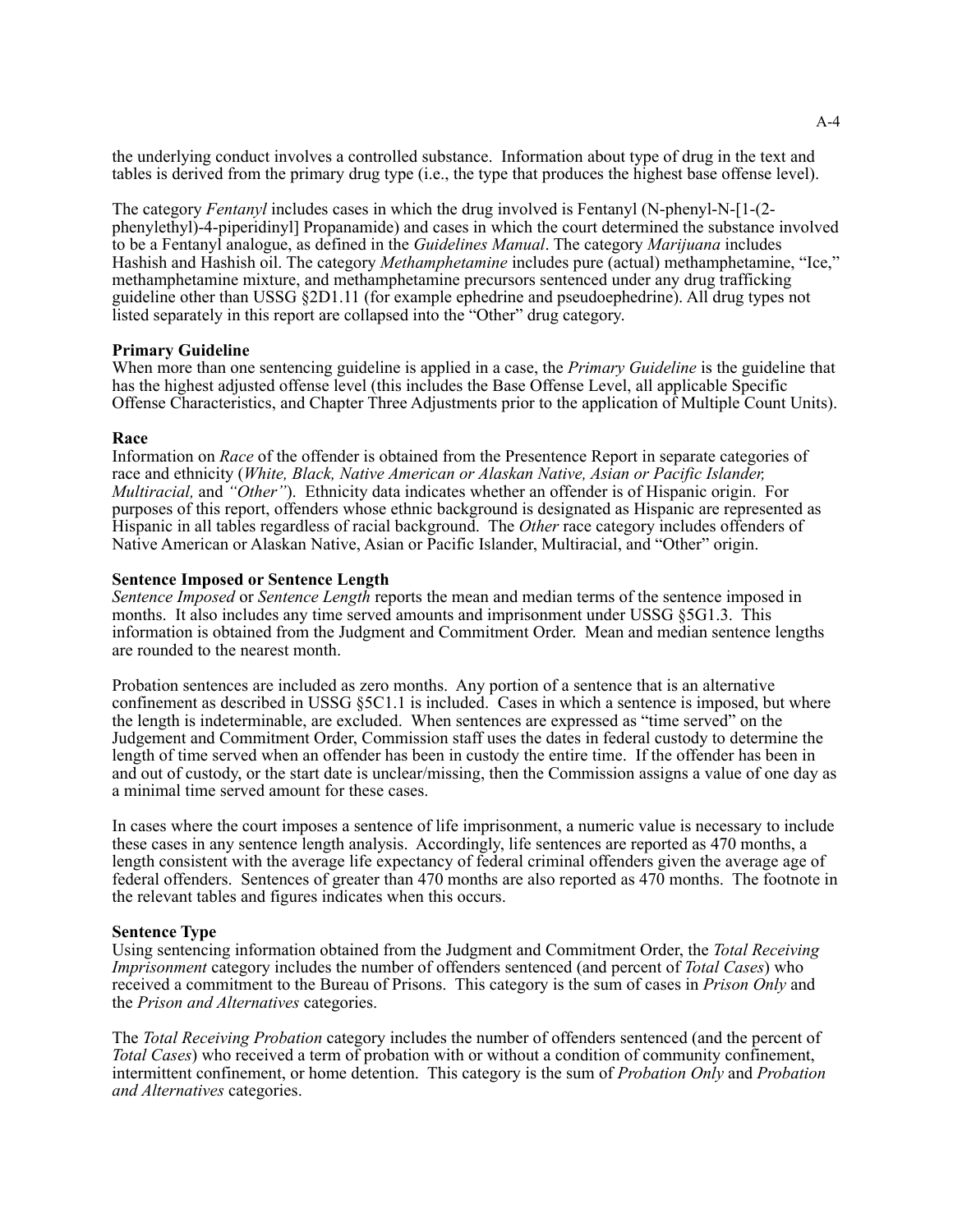The *Prison Only* category includes offenders sentenced to a term of imprisonment only, with no additional conditions of community confinement, home detention or intermittent confinement.

The *Prison and Alternatives* category includes all cases in which offenders received prison and conditions of alternative confinement as defined in USSG §5C1.1. This category includes, but is not limited to, Zone A, Zone B, or Zone C cases receiving prison with additional conditions of a term of community confinement, home detention, or intermittent confinement.

The *Probation Only* category includes the number of offenders who received a term of probation without a condition of community confinement, intermittent confinement, or home detention.

*Probation and Alternatives* category includes the number of offenders who received a term of probation with a condition of community confinement, intermittent confinement, or home detention.

The *Fine Only* category includes the number of offenders who received no prison, no probation, and no time of alternative confinement as defined in USSG §5C1.1. Most of these offenders received a fine and/or a special assessment.

#### **Sentences Under the Guidelines Manua**l

This category includes offenders whose sentences are determined to be either within the guideline range or outside the guideline range and for which the court cited a reason on Part V of the Statement of Reasons form (Departures Pursuant to the Guidelines Manual). In these cases, the court may also have cited 18 U.S.C. § 3553 or factors or reasons specifically prohibited in the provisions, policy statements, or commentary of the sentencing guidelines as additional reasons. This category includes departures which result from government motions as well as from motions by the offender.

#### **Type of Crime**

Information on *Type of Crime* is obtained from the primary guideline detailed in the Presentence Report. If the primary guideline is an "attempt/conspiracy" guideline such as USSG §2X1.1, then the underlying guideline is used to determine the type of crime category.

If there is no primary guideline provided, then information about the type of crime category is obtained from the statutes of conviction listed on the Judgment and Commitment Order. When the "type of crime" for the case is determined from the statutes of conviction, the offense applicable to the count of conviction with the highest statutory maximum becomes the "type of crime." If two or more counts are found to have the same statutory maximum, the "type of crime" is selected according to which count of conviction has the highest statutory minimum. Finally, in the event of a small number of cases still tied, the "type of crime" that best represented the nature of the criminal behavior is chosen.

For convenience in analysis, a summary variable describing "type of crime" is derived. This is generated by grouping similar primary offenses into a smaller set of categories. Note that the crime categories differ between the individual and organizational offender datafiles. Listed below are the type of crimes that are grouped into each of the crime categories used in the individual offender datafile tables for this report:

*Administration of Justice Offenses* includes obstructing or impeding officers, contempt, obstruction of justice, perjury or subornation of perjury, bribery of a witness, impersonation, failure to appear by offender, failure to appear by material witness, commission of offense while on release, payment of witness, and misprision of a felony This category includes offenders sentenced under §§2A2.4, 2J1.1, 2J1.2, 2J1.3, 2J1.4, 2J1.6, 2J1.9, and 2X4.1 of the *Guidelines Manual*.

*Antitrust* includes bid-rigging, price-fixing, and market allocation agreement. This category includes offenders sentenced under §2R1.1 of the *Guidelines Manual*.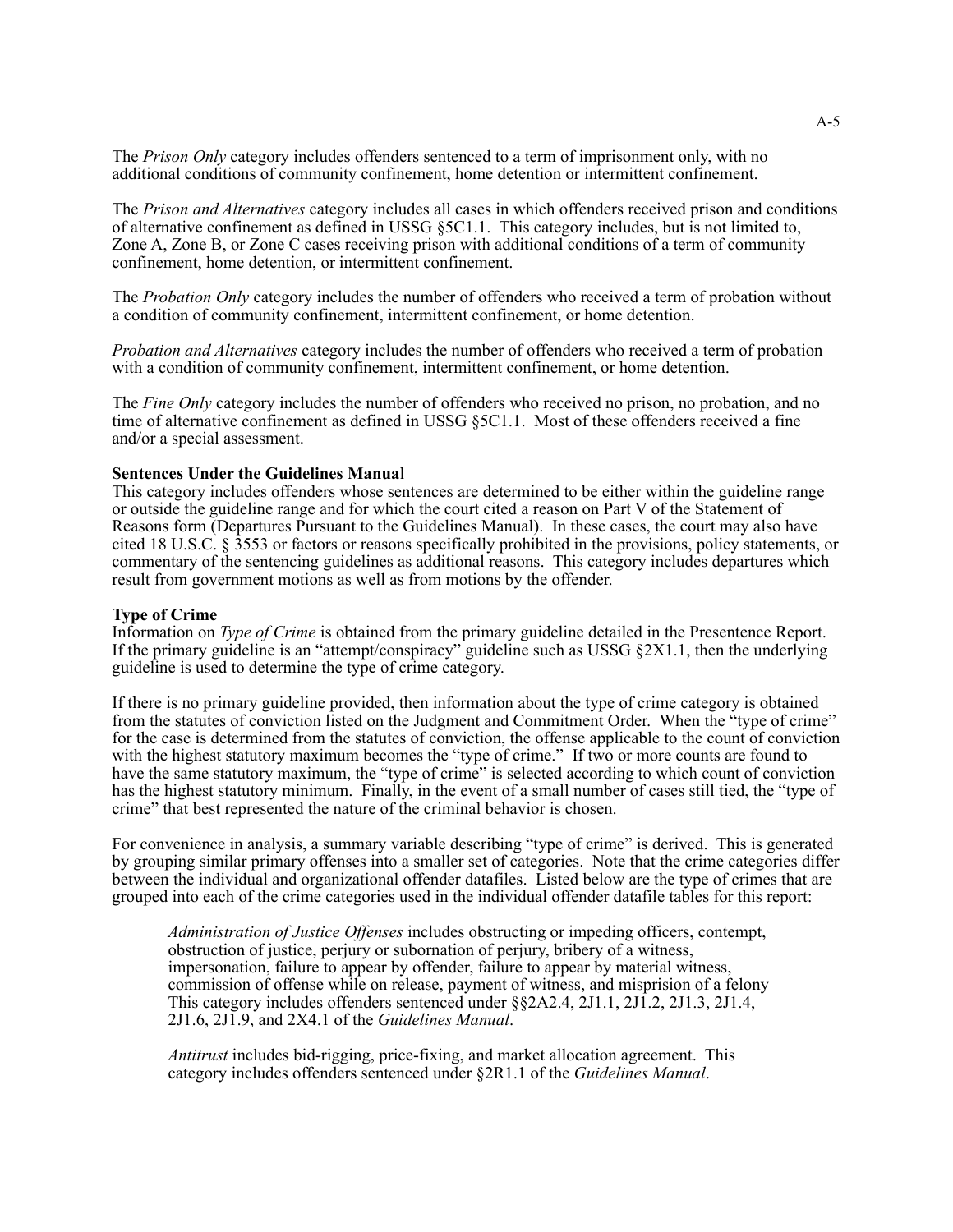*Arson* includes property damage by explosives and use of fire or explosives to commit a federal felony. This category includes offenders sentenced under §§2K1.4 and 2K1.7 (deleted) of the *Guidelines Manual*.

*Assault* includes attempt to commit murder, assault with intent to murder, threatening communication, aggravated assault, minor assault, and conspiracy that includes assault with attempt to murder. This category includes offenders sentenced under  $\S$ §2A2.1, 2A2.2, and 2A2.3 of the *Guidelines Manual*.

*Bribery/Corruption* includes offenses involving public officials and violations of federal election campaign laws, bribe involving officials, bribery — bank loan/commercial, loan or gratuity to bank examiner, *etc.,* gratuity involving officials, bribe or gratuity affecting employee plan, conflict of interest, payment or receipt of unauthorized compensation, and making, receiving, or failing to report a contribution, donation, or expenditure in violation of the Federal Election Campaign Act. This category includes offenders sentenced under §§2B4.1, 2C1.1, 2C1.2, 2C1.3, 2C1.4 (deleted), 2C1.5, 2C1.6 (deleted), 2C1.7 (deleted), and 2C1.8 of the *Guidelines Manual.*

*Burglary/Trespass* includes burglary of a residence and burglary of a structure other than a residence, post office burglary, burglary of DEA premises (pharmacy), bank burglary, and trespass. This category includes offenders sentenced under §§2B2.1, 2B2.2 (deleted), and 2B2.3 of the *Guidelines Manual*.

*Child Pornography* includes the receipt or possession of materials involving the sexual exploitation of minors. This category includes offenders sentenced under §§2G2.2 and 2G2.4 (deleted) of the *Guidelines Manual*.

*Commercialized Vice* includes gambling, animal fighting, and prostitution offenses. This category includes offenders sentenced under §2G1.1 where the court did NOT apply a Base Offense Level of 34, and all offenders sentenced under §§2E3.1, 2E3.2 (deleted), and 2E3.3 (deleted) of the *Guidelines Manual*.

*Drug Possession* includes simple possession of all drug types. This category includes offenders sentenced under §2D2.1 of the *Guidelines Manual*.

*Drug Trafficking* includes drug distribution/manufacture — conspiracy, continuing criminal enterprise, drug distribution — employee under 21, drug distribution near school, drug import/export, drug distribution to person under 21, establish/rent drug operation, endangering human life while manufacturing, and narco-terrorism. This category includes offenders sentenced under §§2D1.1, 2D1.2, 2D1.5, 2D1.6, 2D1.8, 2D1.10, and 2D1.14 of the *Guidelines Manual*.

*Environmental* includes waste discharge; specially protected fish, wildlife, and plants; recordkeeping; tampering; and falsification; tampering with a public water system; mishandling of environmental pollutants; and hazardous devices on federal lands. This category includes offenders sentenced under §§2K3.1 (deleted), 2Q1.1, 2Q1.2, 2Q1.3, 2Q1.4, 2Q1.5 (deleted), 2Q1.6, 2Q2.1, and 2Q2.2 (deleted) of the *Guidelines Manual*.

*Extortion/Racketeering* includes extortion by force, or threat of injury or serious damage, extortionate extension of credit, blackmail, Hobbs Act extortion, travel in aid of racketeering, crime relating to racketeering, and violent crimes in aid of racketeering, unlawful conduct relating to contraband cigarettes, and labor racketeering. This category includes offenders sentenced under §§2B3.2, 2B3.3, 2E1.1, 2E1.2, 2E1.3, 2E1.4, 2E1.5 (deleted), 2E2.1, 2E4.1, 2E5.1, 2E5.2 (deleted), 2E5.3, 2E5.4 (deleted), 2E5.5 (deleted), and 2E5.6 (deleted) of the *Guidelines Manual*.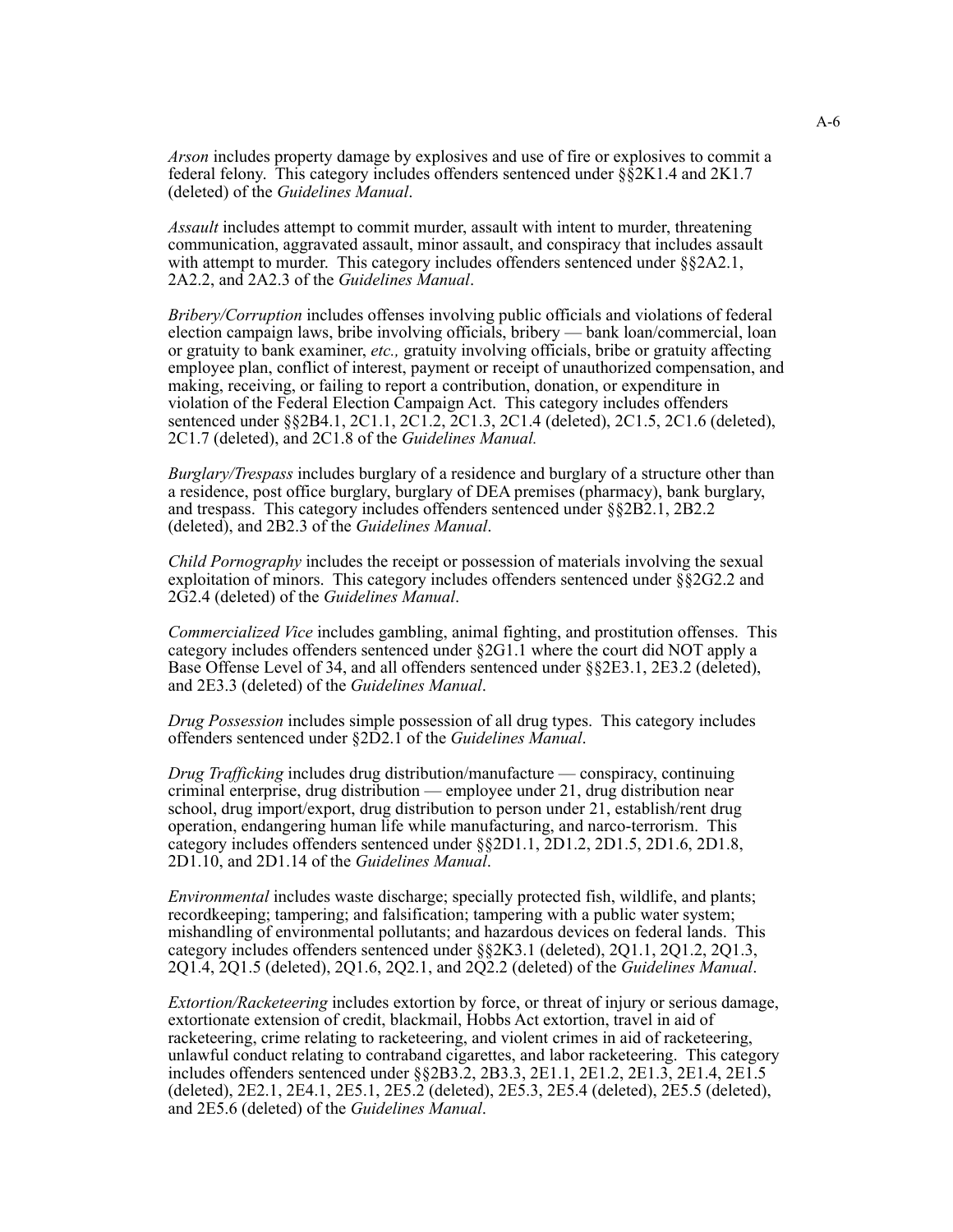*Firearms* includes unlawful receipt/possession/transportation of firearms, ammunition, or explosive material; prohibited transactions involving firearms or ammunition; possession of guns/explosives on aircraft; unlawful trafficking, etc., in explosives; possession of guns/explosives in federal facility/schools; use of fire or explosives to commit felony; use of firearms or ammunition during crime; improper storage of explosive materials; and failure to report theft of explosive materials. This category includes offenders sentenced under §§2K1.1, 2K1.2, 2K1.3, 2K1.5, 2K1.6, 2K2.1, 2K2.2, 2K2.3, 2K2.4, 2K2.5, 2K2.6, and 2K3.2 of the *Guidelines Manual*.

*Food and Drug* includes tampering with risk of death or injury, providing false information or tampering with products, tampering to injure business, odometer laws and regulations, and violation of regulations involving food, drugs, etc. This category includes offenders sentenced under §§2N1.1, 2N1.2, 2N1.3, 2N2.1, and 2N3.1 of the *Guidelines Manual*.

*Forgery/Counterfeiting/Copyright* includes counterfeit bearer obligations and forgery/counterfeit (non-bearer obligations) as well as criminal infringement of copyright or trademark. This category includes offenders sentenced under §§2B5.1, 2B5.2 (deleted), 2B5.3, and 2B5.4 (deleted) of the *Guidelines Manual*.

*Fraud/Theft/Embezzlement* includes fraud and deceit, embezzlement — property, embezzlement from labor unions, embezzlement — mail/post office, embezzlement from benefit plans, bank embezzlement, bank larceny, theft from benefit plans, other theft mail/post office, receipt/possession of stolen property, theft from labor union, theft or damage to cultural heritage resources, insider trading, and aggravated identity theft. This category includes offenders sentenced under §§2B1.1, 2B1.2 (deleted), 2B1.3 (deleted), 2B1.4, 2B1.5, 2B1.6, 2F1.1 (deleted), and 2F1.2 (deleted) of the *Guidelines Manual*.

*Immigration* includes trafficking in U.S. passports, trafficking in entry documents, failure to surrender naturalization certificate, fraudulently acquiring U.S. passports, smuggling, transporting, or harboring an unlawful alien, fraudulently acquiring entry documents, and unlawfully entering or remaining in the U.S. This category includes offenders sentenced under §§2L1.1, 2L1.2, 2L1.3 (deleted), 2L2.1, 2L2.2, 2L2.3 (deleted), 2L2.4 (deleted), and 2L2.5 of the *Guidelines Manual*.

*Individual Rights* includes interference with rights under color of law; force or threats to deny benefits or rights; obstructing an election or registration; manufacture, etc. eavesdropping device; other deprivations/discrimination; obstructing correspondence; peonage, servitude, and slave trade; intercept communication or eavesdropping; and conspiracy to deprive individual of civil rights. This category includes offenders sentenced under §§2H1.1, 2H1.2 (deleted), 2H1.3 (deleted), 2H1.4 (deleted), 2H1.5 (deleted), 2H2.1, 2H3.1, 2H3.2, 2H3.3, 2H4.1, and 2H4.2 of the *Guidelines Manual*.

*Kidnapping* includes hostage and ransom taking, abduction, unlawful restraint, and aircraft piracy. This category includes offenders sentenced under §§2A4.1, 2A4.2, and 2A5.1 of the *Guidelines Manual*.

*Manslaughter* includes both involuntary and voluntary manslaughter. This category includes offenders sentenced under §§2A1.3 and 2A1.4 of the *Guidelines Manual*.

*Money Laundering* includes laundering of monetary instruments, monetary transaction from unlawful activity, failure to file currency report, and failure to report monetary transactions. This category includes offenders sentenced under §§2S1.1, 2S1.2 (deleted), 2S1.3, and 2S1.4 (deleted) of the *Guidelines Manual*.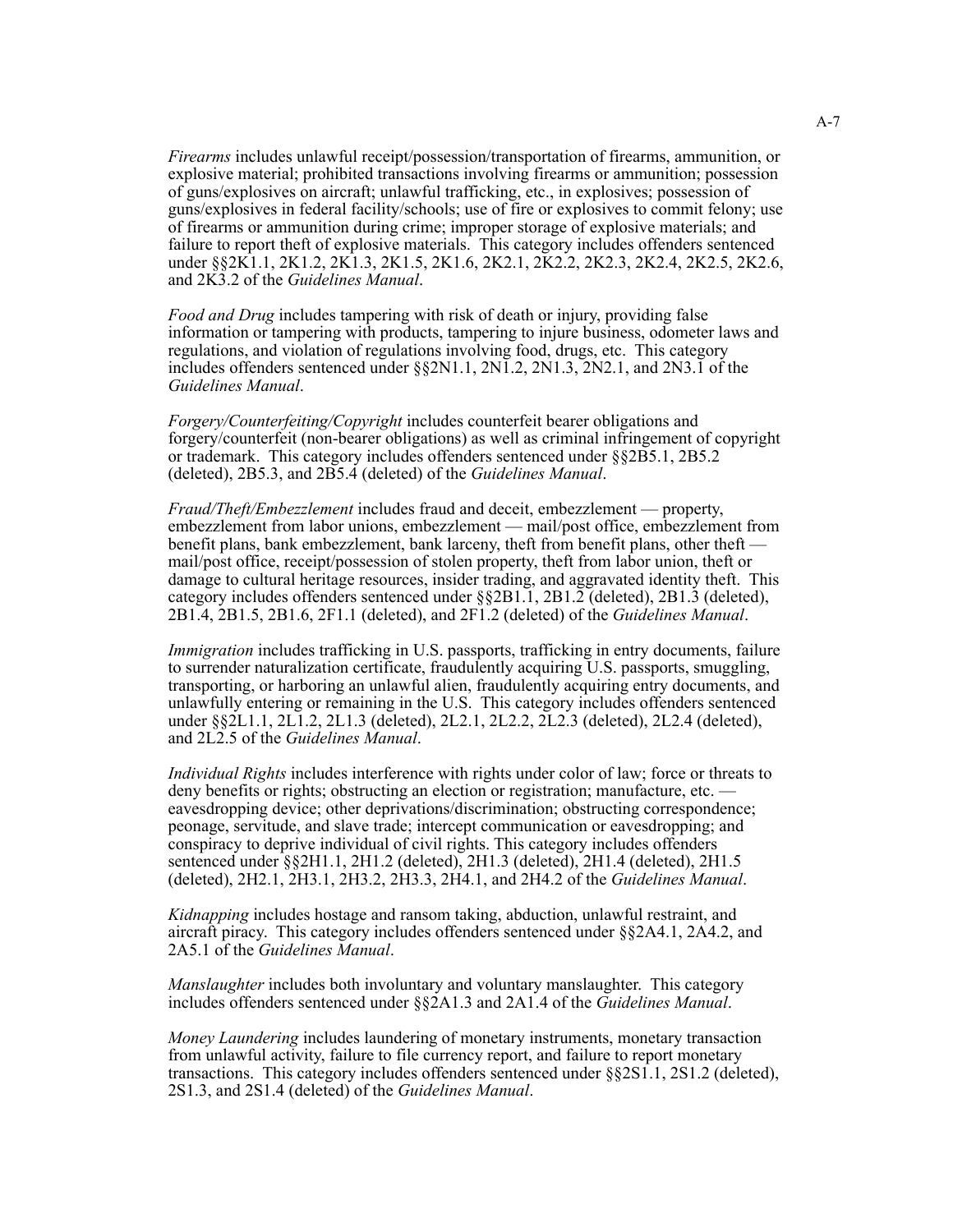*Murder* includes first degree murder, second degree murder, and conspiracy or solicitation to commit murder. This category includes offenders sentenced under §§2A1.1, 2A1.2, and 2A1.5 of the *Guidelines Manual*.

*National Defense* includes treason, sabotage, espionage, evasion of military service, prohibited financial transactions and exports, providing material support to designated foreign terrorist organizations, nuclear, biological, and chemical weapons, and weapons of mass destruction. This category includes offenders sentenced under §§2M1.1, 2M2.1, 2M2.2 (deleted), 2M2.3, 2M2.4 (deleted), 2M3.1, 2M3.2, 2M3.3, 2M3.4, 2M3.5, 2M3.6 (deleted), 2M3.7 (deleted), 2M3.8 (deleted), 2M3.9, 2M4.1, 2M5.1, 2M5.2, 2M5.3, 2M6.1, and 2M6.2 of the *Guidelines Manual*.

*Obscenity/Other Sex Offenses* includes failure to register as a sex offender, recordkeeping offenses involving production of sexually explicit material, and importing, mailing, transporting, or broadcasting obscene material. This category includes offenders sentenced under §§2A3.5, 2A3.6, 2G2.5, 2G3.1, and 2G3.2 of the *Guidelines Manual*.

*Prison Offenses* includes contraband in prisons, riots in federal facilities, and escape. This category includes offenders sentenced under §§2P1.1, 2P1.2, 2P1.3, and 2P1.4 (deleted) of the *Guidelines Manual*.

*Robbery* includes bank robbery, Hobbs Act robbery, post office robbery, other robbery, and carjacking. This category includes offenders sentenced under §2B3.1 of the *Guidelines Manual*.

*Sexual Abuse* includes criminal sexual abuse, sexual abuse of a minor, sexual abuse of a ward, abusive sexual contact, transportation of minor for sex, sex trafficking of children, sex trafficking of adults by force, fraud or coercion, child pornography production, and child exploitation enterprises. This category includes offenders sentenced under §2G1.1 who received a Base Offense Level of 34, and all offenders sentenced under §§2A3.1, 2A3.2, 2A3.3, 2A3.4, 2G1.2 (deleted), 2G1.3, 2G2.1, 2G2.3, and 2G2.6 of the *Guidelines Manual*.

*Stalking/Harassing* includes threatening or harassing communications, hoaxes, false liens, stalking, and domestic violence. This category includes offenders sentenced under §§2A6.1 and 2A6.2 of the *Guidelines Manual*.

*Tax* includes non-payment of taxes, conspiracy to avoid taxes, offenses relating to withholding statements, aiding or advising tax fraud, failing to collect or truthfully account for and pay over taxes, failing to deposit collected taxes in required accounts after notice, alcohol and tobacco tax offenses, and customs taxes. This category includes offenders sentenced under §§2T1.1, 2T1.2 (deleted), 2T1.3 (deleted), 2T1.4, 2T1.5 (deleted), 2T1.6, 2T1.7, 2T1.8, 2T1.9, 2T2.1, 2T2.2, 2T3.1, and 2T3.2 (deleted) of the *Guidelines Manual*.

*Other Miscellaneous Offenses* includes interference with a flight crew, unlawful sale, transportation, possession, manufacturing, or importation of drug paraphernalia, distributing, importing, or exporting listed chemicals, evading reporting or recordkeeping requirements involving chemicals, acquiring a controlled substance by fraud or forgery, border tunnels and subterranean passages, and all other felony and miscellaneous offenses not previously listed in any of the other categories or covered by specific guidelines. This category includes offenders sentenced under §§2A5.2, 2D1.7, 2D1.11, 2D1.12, 2D1.13, 2D2.2, 2D2.3, 2D3.1, 2X5.1, 2X5.2, and 2X7.1 of the *Guidelines Manual*. In addition, this category includes offenders sentenced under §§2X1.1, 2X2.1, 2X3.1, 2X6.1, and 2X7.2 of the *Guidelines Manual* if no underlying guideline was provided.